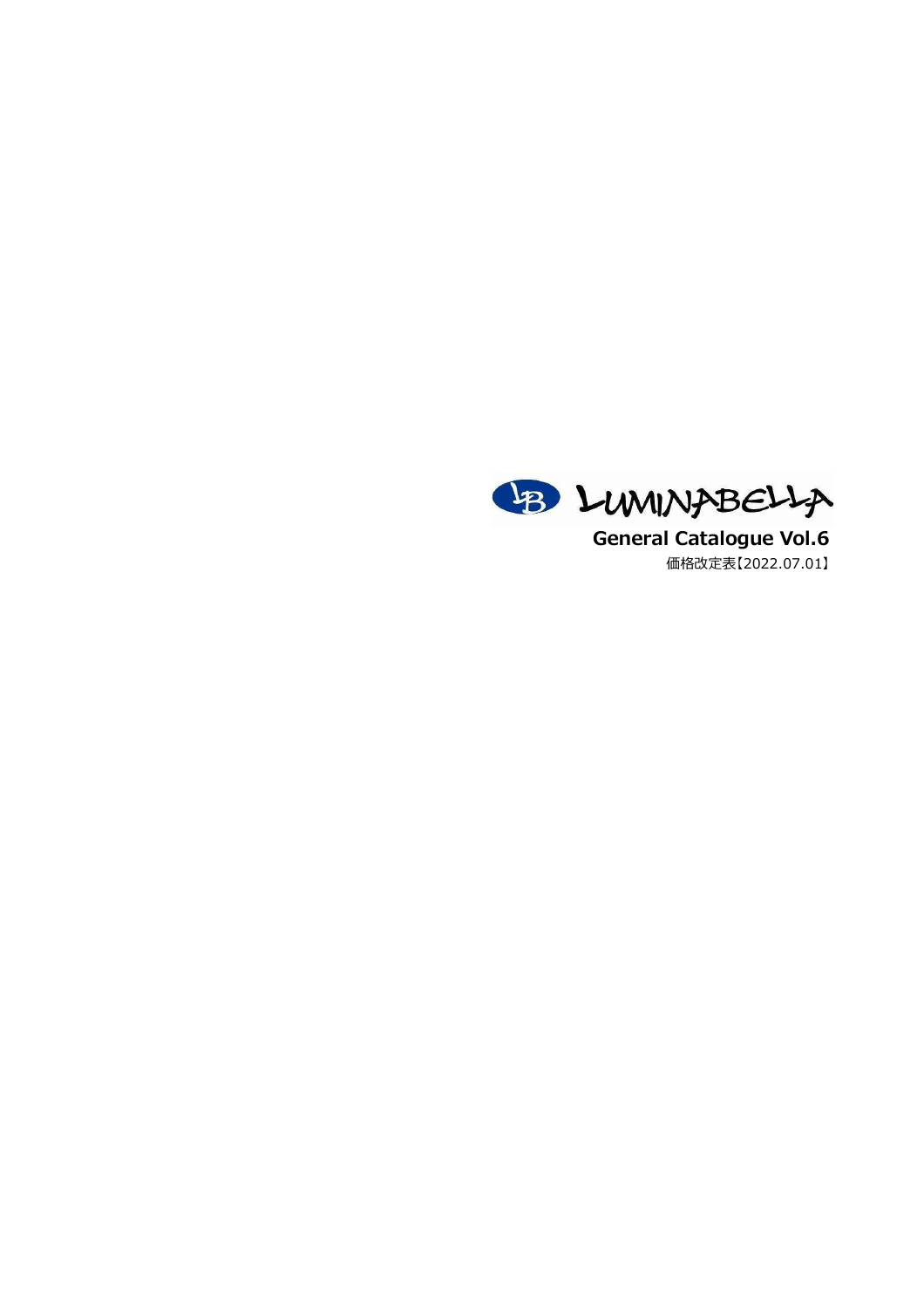## LUMINABELLA General Catalogue Vol.6 価格改定表

| Page     | メーカー名            | 商品名                         | 商品名詳細          | Color                               | Body(Base) color                     | 新価格(税込)              |                      | 新価格(税抜)   旧価格(税抜)    | 廃番 |
|----------|------------------|-----------------------------|----------------|-------------------------------------|--------------------------------------|----------------------|----------------------|----------------------|----|
| 22       | <b>FOSCARINI</b> | Allegretto                  | Assai          | gold                                |                                      | ¥463,320             | ¥421,200             |                      |    |
| 22       | <b>FOSCARINI</b> | Allegretto                  | Ritmico        | graphite                            |                                      | ¥348,040             | ¥316,400             |                      |    |
| 22       | FOSCARINI        | Allegretto                  | Vivace         | copper                              |                                      | ¥406,120             | ¥369,200             |                      |    |
| 22       | FOSCARINI        | Allegro                     | Assai          | gold                                |                                      | ¥1,068,650           | ¥971,500             | ¥964,100             |    |
| 22       | <b>FOSCARINI</b> | Allegro                     | Ritmico        | graphite                            |                                      | ¥555,060             | ¥504,600             | ¥501,000             |    |
| 22       | FOSCARINI        | Allegro                     | Vivace         | copper                              |                                      | ¥722,920             | ¥657,200             | ¥652,400             |    |
| 22       | FOSCARINI        | Allegro LED                 | Assai          | gold                                |                                      | ¥1,131,680           | ¥1,028,800           | ¥1,120,000           |    |
|          | FOSCARINI        |                             |                |                                     |                                      |                      |                      | ¥600,000             |    |
| 22       |                  | Allegro LED                 | Ritmico        | graphite                            |                                      | ¥618,090             | ¥561,900             |                      |    |
| 22       | FOSCARINI        | Allegro LED                 | Vivace         | copper                              |                                      | ¥785,950             | ¥714,500             | ¥780,000             |    |
| 24       | FOSCARINI        | Anisha                      | piccola        | white                               |                                      | ¥65,120              | ¥59,200              | ¥58,400              |    |
| 24       | FOSCARINI        | Anisha                      | grande         | white                               |                                      | ¥84,370              | ¥76,700              | ¥76,200              |    |
| 23       | FOSCARINI        | Aplomb                      |                | white / grey / brown                |                                      | ¥71,170              | ¥64,700              |                      |    |
| 23       | FOSCARINI        | Aplomb                      | large          | white / grey / brown                |                                      | ¥187,330             | ¥170,300             |                      |    |
| 23       | FOSCARINI        | Aplomb                      | mini           | white / grey / brown                |                                      | ¥71,170              | ¥64,700              |                      |    |
| 24       | FOSCARINI        | Bahia                       | grande         | white                               |                                      | ¥165,660             | ¥150,600             |                      |    |
| 24       | FOSCARINI        | Bahia                       | mini           | white                               |                                      | ¥112,530             | ¥102,300             |                      |    |
| 28       | FOSCARINI        | Big Bang pendant            |                | white                               |                                      | ¥149,380             | ¥135,800             |                      |    |
| 28       | FOSCARINI        | <b>Big Bang pendant</b>     |                | red+white                           |                                      | ¥173,690             | ¥157,900             |                      |    |
| 28       | FOSCARINI        | <b>Big Bang pendant LED</b> |                | white                               |                                      | ¥259,820             | ¥236,200             |                      |    |
| 28       | <b>FOSCARINI</b> | <b>Big Bang pendant LED</b> |                | red+white                           |                                      | ¥284,130             | ¥258,300             |                      |    |
| 25       | FOSCARINI        | <b>Birdie pendant</b>       | piccola        | white                               |                                      | ¥51,260              | ¥46,600              | ¥45,300              |    |
| 25       | FOSCARINI        | <b>Birdie pendant</b>       | grande         | white                               |                                      | ¥68,420              | ¥62,200              |                      |    |
| 25       | FOSCARINI        | <b>Birdie table</b>         | piccola        | white                               |                                      | ¥64,680              | ¥58,800              |                      |    |
| 25       | FOSCARINI        | <b>Birdie table</b>         | grande         | white                               |                                      | ¥76,120              | ¥69,200              | ¥67,000              |    |
| 25       | FOSCARINI        | <b>Birdie wall</b>          |                | white                               |                                      | ¥58,850              | ¥53,500              |                      |    |
| 24       | FOSCARINI        | <b>Buds pendant</b>         | I2             | warm white                          |                                      | ¥133,760             | ¥121,600             | ¥118,600             |    |
| 24       | FOSCARINI        | <b>Buds pendant</b>         |                | warm white                          |                                      | ¥121,660             | ¥110,600             | ¥106,600             |    |
| 24       | FOSCARINI        | <b>Buds table</b>           | $\overline{2}$ | warm white                          |                                      | ¥172,260             | ¥156,600             | ¥150,400             |    |
| 24       | FOSCARINI        | <b>Buds table</b>           | l3             | warm white                          |                                      | ¥158,400             | ¥144,000             | ¥137,000             |    |
| 19       | FOSCARINI        | <b>Caboche ceiling</b>      |                | clear / gold yellow (base : white)  |                                      |                      |                      | ¥162,100             | 廃番 |
| 19       | FOSCARINI        | Caboche floor               | media          | clear / gold yellow (body : white)  |                                      | ¥259,710             | ¥236,100             | ¥235,300             |    |
| 19       | FOSCARINI        | Caboche floor               | grande         | clear / gold yellow (body : white)  |                                      | ¥383,460             | ¥348,600             | ¥347,300             |    |
| 18       | <b>FOSCARINI</b> | Caboche pendant             | piccola        | clear / gold yellow                 |                                      |                      |                      | ¥91,300              | 廃番 |
| 18       | FOSCARINI        | Caboche pendant             | media          | clear / gold yellow                 |                                      | ¥193,600             | ¥176,000             |                      |    |
| 18       | FOSCARINI        | Caboche pendant             | grande         | clear / gold yellow                 |                                      |                      |                      | ¥321,600             | 廃番 |
| 18       | FOSCARINI        | Caboche pendant LED         | media          | clear / gold yellow                 |                                      | ¥285,450             | ¥259,500             |                      |    |
| 18       | <b>FOSCARINI</b> | <b>Caboche pendant LED</b>  | grande         | clear / gold yellow                 |                                      |                      |                      | ¥465,800             | 廃番 |
| 19       | FOSCARINI        | Caboche table               | piccola        | clear / gold yellow (body : white)  |                                      | ¥119,570             | ¥108,700             |                      |    |
| 19       | <b>FOSCARINI</b> | Caboche wall                | piccola        | clear / gold yellow                 |                                      |                      |                      | ¥95,600              | 廃番 |
| 19       | <b>FOSCARINI</b> | Caboche wall                | media          | clear / gold yellow                 |                                      |                      |                      | ¥148,500             | 廃番 |
| 25       | FOSCARINI        | Circus wall / ceiling       | piccola        | white                               |                                      | ¥84,810              | ¥77,100              |                      |    |
| 25       | FOSCARINI        | Circus wall / ceiling       | grande         | white                               |                                      | ¥106,260             | ¥96,600              |                      |    |
| 26       | <b>FOSCARINI</b> | Gregg pendant               | piccola        | white                               |                                      | ¥45,760              | ¥41,600              |                      |    |
| 26       | <b>FOSCARINI</b> | Gregg pendant               | media          | white                               |                                      | ¥104,390             | ¥94,900              |                      |    |
| 26       | <b>FOSCARINI</b> | Gregg pendant               | grande         | white                               |                                      | ¥112,530             | ¥102,300             | ¥100,600             |    |
| 26       | <b>FOSCARINI</b> | Gregg table                 | piccola        | white                               |                                      | ¥50,600              | ¥46,000              | ¥45,500              |    |
| 26       | <b>FOSCARINI</b> | Grogg table                 | media          | white                               |                                      | ¥84,370              | ¥76,700              |                      |    |
| 26       | <b>FOSCARINI</b> | Gregg table                 | grande         | white                               |                                      | ¥122,870             | ¥111,700             |                      |    |
| 26       | FOSCARINI        | Gregg wall / ceiling        | piccola        | white                               |                                      | ¥41,800              | ¥38,000              | ¥37,800              |    |
| 26       | <b>FOSCARINI</b> | Gregg wall / ceiling        | media          | white                               |                                      | ¥72,820              | ¥66,200              | ¥66,100              |    |
| 28       | <b>FOSCARINI</b> | Havana floor                |                | white                               | aluminium                            | ¥76,560              | ¥69,600              |                      |    |
| 28       | <b>FOSCARINI</b> | Havana floor                |                | white                               | chrome                               | ¥88,880              | ¥80,800              |                      |    |
| 27       | <b>FOSCARINI</b> | Lumiere                     | grande         | white                               | aluminium / black chrome / champagne | ¥105,160             | ¥95,600              |                      |    |
| 27       |                  |                             |                |                                     |                                      |                      | ¥106,600             |                      |    |
|          |                  |                             |                |                                     |                                      |                      |                      |                      |    |
| 27<br>27 | <b>FOSCARINI</b> | Lumiere                     | grande         | warm white / cherry red / turquoise | aluminium / black chrome / champagne | ¥117,260             |                      |                      |    |
|          | <b>FOSCARINI</b> | Lumiere                     | piccola        | white                               | aluminium / black chrome / champagne | ¥75,570              | ¥68.700              |                      |    |
|          | FOSCARINI        | Lumiere                     | piccola        | warm white / cherry red / turquoise | aluminium / black chrome / champagne | ¥86,900              | ¥79,000              |                      |    |
| 20       | FOSCARINI        | Mite                        |                | black                               |                                      | ¥183,810             | ¥167,100             |                      |    |
| 20       | <b>FOSCARINI</b> | Mite                        |                | yellow                              |                                      | ¥186,670             | ¥169,700             | ¥167,100             |    |
| 27       | <b>FOSCARINI</b> | Satellight table            |                | clear + white                       |                                      | ¥101,200             | ¥92,000              | ¥87,800              |    |
| 27       | <b>FOSCARINI</b> | Satellight pendant          |                | clear + white                       |                                      | ¥179,520             | ¥163,200             | ¥151,500             |    |
| 29       | <b>FOSCARINI</b> | Spokes                      |                | white / yellow                      |                                      | ¥213,730             | ¥194,300             |                      |    |
| 29       | <b>FOSCARINI</b> | <b>Spokes</b>               |                | graphite / gold / copper            |                                      | ¥226,270             | ¥205,700             |                      |    |
| 29       | FOSCARINI        | <b>Spokes</b>               | $\overline{2}$ | white / yellow                      |                                      | ¥210,650             | ¥191,500             |                      |    |
| 29       | FOSCARINI        | Spokes                      |                | graphite / gold / copper            |                                      | ¥223,190             | ¥202,900             |                      |    |
| 29       | <b>FOSCARINI</b> | Spokes                      | 2 Midi         | white                               |                                      | ¥204,490             | ¥185,900             | ¥184,800             |    |
| 29       | <b>FOSCARINI</b> | Spokes                      | 2 Midi         | graphite / gold / copper            |                                      | ¥218,240             | ¥198,400             |                      |    |
| 29       | <b>FOSCARINI</b> | Spokes                      | 2L             | white                               |                                      | ¥303,050<br>¥322,080 | ¥275,500<br>¥292,800 | ¥272,300<br>¥283,700 |    |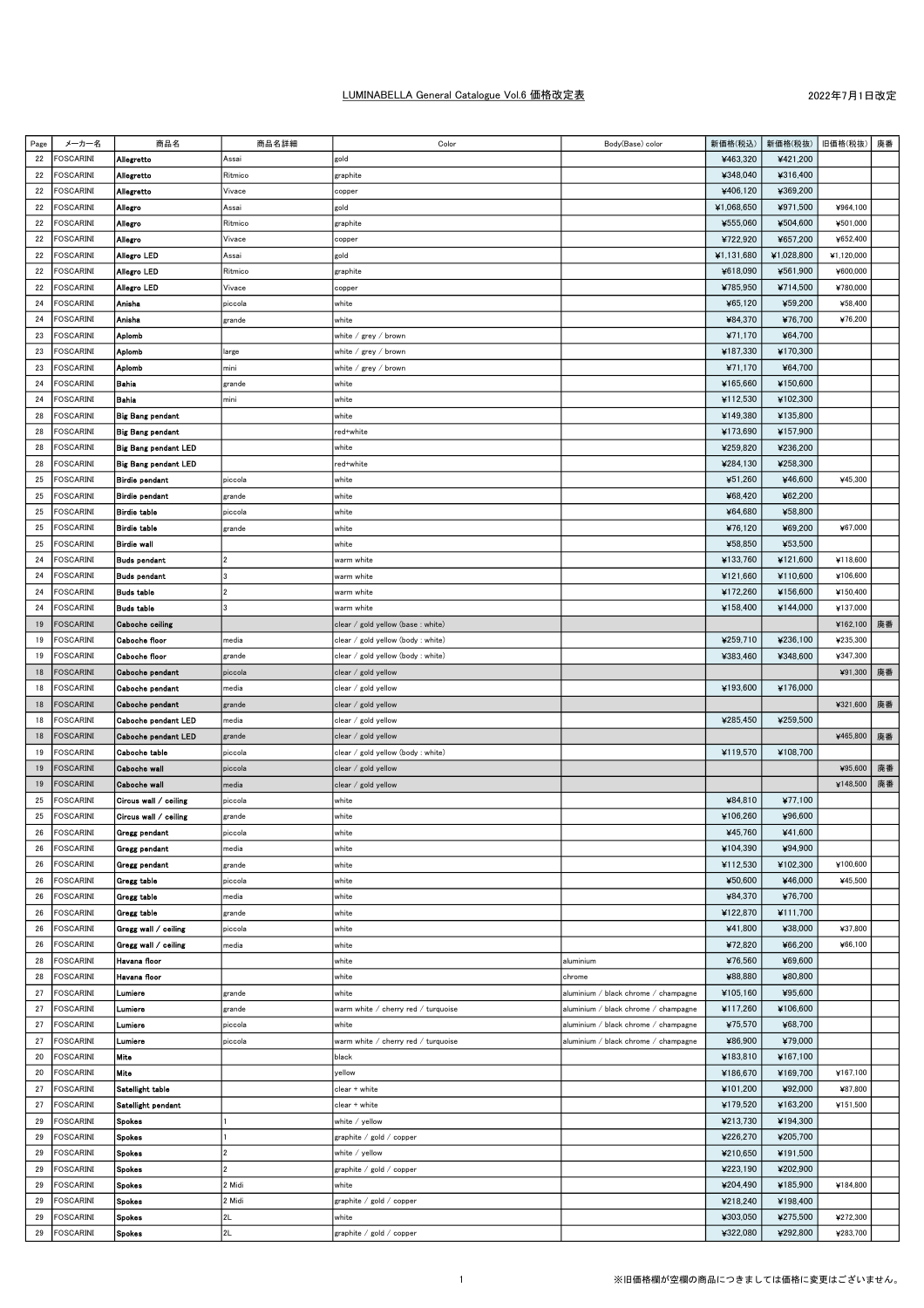| Page | メーカー名     | 商品名                     | 商品名詳細             | Color                                                        | Body(Base) color | 新価格(税込)    | 新価格(税抜)    | 旧価格(税抜)    | 廃番 |
|------|-----------|-------------------------|-------------------|--------------------------------------------------------------|------------------|------------|------------|------------|----|
|      |           |                         |                   |                                                              |                  |            |            |            |    |
| 29   | FOSCARINI | Spokes                  |                   | white                                                        |                  | ¥205,480   | ¥186,800   | ¥185,700   |    |
| 29   | FOSCARINI | Spokes                  |                   | graphite / gold / copper                                     |                  | ¥219.230   | ¥199,300   |            |    |
| 21   | FOSCARINI | <b>Tress floor</b>      | grande            | white / black / greige                                       |                  | ¥292,270   | ¥265,700   | ¥264,000   |    |
| 21   | FOSCARINI | Tress pendant           | grande            | white / black / greige                                       |                  | ¥183,810   | ¥167,100   | ¥164,900   |    |
|      |           |                         |                   |                                                              |                  |            |            |            |    |
| 21   | FOSCARINI | Twiggy floor            |                   | white / black / greige / crimson / indigo                    |                  | ¥252,120   | ¥229,200   | ¥227,400   |    |
| 21   | FOSCARINI | Twiggy 別売パーツ            | 延長用ジョイントポール(40cm) | white / black / greige / crimson                             |                  | ¥19,635    | ¥17,850    | ¥16,100    |    |
| 36   | Vistosi   | 24Pearls                |                   | white + chrome                                               |                  | ¥484,000   | ¥440,000   | ¥340,000   |    |
|      |           | Alega                   | LT                | white + chrome                                               |                  | ¥176,000   | ¥160,000   | ¥135,000   |    |
| 53   | Vistosi   |                         |                   |                                                              |                  |            |            |            |    |
| 36   | Vistosi   | Balance wall / ceiling  | PP <sub>M</sub>   | white                                                        |                  | ¥103,400   | ¥94,000    | ¥84,000    |    |
| 36   | Vistosi   | Balance wall / ceiling  | PP G              | white                                                        |                  | ¥132,000   | ¥120,000   | ¥99,000    |    |
| 40   | Vistosi   | Bolle pendant           | SP <sub>P</sub>   | clear / white                                                |                  | ¥59,400    | ¥54,000    | ¥38,000    |    |
|      |           |                         |                   |                                                              |                  |            |            |            |    |
| 40   | Vistosi   | <b>Bolle</b> pendant    | SP G              | clear / white                                                |                  | ¥85,800    | ¥78,000    | ¥60,000    |    |
| 40   | Vistosi   | Bolle pendant           | SP <sub>3P</sub>  | clear / white                                                |                  | ¥162,800   | ¥148.000   | ¥120,000   |    |
| 40   | Vistosi   | <b>Bolle</b> table      | LT P              | clear / white                                                |                  | ¥70,400    | ¥64,000    | ¥48,000    |    |
| 40   | Vistosi   | Bolle wall / ceiling    | FA P              | clear / white                                                |                  | ¥66,000    | ¥60,000    | ¥45,000    |    |
|      |           |                         |                   |                                                              |                  |            |            |            |    |
| 38   | Vistosi   | <b>Cloth floor</b>      | PT G              | satin white                                                  |                  |            |            | ¥210,000   | 廃番 |
| 38   | Vistosi   | Cloth pendant           | SP G              | satin white                                                  |                  | ¥140,800   | ¥128,000   | ¥82,000    |    |
| 38   | Vistosi   | Cloth table             | LT G              | satin white                                                  |                  |            |            | ¥150,000   | 廃番 |
|      |           |                         |                   |                                                              |                  |            |            |            |    |
| 42   | Vistosi   | Damasco floor           | PT G              | clear / amber                                                |                  | ¥294,800   | ¥268,000   | ¥175,000   |    |
| 42   | Vistosi   | Damasco floor           | PT <sub>M</sub>   | clear / amber                                                |                  | ¥242,000   | ¥220,000   | ¥160,000   |    |
| 42   | Vistosi   | Damasco floor           | <b>PT 100P</b>    | clear / amber                                                |                  | ¥107,800   | ¥98,000    | ¥68,000    |    |
|      | Vistosi   | Damasco floor           | <b>PT 140P</b>    | clear / amber                                                |                  |            | ¥105,000   | ¥75,000    |    |
| 42   |           |                         |                   |                                                              |                  | ¥115,500   |            |            |    |
| 42   | Vistosi   | Damasco floor           | <b>PT 180P</b>    | clear / amber                                                |                  | ¥140,800   | ¥128,000   | ¥98,000    |    |
| 42   | Vistosi   | Damasco pendant         | SP <sub>P</sub>   | clear / amber                                                |                  | ¥46,200    | ¥42,000    | ¥34,000    |    |
| 42   | Vistosi   | <b>Damasco pendant</b>  | SP 3P             | clear / amber                                                |                  | ¥140,800   | ¥128,000   | ¥110,000   |    |
|      |           |                         |                   |                                                              |                  |            |            |            |    |
| 42   | Vistosi   | Damasco pendant         | SP <sub>5P</sub>  | clear / amber                                                |                  | ¥217,800   | ¥198,000   | ¥175,000   |    |
| 42   | Vistosi   | Damasco pendant         | SP <sub>M</sub>   | clear / amber                                                |                  | ¥107,800   | ¥98,000    | ¥75,000    |    |
| 42   | Vistosi   | Damasco pendant         | SP G              | clear / amber                                                |                  | ¥154,000   | ¥140,000   | ¥110,000   |    |
|      |           |                         |                   |                                                              |                  | ¥50,600    | ¥46,000    |            |    |
| 42   | Vistosi   | Damasco pendant         | SP <sub>C</sub>   | clear / amber                                                |                  |            |            | ¥34,000    |    |
| 42   | Vistosi   | Damasco pendant         | SP <sub>3C</sub>  | clear / amber                                                |                  | ¥136,400   | ¥124,000   | ¥110,000   |    |
| 42   | Vistosi   | Damasco pendant         | SP <sub>5C</sub>  | clear / amber                                                |                  | ¥225,500   | ¥205,000   | ¥175,000   |    |
| 43   | Vistosi   | Damasoo table           | LT G              | clear / amber                                                |                  | ¥168,300   | ¥153,000   | ¥110,000   |    |
|      |           |                         |                   |                                                              |                  |            |            |            |    |
| 43   | Vistosi   | Damasco table           | LT <sub>M</sub>   | clear / amber                                                |                  | ¥140,800   | ¥128,000   | ¥95,000    |    |
| 43   | Vistosi   | Damasco table           | LT P              | clear / amber                                                |                  | ¥53,900    | ¥49,000    | ¥38,000    |    |
| 43   | Vistosi   | Damasco wall            | AP <sub>1P</sub>  | clear / amber                                                |                  | ¥63,800    | ¥58,000    | ¥45,000    |    |
|      |           |                         |                   |                                                              |                  |            |            |            |    |
| 43   | Vistosi   | Damasco wall            | AP <sub>2P</sub>  | clear / amber                                                |                  | ¥95,700    | ¥87,000    | ¥68,000    |    |
| 43   | Vistosi   | Damasco wall            | AP G              | clear / amber                                                |                  | ¥173,800   | ¥158,000   | ¥125,000   |    |
| 43   | Vistosi   | Damasco wall /ceiling   | FA C              | clear / amber                                                |                  | ¥47,300    | ¥43,000    | ¥35,000    |    |
| 44   | Vistosi   | Diadema floor           | PT G B            | clear                                                        | chrome / bronze  | ¥429,000   | ¥390,000   | ¥255,000   |    |
|      |           |                         |                   |                                                              |                  |            |            |            |    |
| 44   | Vistosi   | Diadema pendant         | SP P B            | clear                                                        | chrome / bronze  | ¥94,600    | ¥86,000    |            |    |
| 44   | Vistosi   | Diadema pendant         | SPMA              | clear                                                        | chrome / bronze  | ¥121,000   | ¥110,000   |            |    |
| 44   | Vistosi   | Diadema pendant         | SP G B            | clear                                                        | chrome / bronze  | ¥215,600   | ¥196,000   |            |    |
|      |           |                         |                   |                                                              |                  |            |            |            |    |
| 44   | Vistosi   | Diadema table           | LT P A            | clear                                                        | chrome / bronze  | ¥117,700   | ¥107,000   | ¥78,000    |    |
| 44   | Vistosi   | Diadema table           | LT G B            | clear                                                        | chrome / bronze  | ¥189,200   | ¥172,000   |            |    |
| 38   | Vistosi   | Diamante pendant        | SP <sub>1</sub>   | clear / amber                                                |                  | ¥55,000    | ¥50,000    | ¥36,000    |    |
| 38   | Vistosi   | Diamante pendant        | SP <sub>3</sub>   | clear / amber                                                |                  | ¥121,000   | ¥110,000   |            |    |
|      |           |                         |                   |                                                              |                  |            |            |            |    |
| 38   | Vistosi   | Diamante pendant        | SP <sub>5</sub>   | clear / amber                                                |                  | ¥209,000   | ¥190,000   |            |    |
| 38   | Vistosi   | Diamante wall / ceiling | FA                | clear / amber                                                |                  | ¥55,000    | ¥50,000    | ¥36,000    |    |
| 45   | Vistosi   | Ecos pendant            | SP 35             | clear / white                                                | chrome / bronze  | ¥231,000   | ¥210,000   | ¥190,000   |    |
|      |           | <b>Ecos pendant</b>     |                   |                                                              |                  | ¥792,000   |            |            |    |
| 45   | Vistosi   |                         | SP 60C            | clear / white                                                | chrome / bronze  |            | ¥720,000   | ¥560,000   |    |
| 45   | Vistosi   | Ecos pendant            | SP 90             | clear / white                                                | chrome / bronze  | ¥1,518,000 | ¥1,380,000 | ¥980,000   |    |
| 39   | Vistosi   | Futura pendant          | SP G              | white / smoky / amber                                        |                  | ¥170,500   | ¥155,000   | ¥105,000   |    |
| 39   | Vistosi   | Futura pendant          | SP <sub>M</sub>   | white $/$ smoky $/$ amber                                    |                  | ¥148,500   | ¥135,000   | ¥95,000    |    |
|      |           |                         |                   |                                                              |                  |            |            |            |    |
| 39   | Vistosi   | Futura pendant          | SP <sub>P</sub>   | white / smoky / amber                                        |                  | ¥90,200    | ¥82,000    | ¥62,000    |    |
| 39   | Vistosi   | <b>Futura ceiling</b>   | PL G              | white (black band) / smoky (brown band) / amber (brass band) |                  | ¥181,500   | ¥165,000   | ¥154,000   |    |
| 39   | Vistosi   | Futura wall             | AP <sub>P</sub>   | white (black band) / smoky (brown band) / amber (brass band) |                  | ¥95,700    | ¥87,000    | ¥82,000    |    |
| 33   | Vistosi   | Giogali ceiling         | <b>PL 35</b>      | clear                                                        |                  | ¥154,000   | ¥140,000   | ¥115,000   |    |
|      |           |                         |                   |                                                              | chrome / bronze  |            |            |            |    |
| 33   | Vistosi   | <b>Giogali ceiling</b>  | <b>PL 35</b>      | black / white / amber / smoky                                | chrome / bronze  | ¥198,000   | ¥180,000   | ¥140,000   |    |
| 33   | Vistosi   | Giogali ceiling         | <b>PL 35</b>      | silver / bronze / copper / gold                              | chrome / bronze  | ¥198,000   | ¥180,000   | ¥140,000   |    |
| 33   | Vistosi   | Giogali ceiling         | <b>PL 50</b>      | clear                                                        | chrome / bronze  | ¥291,500   | ¥265,000   | ¥205,000   |    |
|      |           |                         |                   |                                                              |                  |            |            |            |    |
| 33   | Vistosi   | Giogali coiling         | <b>PL 50</b>      | black / white / amber / smoky                                | chrome / bronze  | ¥379,500   | ¥345,000   | ¥260,000   |    |
| 33   | Vistosi   | Giogali ceiling         | <b>PL 50</b>      | silver / bronze / copper / gold                              | chrome / bronze  | ¥379,500   | ¥345,000   | ¥260,000   |    |
| 33   | Vistosi   | <b>Giogali</b> coiling  | <b>PL 65Q</b>     | clear                                                        | chrome / bronze  | ¥528,000   | ¥480,000   | ¥400,000   |    |
| 33   | Vistosi   |                         | <b>PL 65Q</b>     | black / white / amber / smoky                                |                  |            |            | ¥470,000   |    |
|      |           | Giogali ceiling         |                   |                                                              | chrome / bronze  | ¥704,000   | ¥640,000   |            |    |
| 33   | Vistosi   | <b>Giogali ceiling</b>  | <b>PL 65Q</b>     | silver / bronze / copper / gold                              | chrome / bronze  | ¥704,000   | ¥640,000   | ¥470,000   |    |
| 33   | Vistosi   | Giogali ceiling         | PL CA 1           | clear                                                        | chrome / bronze  | ¥2,310,000 | ¥2,100,000 | ¥2,000,000 |    |
| 33   | Vistosi   | Giogali ceiling         | PL CA 1           | black / white / amber / smoky                                | chrome / bronze  | ¥3,080,000 | ¥2,800,000 | ¥2,500,000 |    |
|      |           |                         |                   |                                                              |                  |            |            |            |    |
| 33   | Vistosi   | Giogali ceiling         | PL CA 1           | silver / bronze / copper / gold                              | chrome / bronze  | ¥3,080,000 | ¥2,800,000 | ¥2,500,000 |    |
| 33   | Vistosi   | <b>Giogali</b> ceiling  | PL CA 2           | clear                                                        | chrome / bronze  | ¥1,980,000 | ¥1,800,000 | ¥1,750,000 |    |
| 33   | Vistosi   | Giogali ceiling         | PL CA 2           | black / white / amber / smoky                                | chrome / bronze  | ¥2,640,000 | ¥2,400,000 | ¥2,200,000 |    |
|      |           |                         |                   |                                                              |                  |            |            |            |    |
| 33   | Vistosi   | Giogali ceiling         | PL CA 2           | silver / bronze / copper / gold                              | chrome / bronze  | ¥2,640,000 | ¥2,400,000 | ¥2,200,000 |    |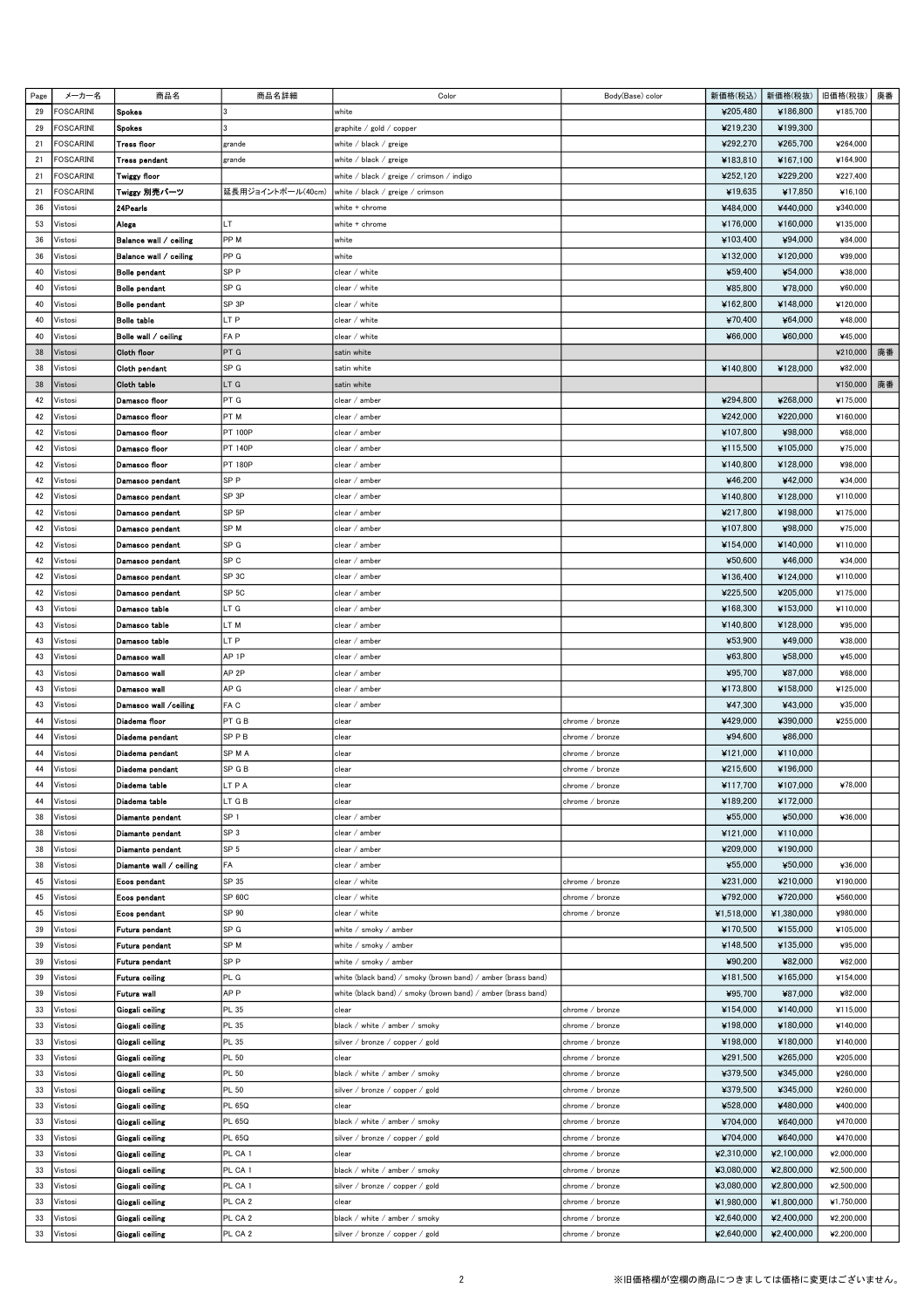| Page | メーカー名   | 商品名                    | 商品名詳細            | Color                                    | Body(Base) color | 新価格(税込)    | 新価格(税抜)    | 旧価格(税抜)    | 廃番 |
|------|---------|------------------------|------------------|------------------------------------------|------------------|------------|------------|------------|----|
| 33   | Vistosi | Giogali ceiling        | PL CA 3          | clear                                    | chrome / bronze  | ¥1,320,000 | ¥1,200,000 | ¥1,100,000 |    |
| 33   | Vistosi | Giogali ceiling        | PL CA 3          | black / white / amber / smoky            | chrome / bronze  | ¥1,705,000 | ¥1,550,000 | ¥1,350,000 |    |
|      |         |                        |                  |                                          |                  |            |            |            |    |
| 33   | Vistosi | <b>Giogali</b> coiling | PL CA 3          | silver / bronze / copper / gold          | chrome / bronze  | ¥1,705,000 | ¥1,550,000 | ¥1,350,000 |    |
| 32   | Vistosi | Giogali floor          | PT               | clear                                    | chrome / bronze  |            |            | ¥330,000   | 廃番 |
| 32   | Vistosi | Giogali floor          | PT               | black / white / amber / smoky            | chrome / bronze  |            |            | ¥390,000   | 廃番 |
| 32   | Vistosi | Giogali floor          | PT               | silver / bronze / copper / gold          | chrome / bronze  |            |            | ¥390,000   | 廃番 |
| 32   | Vistosi | Giogali pendant        | SP 35            | clear                                    | chrome / bronze  | ¥126,500   | ¥115,000   | ¥95,000    |    |
| 32   | Vistosi | Giogali pendant        | SP 35            | black / white / amber / smoky            | chrome / bronze  | ¥154,000   | ¥140,000   | ¥115,000   |    |
| 32   | Vistosi | Giogali pendant        | SP 35            | silver / bronze / copper / gold          | chrome / bronze  | ¥154,000   | ¥140,000   | ¥115,000   |    |
| 32   | Vistosi | Giogali pondant        | SP 50            | clear                                    | chrome / bronze  | ¥324,500   | ¥295,000   | ¥245,000   |    |
| 32   | Vistosi | Giogali pendant        | SP 50            | black / white / amber / smoky            | chrome / bronze  | ¥429,000   | ¥390,000   | ¥295,000   |    |
|      |         |                        | SP 50            |                                          |                  |            | ¥390,000   |            |    |
| 32   | Vistosi | Giogali pendant        |                  | silver / bronze / copper / gold          | chrome / bronze  | ¥429,000   |            | ¥295,000   |    |
| 32   | Vistosi | Giogali pendant        | SP <sub>3E</sub> | clear                                    | chrome / bronze  | ¥396,000   | ¥360,000   | ¥295,000   |    |
| 32   | Vistosi | Giogali pendant        | SP 3E            | black / white / amber / smoky            | chrome / bronze  | ¥528,000   | ¥480,000   | ¥358,000   |    |
| 32   | Vistosi | Giogali pendant        | SP 3E            | silver / bronze / copper / gold          | chrome / bronze  | ¥528,000   | ¥480,000   | ¥358,000   |    |
| 32   | Vistosi | Giogali pendant        | SP 60            | clear                                    | chrome / bronze  | ¥517,000   | ¥470,000   | ¥390,000   |    |
| 32   | Vistosi | Giogali pendant        | SP 60            | black / white / amber / smoky            | chrome / bronze  | ¥649,000   | ¥590,000   | ¥480,000   |    |
| 32   | Vistosi | Giogali pendant        | SP 60            | silver / bronze / copper / gold          | chrome / bronze  | ¥649,000   | ¥590,000   | ¥480,000   |    |
| 32   | Vistosi | Giogali pendant        | SP 80            | clear                                    | chrome / bronze  | ¥792,000   | ¥720,000   | ¥600,000   |    |
| 32   | Vistosi | Giogali pendant        | SP 80            | black / white / amber / smoky            | chrome / bronze  | ¥1,012,000 | ¥920,000   | ¥720,000   |    |
| 32   | Vistosi | Giogali pendant        | SP 80            | silver / bronze / copper / gold          | chrome / bronze  | ¥1,012,000 | ¥920,000   | ¥720,000   |    |
| 32   | Vistosi | Giogali pendant        | SP RE 2          | clear                                    | chrome / bronze  | ¥363,000   | ¥330,000   | ¥290,000   |    |
|      |         |                        |                  |                                          |                  |            | ¥430,000   |            |    |
| 32   | Vistosi | Giogali pendant        | SP RE 2          | black / white / amber / smoky            | chrome / bronze  | ¥473,000   |            | ¥350,000   |    |
| 32   | Vistosi | Giogali pendant        | SP RE 2          | silver / bronze / copper / gold          | chrome / bronze  | ¥473,000   | ¥430,000   | ¥350,000   |    |
| 32   | Vistosi | Giogali pondant        | SP RE 1B         | clear                                    | chrome / bronze  | ¥858,000   | ¥780,000   |            |    |
| 32   | Vistosi | Giogali pendant        | SP RE 1B         | black / white / amber / smoky            | chrome / bronze  | ¥1,056,000 | ¥960,000   |            |    |
| 32   | Vistosi | Giogali pondant        | SP RE 1B         | silver / bronze / copper / gold          | chrome / bronze  | ¥1,056,000 | ¥960,000   |            |    |
| 46   | Vistosi | Jube                   | SP G             | clear / smoky / burned earth / old green | satin gold       | ¥203,500   | ¥185,000   | ¥150,000   |    |
| 46   | Vistosi | Jubo                   | SP <sub>1G</sub> | clear / smoky / burned earth / old green | satin gold       | ¥170,500   | ¥155,000   | ¥125,000   |    |
| 46   | Vistosi | Jube                   | SP <sub>P</sub>  | clear / smoky / burned earth / old green | satin gold       | ¥170,500   | ¥155,000   | ¥128,000   |    |
| 46   | Vistosi | Jube                   | SP <sub>1P</sub> | clear / smoky / burned earth / old green | satin gold       | ¥140,800   | ¥128,000   | ¥115,000   |    |
| 47   | Vistosi | Jube wall              | AP <sub>S</sub>  | clear / smoky / burned earth / old green | satin gold       | ¥118,800   | ¥108,000   | ¥85,000    |    |
| 37   | Vistosi | Lio ceiling            | PP 30            | white                                    |                  | ¥57,200    | ¥52,000    | ¥42,000    |    |
| 37   | Vistosi | Lio ceiling            | PP 40            | white                                    |                  | ¥79,200    | ¥72,000    | ¥56,000    |    |
| 37   | Vistosi | Lio ceiling            | PP 50            | white                                    |                  | ¥121,000   | ¥110,000   | ¥82,000    |    |
| 37   | Vistosi | Lio table              | LT 40            | white + clear                            |                  | ¥82,500    | ¥75,000    | ¥60,000    |    |
| 37   | Vistosi | Lio table              | LT 50            | white + clear                            |                  | ¥118,800   | ¥108,000   | ¥90,000    |    |
|      |         |                        | SP               |                                          |                  |            |            |            |    |
| 37   | Vistosi | Lio pendant            |                  | white + clear                            |                  | ¥82,500    | ¥75,000    | ¥60,000    |    |
| 37   | Vistosi | Lio wall               | AP 48            | white + clear                            |                  | ¥82,500    | ¥75,000    | ¥60,000    |    |
| 35   | Vistosi | Mini Giogali ceiling   | PL 35            | clear                                    | chrome / bronze  | ¥198,000   | ¥180,000   | ¥155,000   |    |
| 35   | Vistosi | Mini Giogali ceiling   | PL 35            | black / white / amber / smoky            | chrome / bronze  | ¥242,000   | ¥220,000   | ¥190,000   |    |
| 35   | Vistosi | Mini Giogali ceiling   | PL 35            | silver / bronze / copper / gold          | chrome / bronze  | ¥242,000   | ¥220,000   | ¥190,000   |    |
| 35   | Vistosi | Mini Giogali ceiling   | PL 50            | clear                                    | chrome / bronze  | ¥319,000   | ¥290,000   | ¥220,000   |    |
| 35   | Vistosi | Mini Giogali ceiling   | PL 50            | black / white / amber / smoky            | chrome / bronze  | ¥429,000   | ¥390,000   | ¥280,000   |    |
| 35   | Vistosi | Mini Giogali ceiling   | PL 50            | silver / bronze / copper / gold          | chrome / bronze  | ¥429,000   | ¥390,000   | ¥280,000   |    |
| 35   | Vistosi | Mini Giogali coiling   | <b>PL 65Q</b>    | clear                                    | chrome / bronze  | ¥649,000   | ¥590,000   | ¥520,000   |    |
| 35   | Vistosi | Mini Giogali ceiling   | <b>PL 65Q</b>    | black / white / amber / smoky            | chrome / bronze  | ¥858,000   | ¥780,000   | ¥640,000   |    |
| 35   | Vistosi | Mini Giogali ceiling   | <b>PL 65Q</b>    | silver / bronze / copper / gold          | chrome / bronze  | ¥858,000   | ¥780,000   | ¥640,000   |    |
| 35   | Vistosi | Mini Giogali ceiling   | PL CA 3          | clear                                    | chrome / bronze  | ¥1,485,000 | ¥1,350,000 |            |    |
| 35   | Vistosi | Mini Giogali ceiling   | PL CA 3          | black / white / amber / smoky            | chrome / bronze  | ¥1,925,000 | ¥1,750,000 | ¥1,680,000 |    |
|      |         |                        |                  |                                          |                  |            |            |            |    |
| 35   | Vistosi | Mini Giogali ceiling   | PL CA 3          | silver / bronze / copper / gold          | chrome / bronze  | ¥1,925,000 | ¥1,750,000 | ¥1,680,000 |    |
| 34   | Vistosi | Mini Giogali floor     | PT               | clear                                    | chrome / bronze  |            |            | ¥410,000   | 廃番 |
| 34   | Vistosi | Mini Giogali floor     | PT               | black / white / amber / smoky            | chrome / bronze  |            |            | ¥490,000   | 廃番 |
| 34   | Vistosi | Mini Giogali floor     | PT               | silver / bronze / copper / gold          | chrome / bronze  |            |            | ¥490,000   | 廃番 |
| 34   | Vistosi | Mini Giogali pendant   | SP 35            | clear                                    | chrome / bronze  | ¥165,000   | ¥150,000   | ¥115,000   |    |
| 34   | Vistosi | Mini Giogali pendant   | SP 35            | black / white / amber / smoky            | chrome / bronze  | ¥214,500   | ¥195,000   | ¥150,000   |    |
| 34   | Vistosi | Mini Giogali pendant   | SP 35            | silver / bronze / copper / gold          | chrome / bronze  | ¥214,500   | ¥195,000   | ¥150,000   |    |
| 34   | Vistosi | Mini Giogali pendant   | SP 50            | clear                                    | chrome / bronze  | ¥324,500   | ¥295,000   | ¥255,000   |    |
| 34   | Vistosi | Mini Giogali pendant   | SP 50            | black / white / amber / smoky            | chrome / bronze  | ¥434,500   | ¥395,000   | ¥305,000   |    |
| 34   | Vistosi | Mini Giogali pendant   | SP 50            | silver / bronze / copper / gold          | chrome / bronze  | ¥434,500   | ¥395,000   | ¥305,000   |    |
| 34   | Vistosi | Mini Giogali pendant   | SP 3E            | clear                                    | chrome / bronze  | ¥374,000   | ¥340,000   | ¥280,000   |    |
| 34   | Vistosi | Mini Giogali pendant   | SP <sub>3E</sub> | black / white / amber / smoky            | chrome / bronze  | ¥484,000   | ¥440,000   | ¥340,000   |    |
| 34   | Vistosi | Mini Giogali pendant   | SP <sub>3E</sub> | silver / bronze / copper / gold          | chrome / bronze  | ¥484,000   | ¥440,000   | ¥340,000   |    |
| 34   | Vistosi | Mini Giogali pendant   | SP 60            | clear                                    | chrome / bronze  | ¥539,000   | ¥490,000   | ¥420,000   |    |
| 34   | Vistosi | Mini Giogali pendant   | SP 60            | black / white / amber / smoky            | chrome / bronze  | ¥715,000   | ¥650,000   | ¥500,000   |    |
| 34   | Vistosi | Mini Giogali pendant   | SP 60            | silver / bronze / copper / gold          | chrome / bronze  | ¥715,000   | ¥650,000   | ¥500,000   |    |
| 34   |         | Mini Giogali pendant   | SP RE 2          | clear                                    |                  | ¥385,000   | ¥350,000   | ¥310,000   |    |
|      | Vistosi |                        |                  |                                          | chrome / bronze  |            |            |            |    |
| 34   | Vistosi | Mini Giogali pendant   | SP RE 2          | black / white / amber / smoky            | chrome / bronze  | ¥495,000   | ¥450,000   | ¥370,000   |    |
| 34   | Vistosi | Mini Giogali pendant   | SP RE 2          | silver / bronze / copper / gold          | chrome / bronze  | ¥495,000   | ¥450,000   | ¥370,000   |    |
| 34   | Vistosi | Mini Giogali pendant   | SP CLA           | clear                                    | chrome / bronze  | ¥594,000   | ¥540,000   | ¥430,000   |    |
| 34   | Vistosi | Mini Giogali pendant   | SP CLA           | black / white / amber / smoky            | chrome / bronze  | ¥737,000   | ¥670,000   | ¥530,000   |    |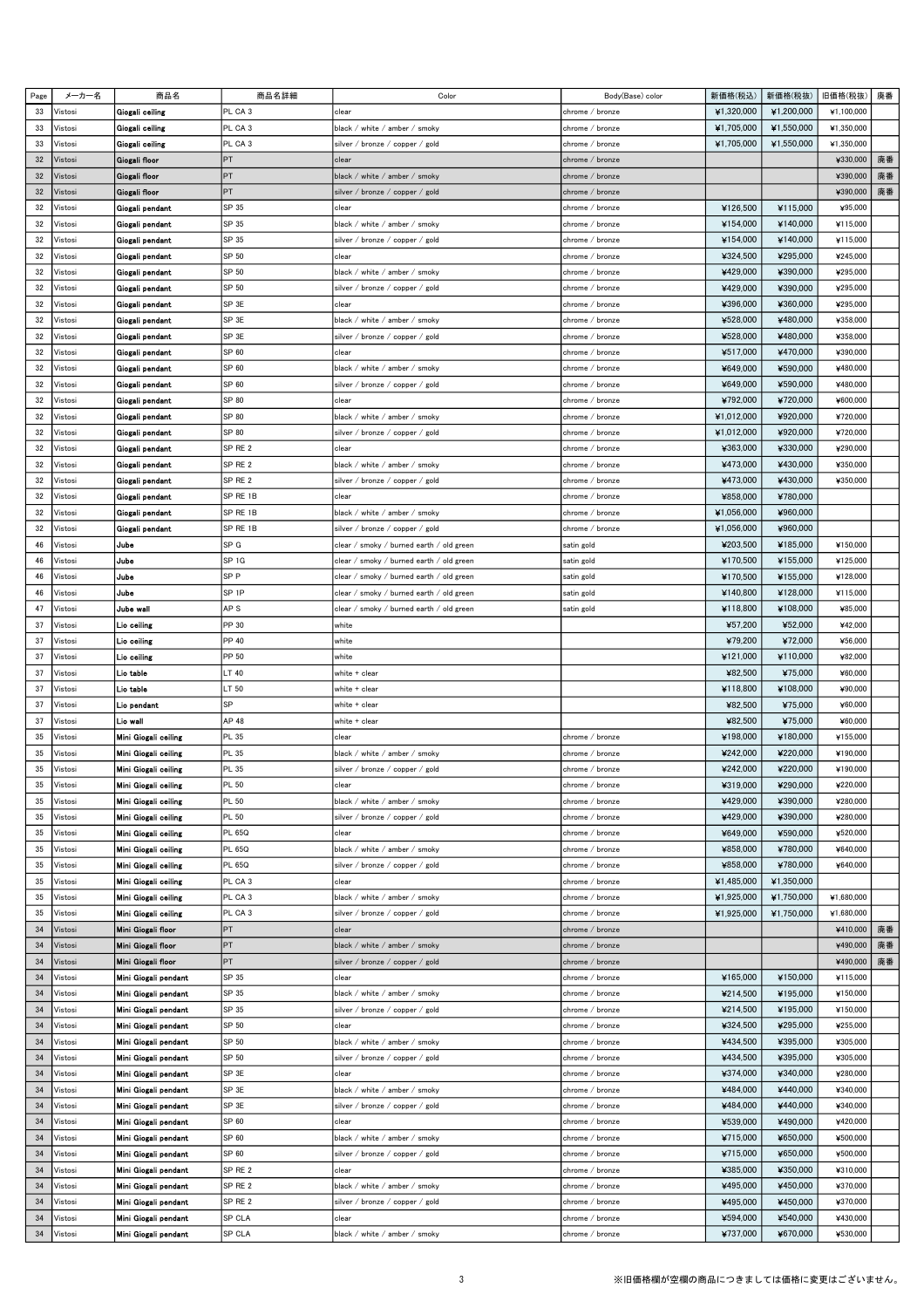| Page | メーカー名           | 商品名                        | 商品名詳細           | Color                                                  | Body(Base) color            | 新価格(税込)  | 新価格(税抜)  | 旧価格(税抜)  | 廃番 |
|------|-----------------|----------------------------|-----------------|--------------------------------------------------------|-----------------------------|----------|----------|----------|----|
| 34   | Vistosi         | Mini Giogali pendant       | SP CLA          | silver / bronze / copper / gold                        | chrome / bronze             | ¥737,000 | ¥670,000 | ¥530,000 |    |
|      |                 |                            |                 |                                                        |                             |          |          |          |    |
| 35   | Vistosi         | Mini Giogali table         | LΤ              | clear                                                  | chrome / bronze             | ¥148,500 | ¥135,000 | ¥105,000 |    |
| 35   | Vistosi         | Mini Giogali table         | LT              | black / white / amber / smoky                          | chrome / bronze             | ¥181,500 | ¥165,000 | ¥125,000 |    |
| 35   | Vistosi         | Mini Giogali table         | LΤ              | silver / bronze / copper / gold                        | chrome / bronze             | ¥181,500 | ¥165,000 | ¥125,000 |    |
| 47   | Vistosi         | Mirage                     | <b>SP</b>       | white                                                  |                             | ¥184,800 | ¥168,000 | ¥140,000 |    |
| 47   | Vistosi         | Mirago                     | SP              | amber / smoky                                          |                             | ¥192,500 | ¥175,000 | ¥140,000 |    |
| 53   |                 |                            | SP <sub>P</sub> |                                                        |                             |          |          |          |    |
|      | Vistosi         | Naranza                    |                 | clear + white                                          |                             | ¥280,500 | ¥255,000 | ¥200,000 |    |
| 53   | Vistosi         | Nossa                      | LТ              | white + clear                                          |                             | ¥165,000 | ¥150,000 | ¥115,000 |    |
| 48   | Vistosi         | Oro                        | SP <sub>P</sub> | amber / smoky / burned earth / clear                   | black nickel / glossy brass |          |          | ¥59,000  | 廃番 |
| 48   | Vistosi         | Peggy pendant              | SP              | brass / black                                          |                             | ¥85,800  | ¥78,000  | ¥65,000  |    |
| 48   | Vistosi         | Peggy wall                 | AP              | brass / black                                          |                             | ¥104,500 | ¥95,000  | ¥89,000  |    |
| 41   | Vistosi         | Poc pendant                | SP 16           | white+clear                                            |                             | ¥82,500  | ¥75,000  | ¥58,000  |    |
|      |                 |                            |                 |                                                        |                             |          |          |          |    |
| 41   | Vistosi         | Poo pendant                | SP 163          | white+clear                                            |                             | ¥198,000 | ¥180,000 |          |    |
| 41   | Vistosi         | Poc pendant                | SP 165          | white+clear                                            |                             | ¥330,000 | ¥300,000 |          |    |
| 41   | Vistosi         | Poo table                  | LT 16           | white+clear                                            |                             | ¥84,700  | ¥77,000  | ¥62,000  |    |
| 41   | Vistosi         | Poc wall / ceiling         | <b>FA 16</b>    | white+clear                                            |                             | ¥84,700  | ¥77,000  | ¥62,000  |    |
| 49   | Vistosi         | Puppet Ring pendant        | SP <sub>5</sub> | clear / white gradation                                | brass / black nickel        | ¥412,500 | ¥375,000 | ¥325,000 |    |
|      |                 |                            |                 |                                                        |                             |          |          |          |    |
| 49   | Vistosi         | Puppet Ring pendant        | SP <sub>5</sub> | amber / smoky                                          | brass ∕ black nickel        | ¥467,500 | ¥425,000 | ¥325,000 |    |
| 49   | Vistosi         | Puppet Ring pendant        | SP <sub>7</sub> | clear / white gradation                                | brass / black nickel        | ¥544,500 | ¥495,000 | ¥440,000 |    |
| 49   | Vistosi         | Puppet Ring pendant        | SP <sub>7</sub> | amber / smoky                                          | brass / black nickel        | ¥621,500 | ¥565,000 | ¥440,000 |    |
| 49   | Vistosi         | <b>Puppet Ring pendant</b> | SP <sub>9</sub> | clear / white gradation                                | brass / black nickel        | ¥825,000 | ¥750,000 | ¥650,000 |    |
| 49   | Vistosi         | Puppet Ring pendant        | SP <sub>9</sub> | amber / smoky                                          | brass ∕ black nickel        | ¥935,000 | ¥850,000 | ¥650,000 |    |
| 49   | Vistosi         | Puppet Ring wall           | AP <sub>2</sub> | clear / white gradation                                | brass / black nickel        | ¥143,000 | ¥130,000 | ¥110,000 |    |
|      |                 |                            |                 |                                                        |                             |          |          |          |    |
| 49   | Vistosi         | Puppet Ring wall           | AP <sub>2</sub> | amber / smoky                                          | brass / black nickel        | ¥162,800 | ¥148,000 | ¥110,000 |    |
| 49   | Vistosi         | Puppet                     | SP <sub>P</sub> | clear / white gradation                                | chrome / black              | ¥49,500  | ¥45,000  | ¥39,000  |    |
| 49   | Vistosi         | Puppet                     | SP <sub>P</sub> | amber / smoky                                          | chrome / black              | ¥57,200  | ¥52,000  | ¥39,000  |    |
| 49   | Vistosi         | Puppet                     | SP <sub>M</sub> | clear / white gradation                                | chrome / black              | ¥64,900  | ¥59,000  | ¥49,000  |    |
| 49   | Vistosi         | Puppet                     | SP <sub>M</sub> | amber / smoky                                          |                             | ¥74,800  | ¥68,000  | ¥49,000  |    |
|      |                 |                            |                 |                                                        | chrome / black              |          |          |          |    |
| 49   | Vistosi         | Puppet                     | SP G            | clear / white gradation                                | chrome / black              | ¥79,200  | ¥72,000  | ¥61,000  |    |
| 49   | Vistosi         | Puppet                     | SP G            | amber / smoky                                          | chrome ∕ black              | ¥91,300  | ¥83,000  | ¥61,000  |    |
| 47   | Vistosi         | Riflesso pendant           | SP <sub>1</sub> | clear ∕amber                                           | brass / copper              | ¥151,800 | ¥138,000 | ¥115,000 |    |
| 47   | Vistosi         | Riflesso pendant           | SP <sub>2</sub> | clear / smoky                                          | brass / copper              | ¥151,800 | ¥138,000 | ¥115,000 |    |
| 47   | Vistosi         | Riflesso pendant           | SP <sub>3</sub> | clear / amethyst                                       | brass / copper              | ¥151,800 | ¥138,000 | ¥115,000 |    |
|      |                 |                            |                 |                                                        |                             |          |          |          |    |
| 50   | Vistosi         | Rina floor                 | LT 25           | white murrine                                          |                             | ¥96,800  | ¥88,000  | ¥75,000  |    |
| 50   | Vistosi         | Rina floor                 | LT 35           | white murrine                                          |                             | ¥184,800 | ¥168,000 | ¥120,000 |    |
| 50   | Vistosi         | Rina floor                 | LT 45           | white murrine                                          |                             | ¥242,000 | ¥220,000 | ¥150,000 |    |
| 50   | Vistosi         | Rina floor                 | LT 60           | white murrine                                          |                             |          |          | ¥390,000 | 廃番 |
| 51   | Vistosi         | Spirit ceiling             | PP 45           | clear / white                                          |                             | ¥85,800  | ¥78,000  | ¥70,000  |    |
| 51   | Vistosi         | Spirit pendant             | SP 37           | clear / white                                          |                             | ¥126,500 | ¥115,000 | ¥100,000 |    |
|      |                 |                            |                 |                                                        |                             |          |          |          |    |
| 51   | Vistosi         | Spirit table               | LT 37           | clear / white                                          |                             | ¥93,500  | ¥85,000  | ¥80,000  |    |
| 52   | Vistosi         | Stardust pendant           | SP <sub>Q</sub> | clear                                                  | black nickel                | ¥352,000 | ¥320,000 | ¥270,000 |    |
| 52   | Vistosi         | Stardust pendant           | SP DOP          | clear                                                  | black nickel                | ¥616,000 | ¥560,000 | ¥500,000 |    |
| 52   | Vistosi         | Stardust pendant           | SP              | clear                                                  | black nickel                | ¥73,700  | ¥67,000  | ¥50,000  |    |
| 50   | Vistosi         | Starnet                    | SP <sub>3</sub> | clear                                                  | matt black / brass          | ¥225,500 | ¥205,000 | ¥170,000 |    |
| 50   |                 |                            | SP <sub>4</sub> |                                                        |                             |          |          | ¥125,000 |    |
|      | Vistosi         | Starnet                    |                 | clear                                                  | matt black / brass          | ¥165,000 | ¥150,000 |          |    |
| 50   | Vistosi         | <b>Starnet</b>             | SP <sub>5</sub> | clear                                                  | matt black / brass          | ¥198,000 | ¥180,000 | ¥146,000 |    |
| 53   | Vistosi         | Stone                      | SP              | clear / smoky                                          |                             |          |          | ¥210,000 | 廃番 |
| 63   | CONTARDI        | Athena table               | TA              | white percaline / white linen                          |                             | ¥173,800 | ¥158,000 | ¥122,000 |    |
| 58   | CONTARDI        | Audrey floor               | FL.             | ivory (ivory trim / black trim) (body:black)           |                             | ¥539,000 | ¥490,000 | ¥410,000 |    |
| 59   | CONTARDI        | Audrey table               |                 | ivory (ivory trim / black trim) (body:black)           |                             | ¥214,500 | ¥195,000 | ¥160,000 |    |
|      |                 |                            | TA large        |                                                        |                             |          |          |          |    |
| 59   | CONTARDI        | Audrey table               | TA medium       | ivory (ivory trim / black trim) (body:black)           |                             | ¥205,700 | ¥187,000 | ¥150,000 |    |
| 62   | CONTARDI        | Belle pendant              | <sub>SO</sub>   | white (cable : grey) / grey (cable : brown)            |                             | ¥429,000 | ¥390,000 | ¥310,000 |    |
| 62   | CONTARDI        | <b>Belle pendant</b>       | SO small        | white (cable : grey) / grey (cable : brown)            |                             | ¥214,500 | ¥195,000 | ¥160,000 |    |
| 61   | CONTARDI        | Calypso pendant            | Antigua         | black / mint / sale e pepe                             |                             | ¥217,800 | ¥198,000 | ¥150,000 |    |
| 61   | <b>CONTARDI</b> | Calypso pendant            | Guadaloupe      | black / mint / sale e pepe                             |                             | ¥217,800 | ¥198,000 | ¥150,000 |    |
| 61   |                 |                            |                 |                                                        |                             |          |          |          |    |
|      | CONTARDI        | Calypso pendant            | Martinique      | black / yellow / building                              |                             | ¥217,800 | ¥198,000 | ¥150,000 |    |
| 61   | CONTARDI        | Calypso floor FL           | Antigua         | black / mint / sale e pepe                             |                             | ¥379,500 | ¥345,000 | ¥270,000 |    |
| 61   | CONTARDI        | Calypso floor FL           | Guadaloupe      | black / mint / sale e pepe                             |                             | ¥379,500 | ¥345,000 | ¥270,000 |    |
| 61   | CONTARDI        | Calypso floor FL           | Martinique      | black / yellow / building                              |                             | ¥379,500 | ¥345,000 | ¥270,000 |    |
| 61   | CONTARDI        | Calypso floor FL+Table     | Antigua         | black / mint / sale e pepe                             |                             | ¥484,000 | ¥440,000 | ¥350,000 |    |
|      |                 |                            |                 |                                                        |                             |          |          |          |    |
| 61   | CONTARDI        | Calypso floor FL+Table     | Guadaloupe      | black / mint / sale e pepe                             |                             | ¥484,000 | ¥440,000 | ¥350,000 |    |
| 61   | <b>CONTARDI</b> | Calypso floor FL+Table     | Martinique      | black / yellow / building                              |                             | ¥484,000 | ¥440,000 | ¥350,000 |    |
| 61   | CONTARDI        | Calypso floor FL Double    | Antigua         | black / mint / sale e pepe / white                     |                             |          |          | ¥380,000 | 廃番 |
| 61   | CONTARDI        | Calypso floor FL Double    | Guadaloupe      | black / mint / sale e pepe / white                     |                             |          |          | ¥380,000 | 廃番 |
| 61   | CONTARDI        | Calypso floor FL Double    | Martinique      | black / yellow / building / white                      |                             |          |          | ¥380,000 | 廃番 |
| 65   | CONTARDI        | Clessidra                  | Kayros          | chrome+black / bronze                                  |                             | ¥319,000 | ¥290,000 | ¥260,000 |    |
|      |                 |                            |                 |                                                        |                             |          |          |          |    |
| 65   | CONTARDI        | Clessidra                  | Kronos          | chrome+black / bronze                                  |                             | ¥319,000 | ¥290,000 | ¥260,000 |    |
| 63   | CONTARDI        | Cooo                       | AP              | white cotton / white linen (body : chrome + mirror)    |                             | ¥107,800 | ¥98,000  | ¥85,000  |    |
| 63   | CONTARDI        | Coconette wall             | AP              | white cotton / white linen (body : light satin bronze) |                             | ¥126,500 | ¥115,000 | ¥110,000 |    |
| 64   | CONTARDI        | Cornelia pendant           | <b>SO</b>       | bronze / dark amber / antique pink / petrol blue       |                             |          |          | ¥145,000 | 廃番 |
| 64   | <b>CONTARDI</b> | Cornelia pendant           | SO <sub>3</sub> | bronze / dark amber / antique pink / petrol blue       |                             |          |          | ¥440,000 | 廃番 |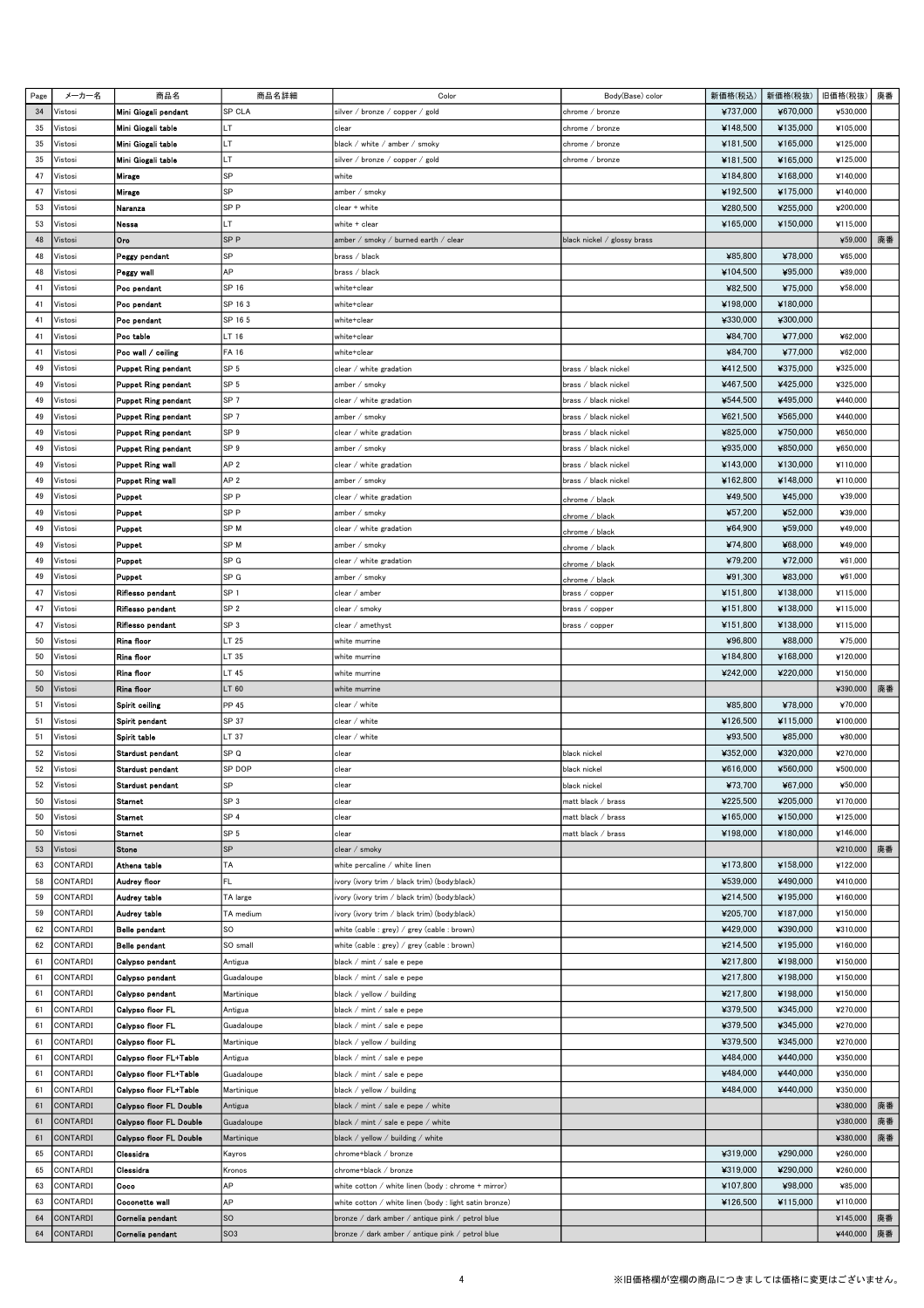| Page | メーカー名           | 商品名                   | 商品名詳細                       | Color                                                   | Body(Base) color           | 新価格(税込)    | 新価格(税抜)    | 旧価格(税抜)    | 廃番 |
|------|-----------------|-----------------------|-----------------------------|---------------------------------------------------------|----------------------------|------------|------------|------------|----|
| 64   | <b>CONTARDI</b> | Cornelia pendant      | <b>SO4</b>                  | bronze / dark amber / antique pink / petrol blue        |                            |            |            | ¥580,000   | 廃番 |
| 67   | <b>CONTARDI</b> | Couture floor         | <b>FL</b>                   | white cotton (body : light satin bronze)                |                            |            |            | ¥275,000   | 廃番 |
|      |                 |                       |                             |                                                         |                            |            |            |            |    |
| 67   | <b>CONTARDI</b> | Couture table         | TA                          | white cotton (body : light satin bronze)                |                            |            |            | ¥120,000   | 廃番 |
| 65   | CONTARDI        | Cube                  | small                       | bronze (inside : gold)                                  |                            | ¥280,500   | ¥255,000   | ¥195,000   |    |
| 65   | CONTARDI        | Cube                  | large                       | bronze (inside : gold)                                  |                            | ¥423,500   | ¥385,000   | ¥310,000   |    |
| 65   | CONTARDI        | Divina table          | TA                          | cream / black / white (body : chrome)                   |                            |            |            | ¥155,000   | 廃番 |
| 65   | <b>CONTARDI</b> | Divina floor          | FLmedium                    | cream / black / white (body : chrome)                   |                            |            |            | ¥190,000   | 廃番 |
| 66   | CONTARDI        | Josephine TA          |                             | amalfi yellow / amalfi grey / white linen               |                            |            |            | ¥180,000   | 廃番 |
| 66   | CONTARDI        | Josephine TA small    |                             | amalfi yellow / amalfi grey / white linen               |                            |            |            | ¥105,000   | 廃番 |
| 66   | CONTARDI        | Josephine AP          |                             | amalfi yellow / amalfi grey / white linen               |                            |            |            | ¥90,000    | 廃番 |
| 66   | <b>CONTARDI</b> | Josephine floor       | Liseuse                     | amalfi yellow / amalfi grey / white linen               |                            |            |            | ¥230,000   | 廃番 |
| 63   | <b>CONTARDI</b> |                       | AP                          |                                                         |                            |            |            | ¥95,000    | 廃番 |
|      |                 | Lala wall             |                             | white cotton (body : oak wenge + mirror + satin nickel) |                            |            |            |            |    |
| 64   | <b>CONTARDI</b> | Messalina pendant     | <b>SO</b>                   | bronze / dark amber / antique pink / petrol blue        |                            |            |            | ¥95,000    | 廃番 |
| 64   | <b>CONTARDI</b> | Messalina pendant     | SO <sub>3</sub>             | bronze / dark amber / antique pink / petrol blue        |                            |            |            | ¥293,000   | 廃番 |
| 64   | <b>CONTARDI</b> | Messalina pendant     | <b>SO4</b>                  | bronze / dark amber / antique pink / petrol blue        |                            |            |            | ¥384,000   | 廃番 |
| 57   | CONTARDI        | Mikado pendant        | SO 950 / 1200 / 1450        | clear + satin vintage brass                             |                            | ¥1,364,000 | ¥1,240,000 | ¥1,100,000 |    |
| 56   | CONTARDI        | Mikado pendant        | SO double 950 / 1200 / 1450 | clear + satin vintage brass                             |                            | ¥2,728,000 | ¥2,480,000 | ¥2,100,000 |    |
| 57   | <b>CONTARDI</b> | Mikado pendant        | SO solo                     | clear + satin vintage brass                             |                            |            |            | ¥220,000   | 廃番 |
| 57   | CONTARDI        | Mikado wall           | AP                          | clear + satin vintage brass                             |                            | ¥418,000   | ¥380,000   | ¥350,000   |    |
| 55   | CONTARDI        | Muse lantern          | small                       | satin bronze (shade : amber)                            |                            | ¥126,500   | ¥115,000   | ¥96,000    |    |
| 55   | CONTARDI        | Muse lantern          | medium                      | satin bronze (shade : amber)                            |                            | ¥214,500   | ¥195,000   | ¥160,000   |    |
| 55   | CONTARDI        | Muse lantern          | large                       | satin bronze (shade : amber)                            |                            | ¥324,500   | ¥295,000   | ¥265,000   |    |
| 55   | CONTARDI        | Muse outdoor          | medium                      | black / white (shade : white)                           |                            | ¥225,500   | ¥205.000   | ¥170,000   |    |
| 55   | CONTARDI        | Muse outdoor          |                             | black / white (shade: white)                            |                            | ¥341,000   | ¥310,000   | ¥280,000   |    |
| 62   | <b>CONTARDI</b> |                       | large<br><b>FL</b>          |                                                         |                            |            |            | ¥380,000   | 廃番 |
|      | CONTARDI        | Oops                  |                             | white cotton (body: walnut)                             |                            |            |            | ¥150,000   |    |
| 67   |                 | Quadra floor          | Liseuse                     | white cotton / white linen                              | light satin bronze / black |            |            |            | 廃番 |
| 67   | CONTARDI        | Quadra table          | TA desk                     | white cotton / white linen                              | light satin bronze / black |            |            | ¥100,000   | 廃番 |
| 67   | <b>CONTARDI</b> | Quadra wall           | AP                          | white cotton / white linen                              | light satin bronze / black |            |            | ¥74,000    | 廃番 |
| 62   | <b>CONTARDI</b> | Tata                  | AP                          | matt black / glossy white / chrome (inside : white)     |                            |            |            | ¥77,000    | 廃番 |
| 70   | Fabbian         | Aerostat              | F27 A11 19/24               | 19 brass / 24 black chrome                              |                            | ¥151,800   | ¥138,000   | ¥100,000   |    |
| 70   | Fabbian         | Aerostat              | F27 A11 41                  | 41 copper                                               |                            | ¥159,500   | ¥145,000   | ¥105,000   |    |
| 70   | Fabbian         | Aerostat              | F27 A13 19/24               | 19 brass / 24 black chrome                              |                            | ¥195,800   | ¥178,000   | ¥140,000   |    |
| 70   | Fabbian         | Aerostat              | F27 A13 41                  | 41 copper                                               |                            | ¥203,500   | ¥185,000   | ¥145,000   |    |
| 70   | Fabbian         | Aerostat              | F27 B01 19/24               | 19 brass / 24 black chrome                              |                            | ¥74,800    | ¥68,000    | ¥58,000    |    |
| 70   | Fabbian         | <b>Aerostat</b>       | F27 B01 41                  | 41 copper                                               |                            | ¥80,300    | ¥73,000    | ¥63,000    |    |
| 70   | Fabbian         | Aerostat              | F27 B03 19/24               | 19 brass / 24 black chrome                              |                            | ¥126,500   | ¥115,000   | ¥98,000    |    |
| 70   | Fabbian         | Aerostat              | F27 B03 41                  | 41 copper                                               |                            | ¥137,500   | ¥125,000   | ¥105,000   |    |
| 71   | Fabbian         | Armilla               | F50 A01 14                  | A01 rust brown                                          | 14 rust brown              | ¥159,500   | ¥145,000   | ¥110,000   |    |
| 71   | Fabbian         | <b>Armilla</b>        | F50 A03 15                  | A03 chrome                                              | 15 chrome                  | ¥214,500   | ¥195,000   | ¥150,000   |    |
| 71   | Fabbian         | Armilla               | F50 A05 12                  | A05 gold                                                | 12 gold                    | ¥225,500   | ¥205,000   | ¥160,000   |    |
| 71   | Fabbian         | <b>Armilla</b>        | F50 B01 14                  | B01 rust brown                                          | 14 rust brown              | ¥159,500   | ¥145,000   | ¥110,000   |    |
| 71   | Fabbian         | Armilla               | F50 B03 15                  | B03 chrome                                              | 15 chrome                  | ¥214,500   | ¥195,000   | ¥150,000   |    |
| 71   | Fabbian         | Armilla               | F50 B05 12                  | B05 gold                                                | 12 gold                    | ¥225,500   | ¥205,000   | ¥160,000   |    |
| 74   | Fabbian         | Cubetto *ポールタイプ       | D28 A01 00                  | 00 clear                                                |                            | ¥70,400    | ¥64,000    | ¥54,000    |    |
| 74   | Fabbian         | Cubetto *ポールタイプ       | D28 A01 01/02               | 01 white / 02 black                                     |                            | ¥81,400    | ¥74,000    | ¥62,000    |    |
| 74   | Fabbian         | Cubetto               | D28 A05 00                  | 00 clear                                                |                            | ¥203,500   | ¥185,000   | ¥140,000   |    |
| 74   | Fabbian         | Cubetto               | D28 A06 00                  | 00 clear                                                |                            |            | ¥190,000   | ¥145,000   |    |
|      |                 |                       |                             |                                                         |                            | ¥209,000   |            |            |    |
| 74   | Fabbian         | Cubetto               | D28 A06 01/02               | 01 white / 02 black                                     |                            | ¥264,000   | ¥240,000   | ¥190,000   |    |
| 75   | Fabbian         | Cubetto               | D28 D01 00                  | 00 clear                                                |                            | ¥72,600    | ¥66,000    | ¥57,000    |    |
| 75   | Fabbian         | Cubetto               | D28 D01 01/02               | 01 white / 02 black                                     |                            | ¥94,600    | ¥86,000    | ¥74,000    |    |
| 75   | Fabbian         | Cubetto               | D28 D02 00                  | 00 clear                                                |                            | ¥70,400    | ¥64,000    | ¥55,000    |    |
| 75   | Fabbian         | Cubetto               | D28 E01 00                  | 00 clear                                                |                            | ¥37,400    | ¥34,000    | ¥30,000    |    |
| 75   | Fabbian         | Cubetto               | D28 E01 01/02               | 01 white / 02 black                                     |                            | ¥47,300    | ¥43,000    | ¥38,000    |    |
| 75   | Fabbian         | Cubetto               | D28 E03 00                  | 00 clear                                                |                            | ¥107,800   | ¥98,000    | ¥82,000    |    |
| 75   | Fabbian         | <b>Cubetto</b>        | D28 E03 01/02               | 01 white / 02 black                                     |                            | ¥140,800   | ¥128,000   | ¥105,000   |    |
| 75   | Fabbian         | Cubetto               | D28 E04 00                  | 00 clear                                                |                            | ¥107,800   | ¥98,000    | ¥79,000    |    |
| 75   | Fabbian         | Cubetto               | D28 G03 00                  | 00 clear                                                |                            | ¥42,900    | ¥39,000    | ¥35,000    |    |
| 75   | Fabbian         | Cubetto               | D28 G03 01/02               | 01 white / 02 black                                     |                            | ¥53,900    | ¥49,000    | ¥45,000    |    |
| 75   | Fabbian         | Cubetto               | D28 G04 00                  | 00 clear                                                |                            | ¥41,800    | ¥38,000    | ¥34,000    |    |
| 75   | Fabbian         | Cubetto               | D28 G89 00                  | 00 clear (base: copper)                                 |                            | ¥42,900    | ¥39,000    | ¥35,000    |    |
| 77   | Fabbian         | Diamond               | D82 A01 00                  | 00 clear                                                |                            | ¥137,500   | ¥125,000   | ¥94,000    |    |
| 77   | Fabbian         | Diamond               | D82 A03 00                  | 00 clear                                                |                            | ¥159,500   | ¥145,000   | ¥110,000   |    |
| 77   | Fabbian         | Diamond               | D82 D97 00                  | 00 clear                                                |                            | ¥104,500   | ¥95,000    | ¥85,000    |    |
| 77   | Fabbian         | Flow                  | D87 B01 00                  | 00 clear                                                |                            | ¥55,000    | ¥50,000    | ¥45,000    |    |
| 77   | Fabbian         | <b>Flow</b>           | D87 B01 01                  | 01 white                                                |                            | ¥60,500    | ¥55,000    | ¥49,000    |    |
| 77   | Fabbian         | Flow                  | D87 D01 00                  | 00 clear                                                |                            | ¥46,200    | ¥42,000    | ¥35,000    |    |
| 77   | Fabbian         | Flow                  | D87 D01 01                  | 01 white                                                |                            | ¥49,500    | ¥45,000    | ¥38,000    |    |
| 76   | Fabbian         | Ivette                | F53 A01 01/58               | 01 white / 58 smoky                                     |                            |            |            | ¥175,000   | 廃番 |
| 73   | Fabbian         | <b>Laminis 0 Riga</b> | (照明なし)                      | 00 clear                                                |                            | ¥214,500   | ¥195,000   | ¥158,000   |    |
| 73   | Fabbian         | Laminis 0 Riga        | (照明なし)                      | 00 clear                                                |                            | ¥781,000   | ¥710,000   | ¥570,000   |    |
|      |                 |                       |                             |                                                         |                            | ¥247,500   | ¥225,000   | ¥180,000   |    |
| 73   | Fabbian         | <b>Laminis 0 Riga</b> | (照明なし)                      | 47 amber                                                |                            |            |            |            |    |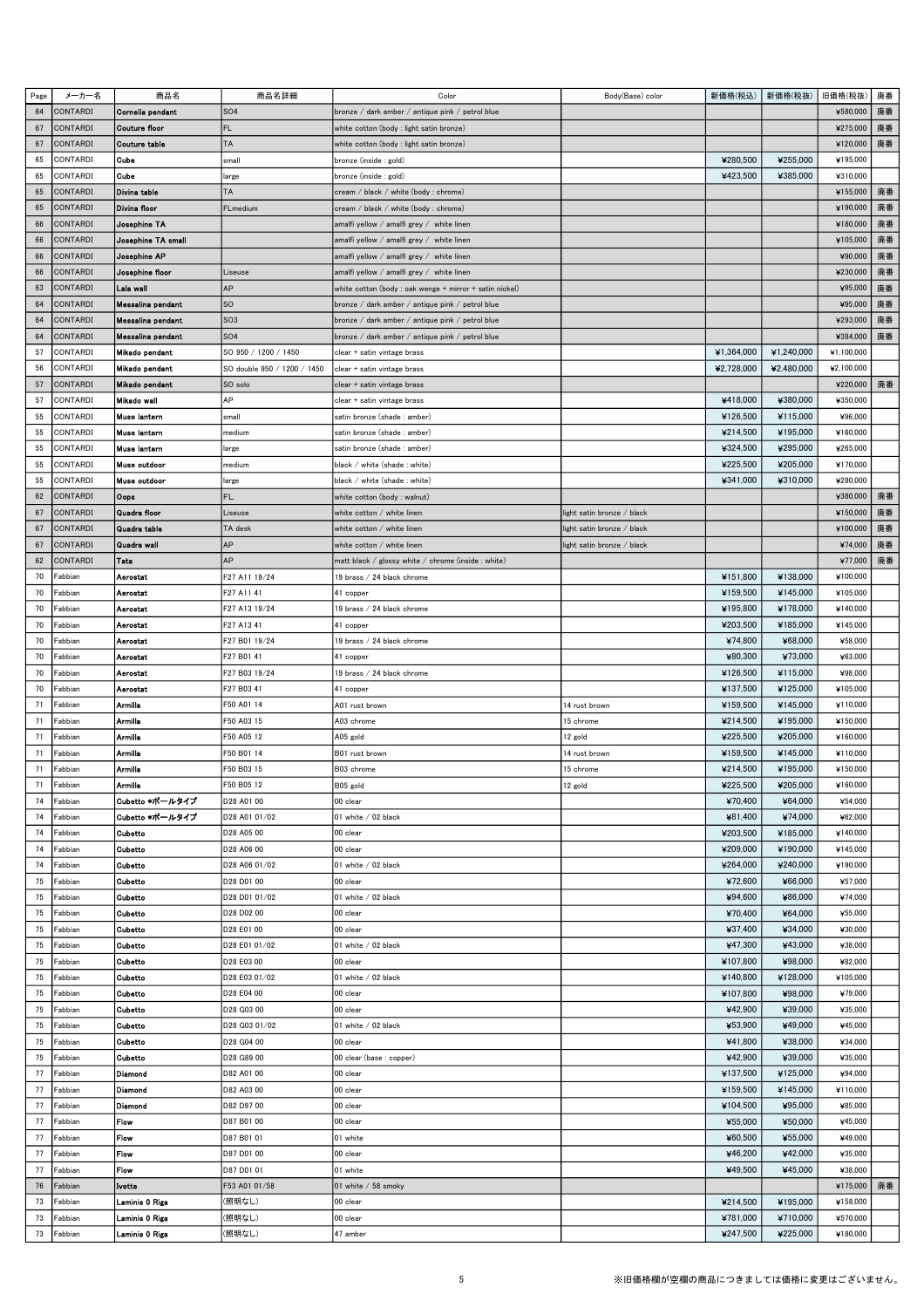| Page | メーカー名                                       | 商品名                                          | 商品名詳細               | Color                                                | Body(Base) color | 新価格(税込)    | 新価格(税抜)    | 旧価格(税抜)    | 廃番 |
|------|---------------------------------------------|----------------------------------------------|---------------------|------------------------------------------------------|------------------|------------|------------|------------|----|
| 73   | Fabbian                                     | Laminis 0 Riga                               | (照明なし)              | 47 amber                                             |                  | ¥880,000   | ¥800,000   | ¥640,000   |    |
| 73   | Fabbian                                     | Laminis 2 Riga                               | (照明あり)              | 00 clear                                             |                  | ¥440,000   | ¥400,000   | ¥320,000   |    |
|      |                                             |                                              |                     |                                                      |                  |            |            |            |    |
| 73   | Fabbian                                     | Laminis 2 Riga                               | (照明あり)              | 00 clear                                             |                  | ¥1,518,000 | ¥1,380,000 | ¥1,100,000 |    |
| 73   | Fabbian                                     | Laminis 2 Riga                               | (照明あり)              | 47 amber                                             |                  | ¥478,500   | ¥435,000   | ¥350,000   |    |
| 73   | Fabbian                                     | Laminis 2 Riga                               | (照明あり)              | 47 amber                                             |                  | ¥1,375,000 | ¥1,250,000 |            |    |
|      |                                             |                                              |                     |                                                      |                  |            |            |            |    |
| 69   | Fabbian                                     | Saya                                         | F47 A09 00          | A09 rust brown                                       |                  | ¥324,500   | ¥295,000   | ¥270,000   |    |
| 69   | Fabbian                                     | Saya                                         | F47 A11 00 / A21 00 | A11 chrome / A21 gold                                |                  | ¥445,500   | ¥405,000   | ¥380,000   |    |
|      |                                             |                                              |                     |                                                      |                  |            |            |            |    |
| 69   | Fabbian                                     | Saya                                         | F47 A13 00          | A13 rust brown                                       |                  | ¥434,500   | ¥395,000   | ¥340,000   |    |
| 69   | Fabbian                                     | Saya                                         | F47 A15 00 / A23 00 | A15 chrome / A23 gold                                |                  | ¥544,500   | ¥495,000   | ¥440,000   |    |
|      |                                             |                                              |                     |                                                      |                  |            |            |            |    |
| 69   | Fabbian                                     | Saya                                         | F47 A17 00          | A17 rust brown                                       |                  | ¥352,000   | ¥320,000   |            |    |
| 69   | Fabbian                                     | Saya                                         | F47 A19 00 / A25 00 | A19 chrome / A25 gold                                |                  | ¥473,000   | ¥430,000   |            |    |
| 77   | Fabbian                                     | Swirl                                        | D82 A05 00          | 00 clear                                             |                  | ¥137,500   | ¥125,000   | ¥94,000    |    |
|      |                                             |                                              |                     |                                                      |                  |            |            |            |    |
| 77   | Fabbian                                     | Swirl                                        | D82 A07 00          | 00 clear                                             |                  | ¥154,000   | ¥140,000   | ¥110,000   |    |
| 77   | Fabbian                                     | Swirl                                        | D82 D96 00          | 00 clear                                             |                  | ¥115,500   | ¥105,000   | ¥85,000    |    |
|      |                                             |                                              |                     |                                                      |                  |            |            |            |    |
| 72   | Fabbian                                     | Tile 0                                       | (照明なし)              | 00 clear                                             |                  | ¥302,500   | ¥275,000   | ¥220,000   |    |
| 72   | Fabbian                                     | Tile 0                                       | (照明なし)              | 00 clear                                             |                  | ¥1,221,000 | ¥1,110,000 | ¥890,000   |    |
| 72   | Fabbian                                     | Tile 2                                       |                     | 00 clear                                             |                  | ¥605,000   | ¥550,000   | ¥440,000   |    |
|      |                                             |                                              | (照明あり)              |                                                      |                  |            |            |            |    |
| 72   | Fabbian                                     | Tile 2                                       | (照明あり)              | 00 clear                                             |                  | ¥2,332,000 | ¥2,120,000 | ¥1,700,000 |    |
| 78   | Fabbian                                     | Vicky                                        | D69 A01 00          | 00 clear                                             |                  | ¥63,800    | ¥58,000    | ¥49,000    |    |
|      |                                             |                                              |                     |                                                      |                  |            |            |            |    |
| 78   | Fabbian                                     | Vicky                                        | D69 A03 00          | 00 clear                                             |                  | ¥121,000   | ¥110,000   | ¥92,000    |    |
| 78   | Fabbian                                     | Vicky                                        | D69 A05 00          | 00 clear                                             |                  | ¥302,500   | ¥275,000   | ¥225,000   |    |
|      |                                             |                                              |                     |                                                      |                  |            |            |            |    |
| 79   | Fabbian                                     | Vicky                                        | D69 B01 00          | 00 clear                                             |                  | ¥46,200    | ¥42,000    | ¥32,000    |    |
| 79   | Fabbian                                     | Vicky                                        | D69 B03 01/02       | 01 white / 02 black                                  |                  | ¥93,500    | ¥85,000    | ¥65,000    |    |
| 79   | Fabbian                                     | Vicky                                        | D69 D01 00          | 00 clear                                             |                  | ¥52,800    | ¥48,000    | ¥39,000    |    |
|      |                                             |                                              |                     |                                                      |                  |            |            |            |    |
| 79   | Fabbian                                     | Vicky                                        | D69 D03 01/02       | 01 white / 02 black                                  |                  | ¥101,200   | ¥92,000    | ¥72,000    |    |
| 79   | Fabbian                                     | Vicky                                        | D69 E01 00          | 00 clear                                             |                  | ¥52,800    | ¥48,000    | ¥42,000    |    |
|      |                                             |                                              |                     |                                                      |                  |            |            |            |    |
| 79   | Fabbian                                     | Vicky                                        | D69 E03 00          | 00 clear                                             |                  | ¥159,500   | ¥145,000   | ¥120,000   |    |
| 78   | Fabbian                                     | Vicky                                        | D69 A07 00          | 00 clear                                             |                  | ¥228,800   | ¥208,000   | ¥168,000   |    |
|      |                                             |                                              |                     |                                                      |                  |            |            |            |    |
| 78   | Fabbian                                     | Vicky *ポールタイプ                                | D69 A99 00          | 00 clear                                             |                  | ¥70,400    | ¥64,000    | ¥55,000    |    |
| 81   | Catellani & Smith                           | Atman                                        |                     | clear                                                |                  | ¥286,000   | ¥260,000   | ¥220,000   |    |
| 83   | Catellani & Smith                           | Alchemie                                     |                     | brass                                                |                  | ¥693,000   | ¥630,000   | ¥540,000   |    |
|      |                                             |                                              |                     |                                                      |                  |            |            |            |    |
| 84   | Catellani & Smith                           | Ciololtalia floor                            |                     | brass (base : black)                                 |                  | ¥297,000   | ¥270,000   | ¥240,000   |    |
| 84   | Catellani & Smith Cicloitalia table         |                                              |                     | brass                                                |                  | ¥242,000   | ¥220,000   | ¥195,000   |    |
|      |                                             |                                              |                     |                                                      |                  |            |            |            |    |
| 84   | Catellani & Smith Lola floor                |                                              |                     | brass                                                |                  | ¥217,800   | ¥198,000   | ¥175,000   |    |
| 84   | Catellani & Smith                           | Lola table                                   |                     | brass                                                |                  | ¥159,500   | ¥145,000   | ¥125,000   |    |
| 86   | Catellani & Smith Fil de Fer                |                                              | 50                  | aluminium                                            |                  | ¥390,500   | ¥355,000   | ¥290,000   |    |
|      |                                             |                                              |                     |                                                      |                  |            |            |            |    |
| 86   | Catellani & Smith Fil de Fer                |                                              | 50                  | gold                                                 |                  | ¥445,500   | ¥405,000   | ¥290,000   |    |
| 86   | Catellani & Smith Fil de Fer                |                                              | 70                  | aluminium                                            |                  | ¥533,500   | ¥485,000   | ¥410,000   |    |
|      |                                             |                                              |                     |                                                      |                  |            |            |            |    |
| 86   | Catellani & Smith Fil de Fer                |                                              | 70                  | gold                                                 |                  | ¥616,000   | ¥560,000   | ¥410,000   |    |
| 86   | Catellani & Smith Fil de Fer                |                                              | 100                 | aluminium                                            |                  | ¥935,000   | ¥850,000   | ¥660,000   |    |
| 86   | Catellani & Smith Fil de Fer                |                                              | 100                 | gold                                                 |                  | ¥1,056,000 | ¥960,000   | ¥660,000   |    |
|      |                                             |                                              |                     |                                                      |                  |            |            |            |    |
| 86   |                                             | Catellani & Smith Fil de Fer nuvola          |                     | aluminium                                            |                  | ¥858,000   | ¥780,000   | ¥630,000   |    |
| 86   | Catellani & Smith <b>  Fil de Fer ovale</b> |                                              | 70                  | aluminium                                            |                  | ¥484,000   | ¥440,000   | ¥370,000   |    |
|      |                                             |                                              |                     |                                                      |                  |            |            |            |    |
| 86   | Catellani & Smith Fil de Fer ovale          |                                              | 70                  | gold                                                 |                  | ¥561,000   | ¥510,000   | ¥370,000   |    |
| 86   | Catellani & Smith Fil de Fer ovale          |                                              | 110                 | aluminium                                            |                  | ¥808,500   | ¥735,000   | ¥590,000   |    |
|      |                                             |                                              | 110                 |                                                      |                  | ¥929,500   | ¥845,000   | ¥590,000   |    |
| 86   | Catellani & Smith Fil de Fer ovale          |                                              |                     | gold                                                 |                  |            |            |            |    |
| 83   |                                             | Catellani & Smith Light Stick table          |                     | nickel                                               |                  | ¥181,500   | ¥165,000   | ¥145,000   |    |
| 83   |                                             | Catellani & Smith Light Stick table          |                     | satin gold                                           |                  | ¥209,000   | ¥190,000   | ¥145,000   |    |
|      |                                             |                                              |                     |                                                      |                  |            |            |            |    |
| 83   |                                             | Catellani & Smith Light Stick floor          |                     | nickel / satin gold                                  |                  |            |            | ¥230,000   | 廃番 |
| 83   |                                             | Catellani & Smith Light Stick wall / ceiling | CW4                 | nickel / satin gold                                  |                  |            |            | ¥115,000   | 廃番 |
|      |                                             |                                              |                     |                                                      |                  |            |            |            |    |
| 87   | Catellani & Smith   Lucenera wall           |                                              | 202                 | white / black                                        |                  | ¥123,200   | ¥112,000   | ¥70,000    |    |
| 87   |                                             | Catellani & Smith Lucenera ceiling           | 206                 | white / black                                        |                  | ¥156,200   | ¥142,000   | ¥115,000   |    |
| 87   |                                             | Catellani & Smith Lucenera pendant           | 504                 | white / black                                        |                  | ¥118,800   | ¥108,000   | ¥79,000    |    |
|      |                                             |                                              |                     |                                                      |                  |            |            |            |    |
| 87   |                                             | Catellani & Smith   Lucenera wall / ceiling  | 502                 | white / black                                        |                  | ¥115,500   | ¥105,000   | ¥78,000    |    |
| 87   |                                             | Catellani & Smith Lucenera wall / ceiling    | 503                 | white / black                                        |                  | ¥162,800   | ¥148,000   | ¥125,000   |    |
|      |                                             |                                              |                     |                                                      |                  |            |            |            |    |
| 88   | Catellani & Smith Luna                      |                                              |                     | gold / silver / copper                               |                  | ¥37,400    | ¥34,000    | ¥28,000    |    |
| 88   | Catellani & Smith   Miracolo                |                                              |                     | brass                                                |                  | ¥46,200    | ¥42,000    | ¥36,000    |    |
|      |                                             |                                              |                     |                                                      |                  |            |            |            |    |
| 82   | Catellani & Smith   Miss Stick              |                                              |                     | nickel                                               |                  | ¥107,800   | ¥98,000    | ¥85,000    |    |
| 91   | Catellani & Smith   PostKrisi table         |                                              | 10 Malagolina       | gold / silver / white                                |                  | ¥132,000   | ¥120,000   | ¥98,000    |    |
| 90   | Catellani & Smith PostKrisi table           |                                              | T40                 | gold / silver / white                                |                  | ¥198,000   | ¥180,000   | ¥150,000   |    |
|      |                                             |                                              |                     |                                                      |                  |            |            |            |    |
| 90   | Catellani & Smith   PostKrisi floor         |                                              | F60                 | gold / silver / white                                |                  | ¥308,000   | ¥280,000   | ¥250,000   |    |
| 89   | Catellani & Smith Sorry Giotto              |                                              |                     | blue                                                 |                  | ¥165,000   | ¥150,000   | ¥125,000   |    |
|      |                                             |                                              |                     |                                                      |                  |            |            |            |    |
| 89   | Catellani & Smith Sorry Giotto              |                                              |                     | blue                                                 |                  |            |            | ¥210,000   | 廃番 |
| 88   | Catellani & Smith Stohu-Moon 02             |                                              | 400                 | black (inside : gold / silver / copper)              |                  | ¥151,800   | ¥138,000   | ¥128,000   |    |
|      |                                             |                                              |                     |                                                      |                  |            |            |            |    |
| 88   | Catellani & Smith   Stchu-Moon 02           |                                              | 600                 | black (inside : gold / silver / copper)              |                  | ¥264,000   | ¥240,000   | ¥220,000   |    |
| 82   | Catellani & Smith Wa Wa floor               |                                              |                     | nickel                                               |                  | ¥401,500   | ¥365,000   | ¥300,000   |    |
| 82   | Catellani & Smith Wa Wa table               |                                              |                     | nickel                                               |                  | ¥191,400   | ¥174,000   | ¥150,000   |    |
|      |                                             |                                              |                     |                                                      |                  |            |            |            |    |
| 82   | Catellani & Smith   Wa Wa wall              |                                              | W                   | nickel                                               |                  |            |            | ¥138,000   | 廃番 |
| 97   | pallucco                                    | <b>Baby Gilda floor</b>                      |                     | jute natural / jute black / jute white (body:nickel) |                  | ¥147,400   | ¥134,000   | ¥95,000    |    |
|      |                                             |                                              |                     |                                                      |                  |            |            |            |    |
| 98   | pallucco                                    | Crinolina floor                              |                     | white / grey (inside : gold)                         |                  |            |            | ¥380,000   | 廃番 |
| 98   | pallucco                                    | Crinolina pendant                            |                     | white / grey (inside : gold)                         |                  |            |            | ¥240,000   | 廃番 |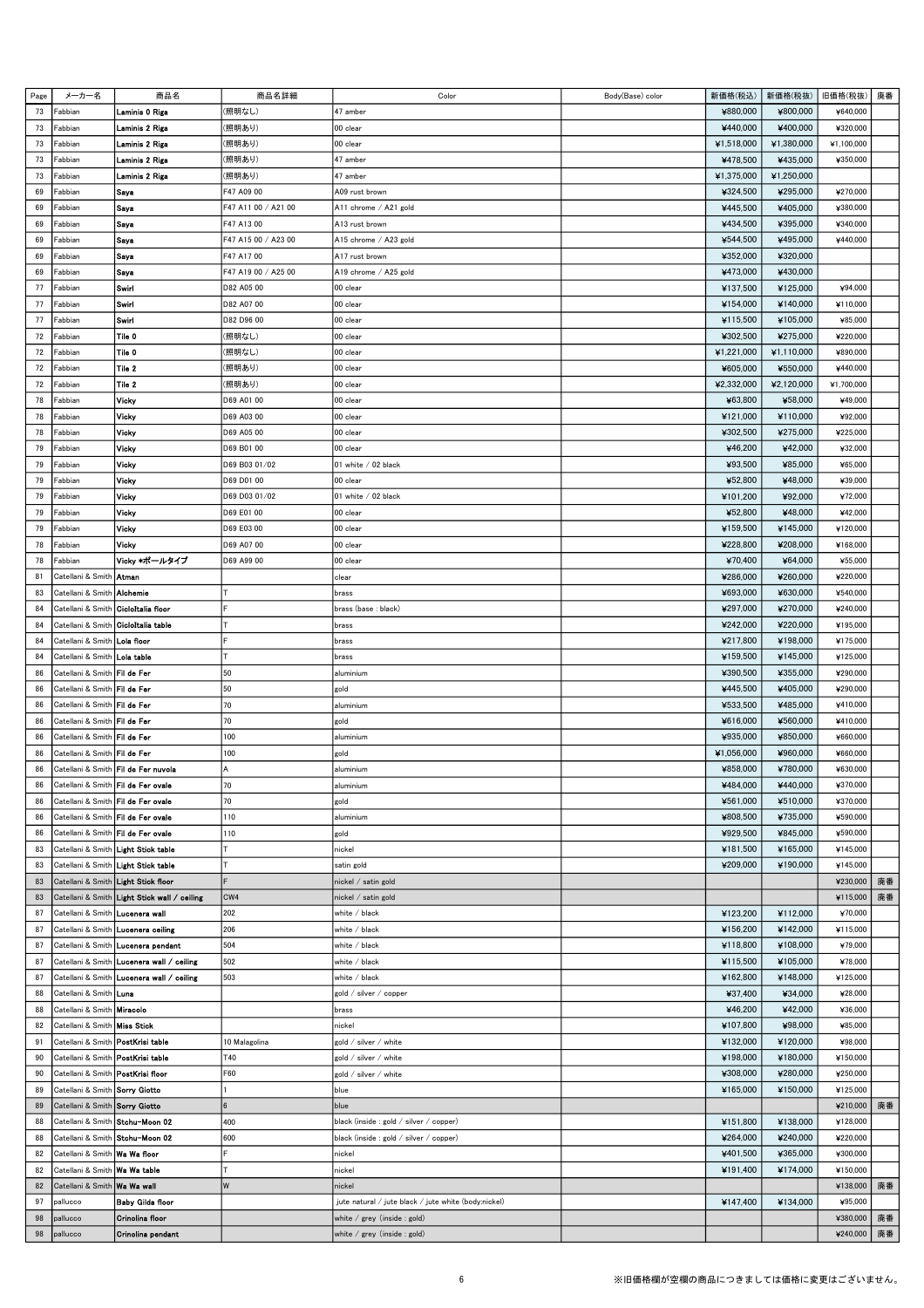| Page | メーカー名        | 商品名                        | 商品名詳細                | Color                                               | Body(Base) color  | 新価格(税込)    | 新価格(税抜)    | 旧価格(税抜)  | 廃番 |
|------|--------------|----------------------------|----------------------|-----------------------------------------------------|-------------------|------------|------------|----------|----|
|      |              |                            |                      |                                                     |                   |            |            |          |    |
| 96   | pallucco     | l aro Next                 |                      | black (body: black) / white (body: natural oak)     |                   | ¥539,000   | ¥490,000   | ¥360,000 |    |
| 95   | pallucco     | Fortuny                    | Basic                | white / beige / black                               |                   | ¥1,276,000 | ¥1,160,000 | ¥790,000 |    |
| 95   | pallucco     | Fortuny                    | Rubelli              | semigloss black + bronze / semigloss black + silver |                   | ¥1,342,000 | ¥1,220,000 | ¥850,000 |    |
|      |              |                            |                      |                                                     |                   |            |            |          |    |
| 95   | pallucco     | Fortuny Petite             | Basic                | white / beige / black                               |                   | ¥869,000   | ¥790,000   | ¥550,000 |    |
| 95   | pallucco     | Fortuny Petite             | Rubelli              | semigloss black + bronze / semigloss black + silver |                   | ¥924,000   | ¥840,000   | ¥580,000 |    |
| 97   | pallucco     | Gilda floor                |                      | jute natural ∕ jute black ∕ jute white              | aluminium ∕ black | ¥324,500   | ¥295,000   | ¥230,000 |    |
|      |              |                            |                      |                                                     |                   |            |            |          |    |
| 96   | pallucco     | Glow pendant 1             |                      | white                                               |                   | ¥297,000   | ¥270,000   | ¥195,000 |    |
| 96   | pallucco     | Glow pendant 1             |                      | brass                                               |                   | ¥572,000   | ¥520,000   | ¥350,000 |    |
| 99   | pallucco     | Orly floor                 |                      | stainless steel / brass                             |                   |            |            | ¥350,000 | 廃番 |
|      |              |                            |                      |                                                     |                   |            |            |          |    |
| 99   | pallucco     | Orly pendant               |                      | stainless steel / brass                             |                   |            |            | ¥280,000 | 廃番 |
| 100  | pallucco     | Ring                       | 60                   | white                                               |                   | ¥192,500   | ¥175,000   | ¥120,000 |    |
| 100  | pallucco     | Ring                       | 60                   | white-gold / black-gold                             |                   | ¥206,800   | ¥188,000   | ¥128,000 |    |
| 100  | pallucco     |                            | 80                   |                                                     |                   | ¥261,800   | ¥238,000   | ¥160,000 |    |
|      |              | Ring                       |                      | white                                               |                   |            |            |          |    |
| 100  | pallucco     | Ring                       | 80                   | white-gold / black-gold                             |                   | ¥275,000   | ¥250,000   | ¥168,000 |    |
| 101  | pallucco     | Ring                       | 80 mix               | white                                               |                   | ¥572,000   | ¥520,000   | ¥330,000 |    |
| 101  | pallucco     | Ring                       | 80 mix               | white-gold / black-gold                             |                   | ¥605,000   | ¥550,000   | ¥350,000 |    |
|      |              |                            |                      |                                                     |                   |            |            |          |    |
| 101  | pallucco     | Ring Sphere                |                      | gold / copper / nickel                              |                   | ¥195,800   | ¥178,000   | ¥120,000 |    |
| 93   | pallucco     | Tangent table              | mini                 | black / white                                       |                   | ¥140,800   | ¥128,000   | ¥98,000  |    |
| 93   | pallucco     | Tangent floor              | media                | black / white                                       |                   | ¥250,800   | ¥228,000   | ¥185,000 |    |
|      |              |                            |                      |                                                     |                   |            |            |          |    |
| 108  | LUMINA       | Daphine LED floor          | cod.02L-01/02/03/05  | 01 black / 02 white / 03 red / 05 yellow            |                   | ¥123,200   | ¥112,000   | ¥98,000  |    |
| 108  | LUMINA       | Daphine LED floor          | cod.02L-29           | 29 bronze                                           |                   | ¥145,200   | ¥132,000   | ¥110,000 |    |
| 108  | <b>UMINA</b> | Daphine LED floor          | cod.02L-44           | 44 nickel                                           |                   | ¥156,200   | ¥142,000   | ¥115,000 |    |
| 108  | LUMINA       | Daphine LED table          | cod.01L-01/02/03/05  | 01 black / 02 white / 03 red / 05 yellow            |                   | ¥101,200   | ¥92,000    | ¥82,000  |    |
|      |              |                            |                      |                                                     |                   |            |            |          |    |
| 108  | LUMINA       | Daphine LED table          | cod.01L-29           | 29 bronze                                           |                   | ¥112.200   | ¥102.000   | ¥88,000  |    |
| 108  | LUMINA       | Daphine LED table          | cod.01L-44           | 44 nickel                                           |                   | ¥125,400   | ¥114,000   | ¥96,000  |    |
| 104  | LUMINA       | Dot 600                    | cod.130-01/50        | 01 black / 50 brass                                 |                   | ¥319,000   | ¥290,000   | ¥210,000 |    |
|      |              |                            |                      |                                                     |                   |            |            |          |    |
| 104  | LUMINA       | Dot 800                    | cod.131-01/50        | 01 black / 50 brass                                 |                   | ¥528,000   | ¥480,000   | ¥360,000 |    |
| 105  | LUMINA       | Eva                        | cod.140-01/50        | 01 black / 50 brass                                 |                   | ¥495,000   | ¥450,000   | ¥390,000 |    |
| 106  | LUMINA       | Flo bedside                | cod.950-01/02/03/05  | 01 black / 02 white / 03 red / 05 yellow            |                   | ¥81,400    | ¥74,000    | ¥62,000  |    |
|      | LUMINA       |                            |                      |                                                     |                   |            |            |          |    |
| 106  |              | Flo bedside                | cod.950-29           | 29 bronze                                           |                   | ¥96,800    | ¥88,000    | ¥72,000  |    |
| 106  | <b>UMINA</b> | Flo bedside                | cod.950-44           | 44 nickel                                           |                   | ¥132,000   | ¥120,000   | ¥90,000  |    |
| 106  | LUMINA       | Flo desk                   | cod.940-01/02/03/05  | 01 black / 02 white / 03 red / 05 yellow            |                   | ¥89,100    | ¥81,000    | ¥68,000  |    |
| 106  | LUMINA       | Flo desk                   | cod.940-29           | 29 bronze                                           |                   | ¥107,800   | ¥98,000    | ¥80,000  |    |
| 106  | LUMINA       | Flo desk                   | cod.940-44           | 44 nickel                                           |                   | ¥145,200   | ¥132,000   | ¥100,000 |    |
|      |              |                            |                      |                                                     |                   |            |            |          |    |
| 106  | LUMINA       | Flo floor                  | cod.945-01/02/03/05  | 01 black / 02 white / 03 red / 05 yellow            |                   | ¥126,500   | ¥115,000   | ¥90,000  |    |
| 106  | LUMINA       | Flo floor                  | cod.945-29           | 29 bronze                                           |                   | ¥149,600   | ¥136,000   | ¥105,000 |    |
| 106  | LUMINA       | Flo floor                  | cod.945-44           | 44 nickel                                           |                   | ¥191,400   | ¥174,000   | ¥127,000 |    |
| 107  | LUMINA       | Flo grommet F20            | cod.962-01/02/03/05  | 01 black / 02 white / 03 red / 05 yellow            |                   | ¥90,200    | ¥82,000    | ¥66,000  |    |
| 107  | LUMINA       | Flo grommet F20            | cod.962-29           | 29 bronze                                           |                   | ¥101,200   | ¥92,000    | ¥74,000  |    |
|      |              |                            |                      |                                                     |                   |            |            |          |    |
| 107  | LUMINA       | Flo grommet F20            | cod.962-44           | 44 nickel                                           |                   | ¥123,200   | ¥112,000   | ¥86,000  |    |
| 107  | LUMINA       | Flo grommet F46            | cod.960-01/02/03/05  | 01 black / 02 white / 03 red / 05 yellow            |                   | ¥90,200    | ¥82,000    | ¥66,000  |    |
| 107  | LUMINA       | Flo grommet F46            | cod.960-29           | 29 bronze                                           |                   | ¥101,200   | ¥92,000    | ¥74,000  |    |
| 107  | JLUMINA      | Flo grommet F46            | cod.960-44           | 44 nickel                                           |                   | ¥123,200   | ¥112,000   | ¥86,000  |    |
|      |              |                            | cod.971-01/02/03/05  |                                                     |                   | ¥118,800   | ¥108,000   |          |    |
| 106  | LUMINA       | Flo lounge                 |                      | 01 black / 02 white / 03 red / 05 yellow            |                   |            |            | ¥75,000  |    |
| 106  | LUMINA       | Flo lounge                 | cod.971-29           | 29 bronze                                           |                   | ¥143,000   | ¥130,000   | ¥95,000  |    |
| 106  | LUMINA       | Flo lounge                 | cod.971-44           | 44 nickel                                           |                   | ¥187,000   | ¥170,000   | ¥120,000 |    |
| 107  | LUMINA       | Fio wall                   | cod.975-01/02/03/05  | 01 black / 02 white / 03 red / 05 yellow            |                   | ¥75,900    | ¥69,000    | ¥58,000  |    |
|      |              |                            |                      |                                                     |                   |            |            |          |    |
| 107  | LUMINA       | Flo wall                   | cod.975-29           | 29 bronze                                           |                   | ¥82,500    | ¥75,000    | ¥62,000  |    |
| 107  | LUMINA       | Flo wall                   | cod.975-44           | 44 nickel                                           |                   | ¥100.100   | ¥91,000    | ¥70,000  |    |
| 103  | LUMINA       | Galileo LED                | cod.380L-44          | clear                                               |                   |            |            | ¥270,000 | 廃番 |
| 103  | LUMINA       | Galileo mini LED           | cod.383L-44          | clear                                               |                   |            |            | ¥170,000 | 廃番 |
|      |              |                            |                      |                                                     |                   |            |            |          |    |
| 111  | LUMINA       | Matrix doppia pendant      | cod.387-01           | 01 black                                            |                   | ¥272,800   | ¥248,000   | ¥215,000 |    |
| 111  | LUMINA       | Matrix doppia pendant      | cod.387-44           | 44 nickel                                           |                   | ¥319,000   | ¥290,000   | ¥220,000 |    |
| 111  | LUMINA       | Matrix mono wall / ceiling | cod.395-01           | 01 black                                            |                   | ¥42,900    | ¥39,000    | ¥35,000  |    |
|      |              |                            |                      |                                                     |                   |            |            |          |    |
| 111  | LUMINA       | Matrix mono wall / ceiling | cod.395-44           | 44 nickel                                           |                   | ¥48,400    | ¥44,000    | ¥38,000  |    |
| 111  | LUMINA       | Matrix otto pendant        | cod.385-01           | 01 black                                            |                   | ¥151,800   | ¥138,000   | ¥120,000 |    |
| 111  | LUMINA       | Matrix otto pendant        | cod.385-44           | 44 nickel                                           |                   | ¥181,500   | ¥165,000   | ¥125,000 |    |
| 111  | LUMINA       | Matrix otto ceiling        | cod.389-01           | 01 black                                            |                   | ¥151,800   | ¥138,000   | ¥120,000 |    |
|      |              |                            |                      |                                                     |                   |            |            |          |    |
| 111  | LUMINA       | Matrix otto ceiling        | cod.389-44           | 44 nickel                                           |                   | ¥181,500   | ¥165,000   | ¥125,000 |    |
| 109  | LUMINA       | Moove                      | cod.750-760-01/04/13 | 01 black / 04 grey / 13 ivory ※22 silverは廃番         |                   | ¥203,500   | ¥185,000   | ¥160,000 |    |
| 109  | LUMINA       | Moove mono                 | cod.752-760-01/04/13 | 01 black / 04 grey / 13 ivory ※22 silverは廃番         |                   | ¥118,800   | ¥108,000   | ¥98,000  |    |
| 109  | LUMINA       | Naomi table                | cod.300-310-01/08    | 01 black / 08 anodized aluminium                    |                   | ¥104,500   | ¥95,000    | ¥75,000  |    |
| 109  | LUMINA       | Naomi floor                | cod.305-310-01/08    | 01 black / 08 anodized aluminium                    |                   | ¥126,500   | ¥115,000   | ¥95,000  |    |
|      |              |                            |                      |                                                     |                   |            |            |          |    |
| 113  | LEUCOS       | Aella table                |                      | clear (body: chrome)                                |                   | ¥528,000   | ¥480,000   | ¥400,000 |    |
| 116  | LEUCOS       | Class pendant              | <b>S40</b>           | white / clear                                       |                   |            |            | ¥85,000  | 廃番 |
| 116  | LEUCOS       | Class pendant              | <b>S40</b>           | mirror                                              |                   |            |            | ¥105,000 | 廃番 |
| 116  | LEUCOS       | Class pendant              | <b>S60</b>           | white / silver                                      |                   |            |            | ¥120,000 | 廃番 |
|      |              |                            |                      |                                                     |                   |            |            |          |    |
| 116  | LEUCOS       | Class pendant              | <b>S60</b>           | mirror                                              |                   |            |            | ¥145,000 | 廃番 |
| 117  | LEUCOS       | Cloche pendant             | <sub>S</sub>         | copper / chrome                                     |                   |            |            | ¥130,000 | 廃番 |
| 117  | LEUCOS       | Cloche table               |                      | copper / chrome                                     |                   |            |            | ¥100,000 | 廃番 |
| 116  | LEUCOS       | Cubi wall / ceiling        | P-PL11               | white                                               |                   | ¥35,200    | ¥32,000    |          |    |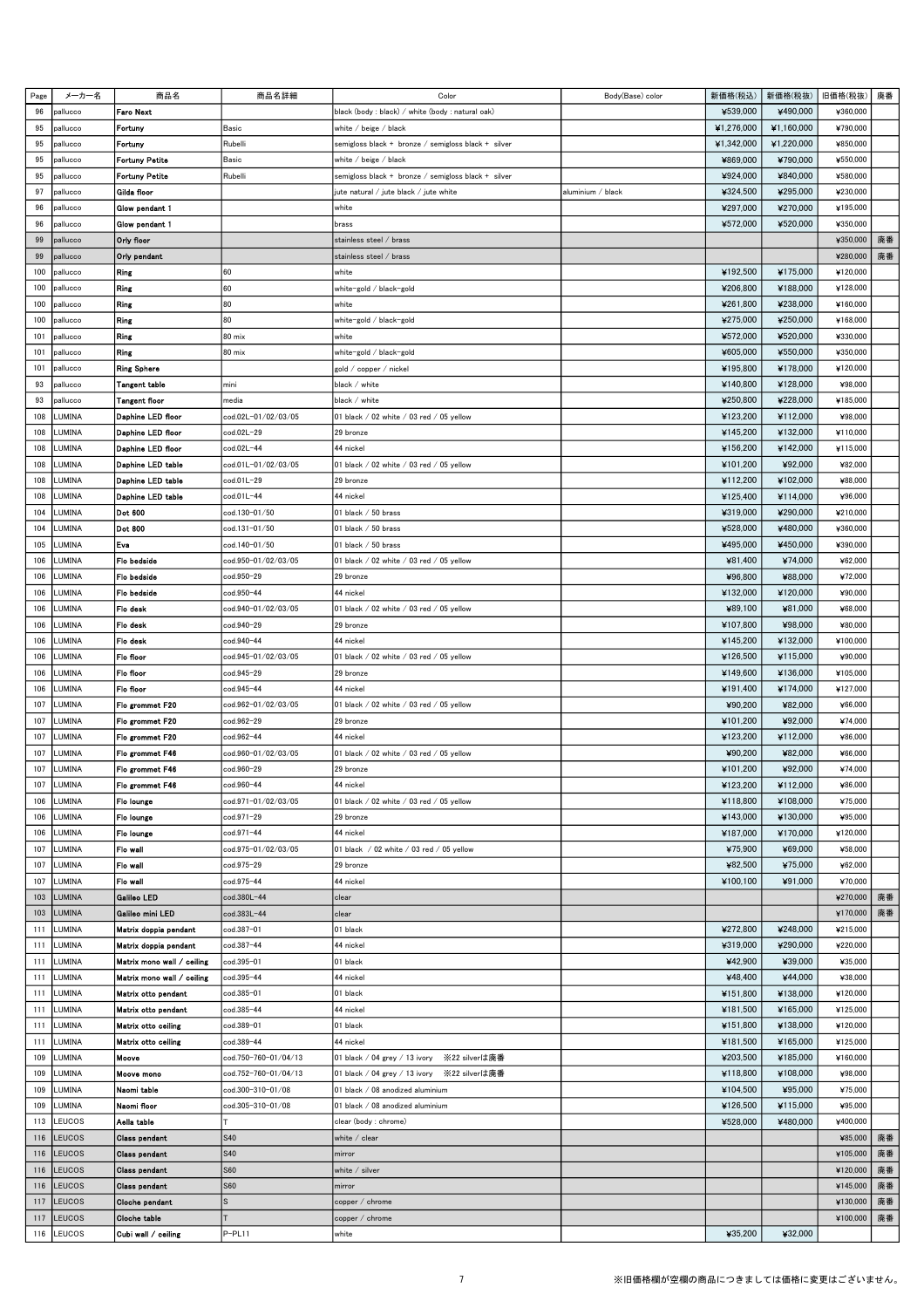| Page | メーカー名          | 商品名                  | 商品名詳細            | Color                                                 | Body(Base) color             | 新価格(税込)    | 新価格(税抜)  | 旧価格(税抜)    | 廃番 |
|------|----------------|----------------------|------------------|-------------------------------------------------------|------------------------------|------------|----------|------------|----|
| 116  | LEUCOS         | Cubi wall / ceiling  | P-PL16           | white                                                 |                              | ¥46,200    | ¥42,000  |            |    |
|      |                |                      |                  |                                                       |                              |            |          |            |    |
| 116  | LEUCOS         | Cubi Zero            | T <sub>11</sub>  | white                                                 |                              | ¥39,600    | ¥36,000  |            |    |
| 116  | LEUCOS         | Cubi Zero            | T16              | white                                                 |                              | ¥49,500    | ¥45,000  |            |    |
| 115  | LEUCOS         | JJ T-P table         |                  | matt white / glossy white / matt black / glossy black |                              | ¥96,800    | ¥88,000  |            |    |
| 114  | LEUCOS         | The Great JJ floor   |                  | matt white / glossy white / matt black / glossy black |                              |            |          | ¥1,450,000 | 廃番 |
| 115  | <b>LEUCOS</b>  | The Great JJ pendant | S                | matt white / glossy white / matt black / glossy black |                              |            |          | ¥350,000   | 廃番 |
|      |                |                      |                  |                                                       |                              |            |          |            |    |
| 117  | LEUCOS         | Kuk pendant          | ls.              | clear (body: chrome)                                  |                              | ¥107,800   | ¥98,000  | ¥85,000    |    |
| 117  | LEUCOS         | Kuk wall / ceiling   | $P-PL$           | clear (base : chrome)                                 |                              | ¥96,800    | ¥88,000  | ¥75,000    |    |
| 113  | LEUCOS         | Micene               |                  | white (body: white mable)                             |                              | ¥649,000   | ¥590,000 | ¥490,000   |    |
| 118  | LEUCOS         | Pascale ceiling      | PL               | clear (base : chrome)                                 |                              | ¥184,800   | ¥168,000 | ¥148,000   |    |
| 118  | LEUCOS         | Pascale wall         | P40              | clear (base : chrome)                                 |                              | ¥107,800   | ¥98,000  | ¥80,000    |    |
|      |                |                      |                  |                                                       |                              |            |          |            |    |
| 120  | LEUCOS         | Reed pendant         | <b>S90</b>       | clear (body : nickel)                                 |                              | ¥96,800    | ¥88,000  | ¥78,000    |    |
| 120  | LEUCOS         | Reed pendant         | S135             | clear (body : nickel)                                 |                              | ¥118,800   | ¥108,000 | ¥94,000    |    |
| 120  | LEUCOS         | Reed ceiling         | <b>PL90</b>      | clear (base : nickel)                                 |                              | ¥74,800    | ¥68,000  | ¥58,000    |    |
| 120  | LEUCOS         | Reed ceiling         | PL135            | clear (base : nickel)                                 |                              | ¥90,200    | ¥82,000  | ¥74,000    |    |
| 119  | LEUCOS         |                      | B                |                                                       |                              | ¥770,000   | ¥700,000 | ¥620,000   |    |
|      |                | Stacking             |                  | smoked grey + white + smoked grey + white + mirror    |                              |            |          |            |    |
| 119  | LEUCOS         | Stacking             | l C              | smoked grey + white + amber + tobacco + white + amber |                              | ¥935,000   | ¥850,000 | ¥750,000   |    |
| 119  | LEUCOS         | Stacking             | ID               | white+gold + tobacco + white + gold + black           |                              | ¥979,000   | ¥890,000 | ¥780,000   |    |
| 118  | LEUCOS         | Witch                | <sub>S</sub>     | white (body : chrome) / black(body : glossy black)    |                              |            |          | ¥168,000   | 廃番 |
| 125  | DE MAJO        | Boa pendant          | <sub>S</sub>     | chrome / matt gold / matt cyclamen / copper           |                              |            |          | ¥70,000    | 廃番 |
|      |                |                      |                  |                                                       |                              |            |          |            |    |
| 124  | DE MAJO        | Charlotte pendant    | S <sub>1</sub>   | clear                                                 |                              | ¥68,200    | ¥62,000  | ¥45,000    |    |
| 124  | DE MAJO        | Charlotte pendant    | S3L              | clear                                                 |                              | ¥195,800   | ¥178,000 | ¥150,000   |    |
| 124  | DE MAJO        | Charlotte table      | L1               | clear (body: chrome)                                  |                              | ¥59,400    | ¥54,000  | ¥38,000    |    |
| 124  | DE MAJO        | Charlotte table      | T1               | clear (body: chrome)                                  |                              | ¥79,200    | ¥72,000  | ¥58,000    |    |
|      |                |                      | A1               |                                                       |                              |            | ¥88,000  |            |    |
| 124  | <b>DE MAJO</b> | Charlotte wall       |                  | clear (body: chrome)                                  |                              | ¥96,800    |          | ¥75,000    |    |
| 124  | DE MAJO        | Charlotte ceiling    | P <sub>1</sub>   | clear (base : chrome)                                 |                              | ¥70,400    | ¥64,000  | ¥48,000    |    |
| 122  | DE MAJO        | OttoxOtto pendant    | S <sub>1</sub>   | extraclear                                            |                              | ¥69,300    | ¥63,000  | ¥45,000    |    |
| 122  | <b>DE MAJO</b> | OttoxOtto pendant    | S <sub>4</sub> L | extraclear (body : chrome)                            |                              |            |          | ¥160,000   | 廃番 |
| 123  | DE MAJO        | OttoxOtto pendant    | S3L              | extraclear                                            |                              | ¥214,500   | ¥195,000 | ¥135,000   |    |
|      |                |                      |                  |                                                       |                              |            |          |            |    |
| 123  | DE MAJO        | OttoxOtto pendant    | S5L              | extraclear                                            |                              | ¥319,000   | ¥290,000 | ¥198,000   |    |
| 123  | DE MAJO        | OttoxOtto table      |                  | extraclear (base : chrome)                            |                              | ¥63,800    | ¥58,000  | ¥45,000    |    |
| 123  | DE MAJO        | OttoxOtto table      |                  | extraclear (body: chrome)                             |                              | ¥79,200    | ¥72,000  | ¥55,000    |    |
| 123  | DE MAJO        | OttoxOtto wall       | A                | extraclear (body : chrome)                            |                              | ¥72,600    | ¥66,000  | ¥48,000    |    |
|      |                |                      |                  |                                                       |                              |            |          |            |    |
| 12.3 | DE MAJO        | OttoxOtto wall       | A <sub>2</sub>   | extraclear (body: chrome)                             |                              |            |          | ¥82,000    | 廃番 |
| 125  | DE MAJO        | Peroni pendant       | S14              | white (base: matt brass)                              |                              | ¥85,800    | ¥78,000  | ¥62,000    |    |
| 125  | DE MAJO        | Peroni pendant       | S16              | white (base : matt brass)                             |                              | ¥97,900    | ¥89,000  | ¥70,000    |    |
| 125  | DE MAJO        | Tommy pendant        | <b>S10</b>       | clear                                                 | chrome / matt brass / copper | ¥83,600    | ¥76,000  | ¥64,000    |    |
| 126  | DE MAJO        | Xilo pendant         | <b>S10</b>       | clear+ frost band (body: chrome)                      |                              | ¥74,800    | ¥68,000  | ¥59,000    |    |
|      |                |                      |                  |                                                       |                              |            |          |            |    |
| 126  | DE MAJO        | Xilo pendant         | <b>S10L</b>      | clear+ frost band (body: chrome)                      |                              | ¥224,400   | ¥204,000 | ¥165,000   |    |
| 126  | <b>DE MAJO</b> | Xilo table           | T <sub>10</sub>  | clear+ frost band (body: chrome)                      |                              |            |          | ¥70,000    | 廃番 |
| 126  | DE MAJO        | Xilo floor           | R <sub>10</sub>  | clear+ frost band (body: chrome)                      |                              |            |          | ¥135,000   | 廃番 |
| 126  | DE MAJO        | Xilo wall            | A10              | clear+ frost band (body: chrome)                      |                              | ¥81,400    | ¥74,000  | ¥70,000    |    |
|      |                |                      |                  |                                                       |                              |            |          |            |    |
| 134  | bover          | Amphora              | 101              | rattan brown / light beige (base : graphite brown)    |                              | ¥363,000   | ¥330,000 | ¥280,000   |    |
| 134  | bover          | Amphora              | 02               | rattan brown / light beige (base : graphite brown)    |                              | ¥902,000   | ¥820,000 | ¥680,000   |    |
| 134  | bover          | Amphora              | 03               | rattan brown / light beige (base : graphite brown)    |                              | ¥979,000   | ¥890,000 | ¥790,000   |    |
| 133  | bover          | <b>Beddy</b>         | A02              | white                                                 |                              |            |          | ¥52,000    | 廃番 |
| 133  | bover          | <b>Beddy</b>         | A03              |                                                       |                              |            |          | ¥65,000    | 廃番 |
|      |                |                      |                  | white                                                 |                              |            |          |            |    |
| 133  | bover          | Beddy                | A04              | white                                                 |                              |            |          | ¥78,000    | 廃番 |
| 142  | bover          | Danona floor         | P                | cotton                                                | nickel                       | ¥214,500   | ¥195,000 | ¥176,000   |    |
| 142  | bover          | Danona floor         |                  | cotton                                                | nickel + leather             | ¥218,900   | ¥199,000 | ¥180,000   |    |
| 142  | bover          | Danona floor         | Þ                | ribbon (white ∕ cream)                                | nickel                       | ¥222,200   | ¥202,000 | ¥182,000   |    |
| 142  | bover          | Danona floor         |                  | ribbon (white / cream)                                | nickel + leather             | ¥225,500   | ¥205,000 | ¥185,000   |    |
|      |                |                      |                  |                                                       |                              |            |          |            |    |
| 142  | bover          | Danona pendant       | 3L               | cotton                                                | nickel                       |            |          | ¥170,000   | 廃番 |
| 142  | bover          | Danona pendant       | 3L               | cotton                                                | nickel + leather             |            |          | ¥180,000   | 廃番 |
| 142  | bover          | Danona pendant       | 3L               | ribbon (white / cream)                                | nickel                       |            |          | ¥190,000   | 廃番 |
| 142  | bover          | Danona pendant       | 3L               | ribbon (white / cream)                                | nickel + leather             |            |          | ¥200,000   | 廃番 |
| 142  | bover          | Danona table         | Mini             | cotton                                                | nickel                       | ¥74,800    | ¥68,000  | ¥59,000    |    |
|      |                |                      |                  |                                                       |                              |            |          |            |    |
| 142  | bover          | Danona table         | Mini             | cotton                                                | nickel + leather             | ¥80,300    | ¥73,000  | ¥61,000    |    |
| 142  | bover          | Danona table         | Mini             | ribbon (white / cream)                                | nickel                       | ¥81,400    | ¥74,000  | ¥62,000    |    |
| 142  | bover          | Danona table         | Mini             | ribbon (white / cream)                                | nickel + leather             | ¥83,600    | ¥76,000  | ¥64,000    |    |
| 142  | bover          | Danona table         |                  | cotton                                                | nickel                       | ¥107,800   | ¥98,000  | ¥80,000    |    |
| 142  |                |                      |                  | cotton                                                | nickel + leather             | ¥110,000   | ¥100,000 | ¥82,000    |    |
|      | bover          | Danona table         |                  |                                                       |                              |            |          |            |    |
| 142  | bover          | Danona table         |                  | ribbon (white / cream)                                | nickel                       | ¥114,400   | ¥104,000 | ¥86,000    |    |
| 142  | bover          | Danona table         | T                | ribbon (white / cream)                                | nickel + leather             | ¥115,500   | ¥105,000 | ¥87,000    |    |
| 131  | bover          | Dome                 | 60/01            | natural wood (base : white)                           |                              | ¥379,500   | ¥345,000 | ¥295,000   |    |
| 131  | bover          | Dome                 | 60/02            | natural wood (base: white)                            |                              | ¥434,500   | ¥395,000 | ¥340,000   |    |
|      |                |                      | 90               |                                                       |                              |            | ¥990,000 |            |    |
| 130  | bover          | Dome                 |                  | natural wood (base: white)                            |                              | ¥1,089,000 |          | ¥890,000   |    |
| 132  | bover          | Domita pendant       | S20/1L           | natural wood (base: brown)                            |                              | ¥88,000    | ¥80,000  | ¥68,000    |    |
| 132  | bover          | Domita pendant       | S20/3L           | natural wood (base: brown)                            |                              | ¥242,000   | ¥220,000 | ¥188,000   |    |
| 132  | bover          | Domita pendant       | S20/4L           | natural wood (base: brown)                            |                              | ¥319,000   | ¥290,000 | ¥245,000   |    |
| 132  | bover          | Domita table         | M36              | natural wood (body: brown)                            |                              | ¥93,500    | ¥85,000  | ¥72,000    |    |
|      |                |                      |                  |                                                       |                              |            |          |            |    |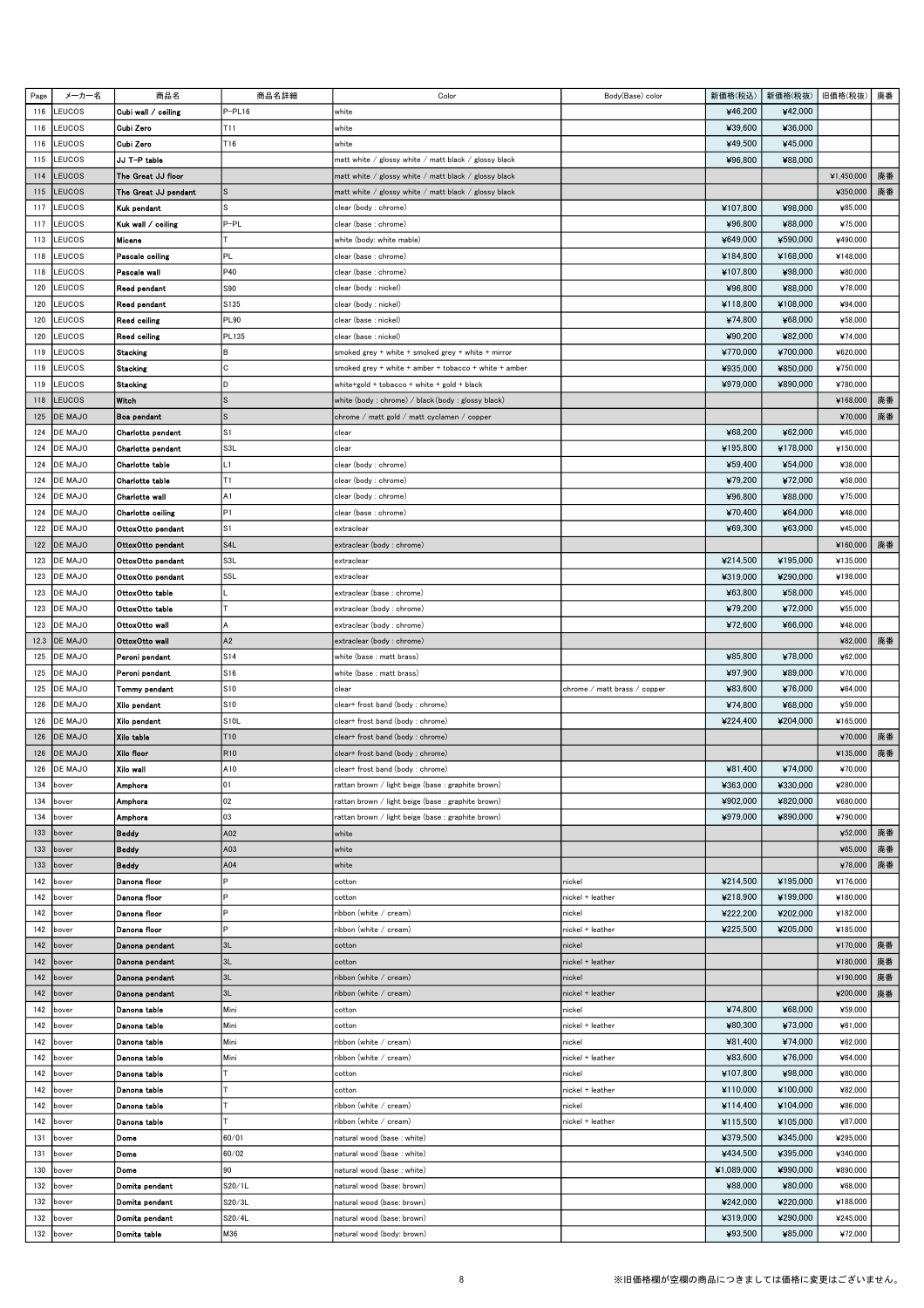| Page | メーカー名 | 商品名               | 商品名詳細                  | Color                                                 | Body(Base) color               | 新価格(税込)    | 新価格(税抜)    | 旧価格(税抜)    | 廃番 |
|------|-------|-------------------|------------------------|-------------------------------------------------------|--------------------------------|------------|------------|------------|----|
| 128  | bover | Drip/Drop pendant | Drip S01L              | clear / frost / green / blue                          |                                |            |            | ¥45,000    | 廃番 |
|      |       |                   |                        |                                                       |                                |            |            |            |    |
| 128  | bover | Drip/Drop pendant | Drop S01L              | clear / frost / green / blue                          |                                |            |            | ¥45,000    | 廃番 |
| 128  | bover | Drip/Drop pendant | Drip S03L              | clear / frost / green / blue                          |                                |            |            | ¥168,000   | 廃番 |
| 128  | bover | Drip/Drop pendant | Drop S03L              | clear / frost / green / blue                          |                                |            |            | ¥168,000   | 廃番 |
| 128  | bover | Drip/Drop pendant | Drip S07L              | clear / frost / green / blue                          |                                |            |            | ¥300,000   | 廃番 |
| 128  | bover | Drip/Drop pendant | Drop S07L              | clear / frost / green / blue                          |                                |            |            | ¥300,000   | 廃番 |
| 128  | bover | Drip/Drop pendant | Drip S12L              | clear / frost / green / blue                          |                                | ¥682,000   | ¥620,000   | ¥530,000   |    |
|      |       |                   |                        |                                                       |                                |            |            |            |    |
| 128  | bover | Drip/Drop pendant | Drop S12L              | clear / frost / green / blue                          |                                | ¥682,000   | ¥620,000   | ¥530,000   |    |
| 128  | bover | Drip/Drop pendant | Drip S24L              | clear / frost / green / blue                          |                                | ¥1.188.000 | ¥1.080.000 | ¥950,000   |    |
| 128  | bover | Drip/Drop pendant | Drop S24L              | clear / frost / green / blue                          |                                | ¥1,188,000 | ¥1,080,000 | ¥950,000   |    |
| 128  | bover | Drip/Drop pendant | Drip S36L              | clear / frost / green / blue                          |                                |            |            | ¥1,450,000 | 廃番 |
| 128  | bover | Drip/Drop pendant | Drop S36L              | clear / frost / green / blue                          |                                |            |            | ¥1,450,000 | 廃番 |
|      |       |                   |                        |                                                       |                                |            |            |            |    |
| 128  | bover | Drip/Drop pendant | Drip S48L              | clear / frost / green / blue                          |                                |            |            | ¥1,860,000 | 廃番 |
| 128  | bover | Drip/Drop pendant | Drop S48L              | clear / frost / green / blue                          |                                |            |            | ¥1,860,000 | 廃番 |
| 129  | bover | Drip/Drop table   | Drip M36               | clear / frost / green / blue (body : black)           |                                |            |            | ¥70,000    | 廃番 |
| 129  | bover | Drip/Drop table   | Drop M36               | clear / frost / green / blue (body : black)           |                                |            |            | ¥70,000    | 廃番 |
| 129  | bover | Drip/Drop table   | Drip M50               | clear / frost / green / blue (body : black)           |                                |            |            | ¥79,000    | 廃番 |
|      |       |                   |                        |                                                       |                                |            |            |            |    |
| 129  | bover | Drip/Drop table   | Drop M50               | clear / frost / green / blue (body : black)           |                                |            |            | ¥79,000    | 廃番 |
| 129  | bover | Drip/Drop table   | Drip M70               | clear / frost / green / blue (body : black)           |                                | ¥136,400   | ¥124,000   | ¥100,000   |    |
| 129  | bover | Drip/Drop table   | Drop M70               | clear / frost / green / blue (body : black)           |                                | ¥136,400   | ¥124,000   | ¥100,000   |    |
| 129  | bover | Drip/Drop wall    | Drip A02               | clear / frost / green / blue (body : black)           |                                |            |            | ¥58,000    | 廃番 |
| 129  | bover | Drip/Drop wall    | Drop A02               | clear / frost / green / blue (body : black)           |                                |            |            | ¥58,000    | 廃番 |
| 129  | bover | Drip/Drop wall    | Drip A03               | clear / frost / green / blue                          | black (table top : marron)     |            |            | ¥95,000    | 廃番 |
|      |       |                   |                        |                                                       |                                |            |            |            |    |
| 129  | bover | Drip/Drop wall    | Drop A03               | clear / frost / green / blue                          | black (table top : marron)     |            |            | ¥95,000    | 廃番 |
| 140  | bover | Ema floor         | P <sub>157</sub>       | cotton / black cotton                                 | nickel                         |            |            | ¥225,000   | 廃番 |
| 140  | bover | Ema floor         | P157                   | cotton / black cotton                                 | iickel + leather               |            |            | ¥245,000   | 廃番 |
| 140  | bover | Ema tablo         | M53                    | cotton / black cotton                                 | nickel                         |            |            | ¥148,000   | 廃番 |
| 140  | bover | Ema table         | M53                    | cotton / black cotton                                 | nickel + leather               |            |            | ¥162,000   | 廃番 |
|      |       |                   |                        |                                                       |                                |            |            |            |    |
| 143  | bover | Flexo             |                        | nickel / chrome                                       |                                |            |            | ¥75,000    | 廃番 |
| 143  | bover | Flexo Lexa        |                        | nickel ∕ chrome                                       |                                |            |            | ¥79,000    | 廃番 |
| 135  | bover | Fora              | ls                     | rattan brown / light beige                            |                                | ¥297,000   | ¥270,000   | ¥238,000   |    |
| 135  | bover | Fora              | 90                     | rattan brown / light beige                            |                                | ¥649,000   | ¥590,000   | ¥520,000   |    |
| 135  | bover | Garota floor      | P01                    | brown / ivory white (base : steel)                    |                                | ¥429,000   | ¥390,000   | ¥310,000   |    |
| 135  | bover | Garota floor      | P02                    | brown / ivory white                                   | graphite brown / natural white | ¥726,000   | ¥660,000   | ¥540,000   |    |
|      |       |                   |                        |                                                       |                                |            |            |            |    |
|      | bover | Hardy             |                        | white / chrome / gold                                 |                                | ¥69,300    | ¥63,000    | ¥58,000    |    |
| 137  | bover | Lexa FL           |                        | cotton (white)                                        | nickel / chrome                |            |            | ¥124,000   | 廃番 |
| 137  | bover | Lexa FL           |                        | ribbon (white / cream)                                | าickel / chrome                |            |            | ¥134,000   | 廃番 |
| 143  | bover | Mar               |                        | cotton                                                | nickel                         |            |            | ¥210,000   | 廃番 |
| 143  | bover | Mar               |                        | cotton                                                | nickel ∕ nickel + leather      |            |            | ¥220,000   | 廃番 |
|      |       |                   |                        |                                                       |                                |            |            |            |    |
| 143  | bover | Mar               |                        | ribbon (white / cream)                                | hickel                         |            |            | ¥215,000   | 廃番 |
| 143  | bover | Mar               |                        | ribbon (white / cream)                                | nickel / nickel + leather      |            |            | ¥225,000   | 廃番 |
| 141  | bover | Maxi pendant      | S01 with plug (プラグタイプ) | ribbon (white / cream)                                |                                | ¥214,500   | ¥195,000   | ¥175,000   |    |
| 141  | bover | Maxi pendant      | S <sub>01</sub>        | ribbon (white / cream)                                |                                | ¥214,500   | ¥195,000   | ¥175,000   |    |
| 141  | bover | Maxi floor        | P03                    | ribbon (white / cream) (base : nickel)                |                                | ¥308,000   | ¥280,000   | ¥230,000   |    |
| 140  | bover | Mediterrania      | S105/01                |                                                       |                                |            |            | ¥265,000   | 廃番 |
|      |       |                   |                        | ribbon (white / cream)                                |                                |            |            |            |    |
| 140  | bover | Mediterrania      | S105/02                | ribbon (white / cream)                                |                                |            |            | ¥326,000   | 廃番 |
| 145  | bover | Mei               | 100                    | cotton                                                |                                | ¥140,800   | ¥128,000   | ¥110,000   |    |
| 145  | bover | Moi               | 100                    | ribbon (white / cream)                                |                                | ¥162,800   | ¥148,000   | ¥126,000   |    |
| 145  | bover | Mei               | 120                    | cotton                                                |                                | ¥176,000   | ¥160,000   | ¥138,000   |    |
| 145  | bover | Moi               | 120                    | ribbon (white / cream)                                |                                | ¥198,000   | ¥180,000   | ¥158,000   |    |
|      |       |                   |                        |                                                       |                                |            |            |            |    |
| 145  | bover | Mei               | 180                    | cotton                                                |                                | ¥407,000   | ¥370,000   | ¥340,000   |    |
| 145  | bover | Mei               | 180                    | ribbon (white / cream)                                |                                | ¥517,000   | ¥470,000   | ¥430,000   |    |
| 145  | bover | Moi               | 38                     | ribbon (white / cream)                                |                                | ¥107,800   | ¥98,000    | ¥88,000    |    |
| 145  | bover | Mei               | 60                     | ribbon (white / cream)                                |                                | ¥170,500   | ¥155,000   | ¥138,000   |    |
| 145  | bover | Moi               | 90                     | ribbon (white / cream)                                |                                | ¥374,000   | ¥340,000   | ¥300,000   |    |
| 144  | bover | Oval table        | M44                    | cotton (white)                                        | nickel / chrome                |            |            | ¥120,000   | 廃番 |
|      |       |                   |                        |                                                       |                                |            |            |            |    |
| 144  | bover | Oval table        | M44                    | ribbon (white / cream)                                | nickel / chrome                |            |            | ¥130,000   | 廃番 |
| 144  | bover | Oval wall         | A01                    | cotton (white)                                        | nickel / chrome                |            |            | ¥65,000    | 廃番 |
| 144  | bover | Oval wall         | A01                    | ribbon (white / cream)                                | nickel / chrome                |            |            | ¥72,000    | 廃番 |
| 144  | bover | Oval wall         | A02                    | cotton (white)                                        | nickel / chrome                |            |            | ¥100,000   | 廃番 |
| 144  | bover | Oval wall         | A02                    | ribbon (white / cream)                                | nickel / chrome                |            |            | ¥105,000   | 廃番 |
|      |       |                   | 01                     |                                                       |                                |            |            |            |    |
| 141  | bover | Mos               |                        | ribbon (white / cream)                                |                                | ¥324,500   | ¥295,000   | ¥275,000   |    |
| 141  | bover | Mos               | 02                     | ribbon (white / cream)                                |                                | ¥704,000   | ¥640,000   | ¥560,000   |    |
| 141  | bover | Mos               | 03                     | ribbon (white / cream)                                |                                | ¥1,254,000 | ¥1,140,000 | ¥980,000   |    |
| 136  | bover | Non La pendant    | $\mathsf{s}$           | white / satin copper / chrome                         |                                |            |            | ¥110,000   | 廃番 |
| 136  | bover | Non La table      |                        | white / satin copper / chrome (body : graphite brown) |                                | ¥192,500   | ¥175,000   | ¥160,000   |    |
|      |       |                   | A03                    |                                                       |                                |            |            |            |    |
| 136  | bover | Non La wall       |                        | white / satin copper / chrome (arm : graphite brown)  |                                |            |            | ¥135,000   | 廃番 |
| 137  | bover | Non La wall       | A04                    | white / satin copper / chrome (arm : graphite brown)  |                                |            |            | ¥140,000   | 廃番 |
| 137  | bover | Penta pendant     | S30                    | antique brass / antique copper                        |                                |            |            | ¥49,000    | 廃番 |
| 147  | bover | Plafonet          | 43                     | cotton (white)                                        |                                | ¥96,800    | ¥88,000    | ¥75,000    |    |
| 147  | bover | Plafonet          | 43                     | ribbon (white / cream)                                |                                | ¥118,800   | ¥108,000   | ¥95,000    |    |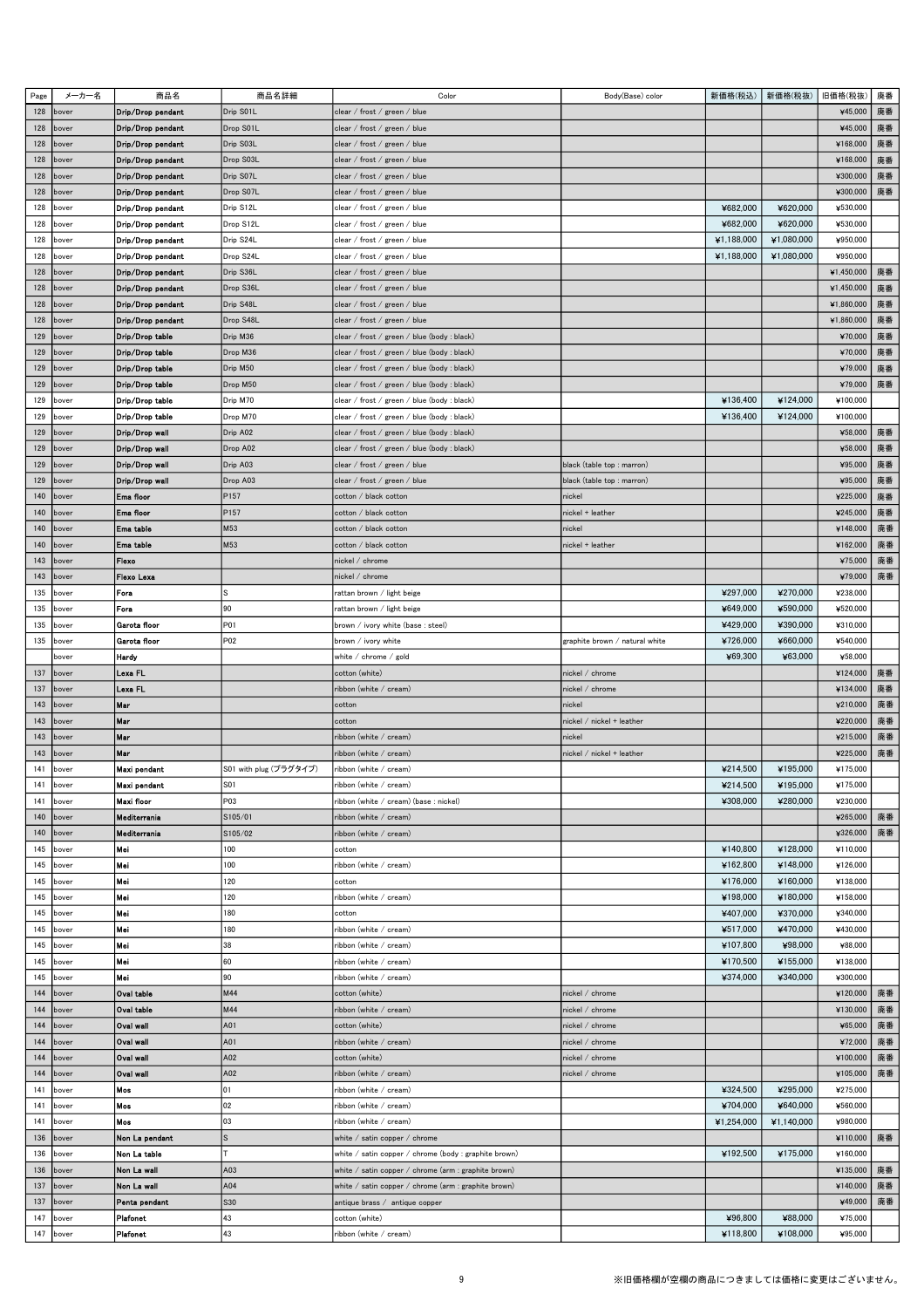| Page | メーカー名             | 商品名                   | 商品名詳細          | Color                                     | Body(Base) color | 新価格(税込)    | 新価格(税抜)    | 旧価格(税抜)    | 廃番 |
|------|-------------------|-----------------------|----------------|-------------------------------------------|------------------|------------|------------|------------|----|
| 147  | bover             | Plafonet              | 60             | cotton (white)                            |                  | ¥159,500   | ¥145,000   | ¥125,000   |    |
| 147  | bover             | Plafonet              | 60             | ribbon (white ∕ cream)                    |                  | ¥192,500   | ¥175,000   | ¥155,000   |    |
| 147  | bover             | Plafonet              | 95             | cotton (white)                            |                  | ¥363,000   | ¥330,000   | ¥285,000   |    |
| 147  | bover             | Plafonet              | 95             | ribbon (white / cream)                    |                  | ¥374,000   | ¥340,000   | ¥295,000   |    |
|      | bover             | Siam                  | 80             | ribbon (white / cream) (body : nickel)    |                  |            |            | ¥210,000   |    |
| 146  |                   |                       |                |                                           |                  | ¥269,500   | ¥245,000   |            |    |
| 146  | bover             | Siam                  | 120 P          | ribbon (white / cream) (body : nickel)    |                  | ¥748,000   | ¥680,000   | ¥565,000   |    |
| 146  | bover             | Siam                  | 120 G          | ribbon (white / cream) (body : nickel)    |                  | ¥748,000   | ¥680,000   | ¥565,000   |    |
| 146  | bover             | Siam                  |                | ribbon (white / cream) (body : nickel)    |                  | ¥1,265,000 | ¥1,150,000 | ¥890,000   |    |
| 138  | bover             | Slend                 | 101            | matt white / matt black (inside : copper) |                  | ¥129,800   | ¥118,000   | ¥110,000   |    |
| 138  | bover             | Slend                 | 02             | matt white / matt black (inside : copper) |                  | ¥129,800   | ¥118,000   | ¥110,000   |    |
| 138  | bover             | Slend                 | 03             | matt white / matt black (inside : copper) |                  | ¥129,800   | ¥118,000   | ¥110,000   |    |
| 138  | bover             | Slend                 | Set3C          | matt white / matt black (inside : copper) |                  | ¥440,000   | ¥400,000   | ¥380,000   |    |
| 138  | bover             | Slend                 | Set3R          | matt white / matt black (inside : copper) |                  | ¥407,000   | ¥370,000   | ¥350,000   |    |
| 139  | bover             | <b>Tibeta</b>         | 01             | black chrome / copper / antique brass     |                  |            |            | ¥89,000    | 廃番 |
| 139  | bover             | Tibeta                | 02             | black chrome / copper / antique brass     |                  |            |            | ¥95,000    | 廃番 |
| 139  | bover             | Tibeta                | 03             | black chrome / copper / antique brass     |                  |            |            | ¥110,000   | 廃番 |
|      |                   |                       |                |                                           |                  |            |            |            |    |
| 147  | oover             | Urban                 | PF37           | ribbon (white ∕ cream)                    |                  | ¥151,800   | ¥138,000   | ¥128,000   |    |
| 147  | bover             | Urban                 | PF60           | ribbon (white ∕ cream)                    |                  | ¥236,500   | ¥215,000   | ¥198,000   |    |
| 147  | bover             | Urban                 | <b>S60</b>     | ribbon (white ∕ cream)                    |                  | ¥253,000   | ¥230,000   | ¥210,000   |    |
| 152  | PARACHILNA        | Abalis chandelier     |                | white / black                             |                  | ¥1,628,000 | ¥1,480,000 | ¥1,160,000 |    |
| 152  | <b>PARACHILNA</b> | Aballs chandelier     | $\overline{4}$ | gold / copper                             |                  | ¥1,793,000 | ¥1,630,000 | ¥1,210,000 |    |
| 152  | PARACHILNA        | Aballs chandelier     |                | platinum                                  |                  | ¥1,903,000 | ¥1,730,000 | ¥1,210,000 |    |
| 152  | PARACHILNA        | Aballs chandelier     |                | white / black                             |                  | ¥2,838,000 | ¥2,580,000 | ¥2,020,000 |    |
| 152  | PARACHILNA        | Aballs chandelier     |                | gold / copper                             |                  | ¥3,168,000 | ¥2,880,000 | ¥2,300,000 |    |
| 152  | PARACHILNA        | Aballs chandelier     | l8             | platinum                                  |                  | ¥3,388,000 | ¥3,080,000 | ¥2,300,000 |    |
| 152  | PARACHILNA        | Aballs chandelier     | 12             | white / black                             |                  | ¥3,740,000 | ¥3,400,000 | ¥2,670,000 |    |
|      |                   |                       | 12             |                                           |                  | ¥4,180,000 | ¥3,800,000 |            |    |
| 152  | PARACHILNA        | Aballs chandelier     |                | gold / copper                             |                  |            |            | ¥3,100,000 |    |
| 152  | PARACHILNA        | Aballs chandelier     | 12             | platinum                                  |                  | ¥4,400,000 | ¥4,000,000 | ¥3,100,000 |    |
| 151  | PARACHILNA        | Aballs pendant        | T pe           | white / black                             |                  | ¥156,200   | ¥142,000   | ¥110,000   |    |
| 151  | PARACHILNA        | Aballs pendant        | T pe           | gold / copper                             |                  | ¥184,800   | ¥168,000   | ¥120,000   |    |
| 151  | PARACHILNA        | Aballs pendant        | T pe           | platinum                                  |                  | ¥195,800   | ¥178,000   | ¥120,000   |    |
| 151  | PARACHILNA        | Aballs pendant        | T me           | white / black                             |                  | ¥206,800   | ¥188,000   | ¥140,000   |    |
| 151  | PARACHILNA        | Aballs pendant        | T me           | gold / copper                             |                  | ¥242,000   | ¥220,000   | ¥155,000   |    |
| 151  | PARACHILNA        | Aballs pendant        | T me           | platinum                                  |                  | ¥264,000   | ¥240,000   | ¥155,000   |    |
| 150  | PARACHILNA        | Aballs table          | M pe           | white / black                             |                  | ¥181,500   | ¥165,000   | ¥135,000   |    |
| 150  | PARACHILNA        | Abalis table          | M pe           | gold / copper                             |                  | ¥214,500   | ¥195,000   | ¥140,000   |    |
| 150  | PARACHILNA        | Abalis table          | M pe           |                                           |                  | ¥225,500   | ¥205,000   | ¥140,000   |    |
|      |                   |                       |                | platinum                                  |                  |            |            |            |    |
| 150  | PARACHILNA        | Abalis table          | M gr           | white / black                             |                  | ¥225,500   | ¥205,000   | ¥180,000   |    |
| 150  | PARACHILNA        | Aballs table          | M gr           | gold / copper                             |                  | ¥247,500   | ¥225,000   | ¥185,000   |    |
| 150  | PARACHILNA        | Aballs table          | M gr           | platinum                                  |                  | ¥302,500   | ¥275,000   | ¥185,000   |    |
| 150  | PARACHILNA        | Abalis wall           |                | white / black                             |                  | ¥121,000   | ¥110,000   | ¥90,000    |    |
| 150  | PARACHILNA        | Aballs wall           |                | gold / copper                             |                  | ¥154,000   | ¥140,000   | ¥100,000   |    |
| 150  | <b>PARACHILNA</b> | Abalis wall           | ļΑ             | platinum                                  |                  | ¥165,000   | ¥150,000   | ¥100,000   |    |
| 151  | PARACHILNA        | Aballs wall / ceiling | AII pe         | white / black                             |                  | ¥115,500   | ¥105,000   | ¥80,000    |    |
| 151  | PARACHILNA        | Abalis wall / ceiling | A II pe        | gold / copper                             |                  | ¥137,500   | ¥125,000   | ¥90,000    |    |
| 151  | PARACHILNA        | Aballs wall / ceiling | A II pe        | platinum                                  |                  | ¥148,500   | ¥135,000   | ¥90,000    |    |
| 151  | PARACHILNA        | Aballs wall / ceiling | A II me        | white / black                             |                  | ¥129,800   | ¥118,000   | ¥85,000    |    |
| 151  | PARACHILNA        | Abalis wall / ceiling | A II me        | gold / copper                             |                  | ¥151,800   | ¥138,000   | ¥95,000    |    |
|      |                   | Aballs wall / ceiling |                |                                           |                  |            | ¥148,000   |            |    |
| 151  | PARACHILNA        |                       | A II me        | platinum                                  |                  | ¥162,800   |            | ¥95,000    |    |
| 151  | PARACHILNA        | Aballs ceiling        | AII gr         | white / black                             |                  | ¥151,800   | ¥138,000   | ¥95,000    |    |
| 151  | PARACHILNA        | Aballs ceiling        | AII gr         | gold / copper                             |                  | ¥176,000   | ¥160,000   | ¥120,000   |    |
| 151  | PARACHILNA        | Aballs ceiling        | AII gr         | platinum                                  |                  | ¥187,000   | ¥170,000   | ¥120,000   |    |
| 159  | PARACHILNA        | Alistair floor        | lР             | gold / graphite                           |                  | ¥407,000   | ¥370,000   | ¥270,000   |    |
| 159  | PARACHILNA        | Alistair pendant      | т              | gold / graphite                           |                  | ¥352,000   | ¥320,000   | ¥245,000   |    |
| 159  | PARACHILNA        | Alistair table        | M              | gold / graphite                           |                  | ¥308,000   | ¥280,000   | ¥195,000   |    |
| 155  | PARACHILNA        | Anwar pendant         | T30            | black                                     |                  | ¥649,000   | ¥590,000   | ¥460,000   |    |
| 155  | PARACHILNA        | Anwar pendant         | T30            | gold                                      |                  | ¥649,000   | ¥590,000   | ¥460,000   |    |
| 155  | PARACHILNA        | Anwar pendant         | T30            | copper                                    |                  | ¥682,000   | ¥620,000   | ¥460,000   |    |
| 155  | PARACHILNA        | Anwar pendant         | T45            | black                                     |                  | ¥616,000   | ¥560,000   | ¥430,000   |    |
| 155  | PARACHILNA        |                       | T45            |                                           |                  | ¥616,000   | ¥560,000   | ¥430,000   |    |
|      | PARACHILNA        | Anwar pendant         | T45            | gold                                      |                  | ¥643,500   | ¥585,000   | ¥430,000   |    |
| 155  |                   | Anwar pendant         |                | copper                                    |                  |            |            |            |    |
| 155  | PARACHILNA        | Anwar pendant         | T90            | black                                     |                  | ¥814,000   | ¥740,000   | ¥560,000   |    |
| 155  | PARACHILNA        | Anwar pendant         | T90            | gold                                      |                  | ¥814,000   | ¥740,000   | ¥560,000   |    |
| 155  | PARACHILNA        | Anwar pendant         | T90            | copper                                    |                  | ¥858,000   | ¥780,000   | ¥560,000   |    |
| 158  | PARACHILNA        | <b>Babol</b>          | $pe-01$        | gold / black                              |                  |            |            | ¥450,000   | 廃番 |
| 158  | PARACHILNA        | <b>Babel</b>          | $me-03$        | gold / black                              |                  |            |            | ¥680,000   | 廃番 |
| 158  | PARACHILNA        | <b>Babel</b>          | $gr-01$        | gold / black                              |                  |            |            | ¥920,000   | 廃番 |
| 160  | PARACHILNA        | Bai pendant           | T baba         | amber / grey / clear (body : bronze)      |                  |            |            | ¥340,000   | 廃番 |
| 160  | PARACHILNA        | Bai pendant           | T mama         | amber / grey / clear (body : bronze)      |                  |            |            | ¥390,000   | 廃番 |
| 160  | PARACHILNA        | Bai pendant           | T didi         | amber / grey / clear (body : bronze)      |                  | ¥206,800   | ¥188,000   | ¥138,000   |    |
| 160  | PARACHILNA        | <b>Bai wall</b>       | A didi         |                                           |                  | ¥250,800   | ¥228,000   | ¥168,000   |    |
|      |                   |                       |                | amber / grey / clear (body : bronze)      |                  |            |            |            |    |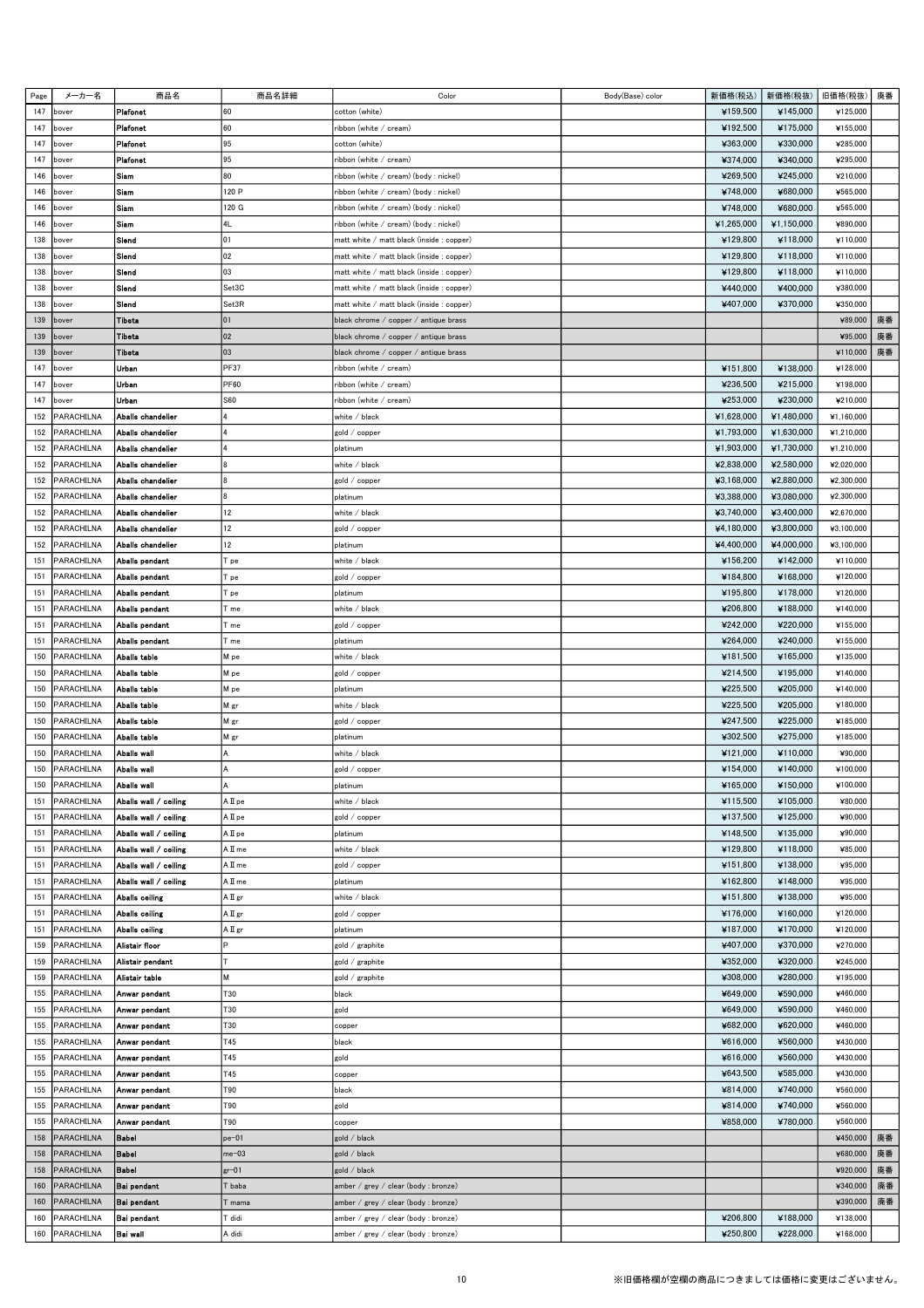| Page       | メーカー名                                               | 商品名                                      | 商品名詳細              | Color                                                                                      | Body(Base) color       | 新価格(税込)                  | 新価格(税抜)                  | 旧価格(税抜)                  | 廃番 |
|------------|-----------------------------------------------------|------------------------------------------|--------------------|--------------------------------------------------------------------------------------------|------------------------|--------------------------|--------------------------|--------------------------|----|
| 160        | PARACHILNA                                          | <b>Bai chandelier</b>                    | ТΙ                 | amber / grey / clear (body : bronze)                                                       |                        | ¥599,500                 | ¥545,000                 | ¥450,000                 |    |
| 160        | PARACHILNA                                          | Bai chandelier                           | ⊺ Ⅲ                | amber / grey / clear (body : bronze)                                                       |                        | ¥786,500                 | ¥715,000                 | ¥580,000                 |    |
| 153        | PARACHILNA                                          | <b>Beta</b> floor                        | lP                 | matt white / glossy black                                                                  | black / brass / copper | ¥233,200                 | ¥212,000                 | ¥145,000                 |    |
| 153        | PARACHILNA                                          | Beta table                               | Iм                 | matt white / glossy black                                                                  | black / brass / copper | ¥206,800                 | ¥188,000                 | ¥130,000                 |    |
| 149        | PARACHILNA                                          | Chinoz                                   |                    | red / green / black                                                                        |                        | ¥396,000                 | ¥360,000                 | ¥280,000                 |    |
| 149        | PARACHILNA                                          | Chinoz                                   |                    | ming                                                                                       |                        | ¥462,000                 | ¥420,000                 | ¥330,000                 |    |
| 156        | PARACHILNA                                          | <b>Gwello HAN floor</b>                  | lpe                | clear                                                                                      |                        | ¥528,000                 | ¥480,000                 | ¥410,000                 |    |
| 156        | PARACHILNA                                          | <b>Gweilo HAN floor</b>                  | gr                 | clear                                                                                      |                        | ¥704,000                 | ¥640,000                 | ¥520,000                 |    |
| 156        | PARACHILNA                                          | Gweilo QIN floor                         | lpe                | clear                                                                                      |                        | ¥594,000                 | ¥540,000                 | ¥410,000                 |    |
| 156        | PARACHILNA                                          | Gweilo QIN floor                         | gr                 | clear                                                                                      |                        | ¥704,000                 | ¥640,000                 | ¥520,000                 |    |
| 156        | PARACHILNA                                          | <b>Gweilo SONG table</b>                 |                    | clear                                                                                      |                        | ¥143,000                 | ¥130,000                 | ¥110,000                 |    |
|            |                                                     | 162-174 metalarte社製品(スペイン)は現地生産停止のため販売終了 |                    |                                                                                            |                        |                          |                          |                          |    |
| 182        | DE MAJO_TRAD   2599                                 |                                          | IA1                | clear (body : chrome) / amber (body : gold)                                                |                        | ¥118,800                 | ¥108,000                 | ¥92,000                  |    |
| 182        | DE MAJO_TRAD 2599                                   |                                          | A <sub>2</sub>     | clear (body : chrome) / amber (body : gold)                                                |                        | ¥170,500                 | ¥155,000                 | ¥129,000                 |    |
| 182        | DE MAJO_TRAD   2599                                 |                                          | $A2+1$             | clear (body : chrome) / amber (body : gold)                                                |                        | ¥247,500                 | ¥225,000                 | ¥189,000                 |    |
| 182        | DE MAJO_TRAD 2599                                   |                                          | A3                 | clear (body : chrome) / amber (body : gold)                                                |                        | ¥247,500                 | ¥225,000                 | ¥189,000                 |    |
| 182        | DE MAJO_TRAD 2599                                   |                                          | A <sub>6</sub>     | clear (body : chrome) / amber (body : gold)                                                |                        | ¥511,500                 | ¥465,000                 | ¥385,000                 |    |
| 182        | DE MAJO_TRAD 2599                                   |                                          | KP3                | clear (body : chrome) / amber (body : gold)                                                |                        | ¥341,000                 | ¥310,000                 | ¥260,000                 |    |
| 182        | DE MAJO_TRAD 2599                                   |                                          | K <sub>3</sub>     | clear (body : chrome) / amber (body : gold)                                                |                        | ¥401,500                 | ¥365,000                 | ¥300,000                 |    |
| 182        | DE MAJO_TRAD 2599                                   |                                          | KP <sub>5</sub>    | clear (body : chrome) / amber (body : gold)                                                |                        | ¥478,500                 | ¥435,000                 | ¥360,000                 |    |
| 182        | DE MAJO_TRAD 2599                                   |                                          | K <sub>5</sub>     | clear (body : chrome) / amber (body : gold)                                                |                        | ¥528,000                 | ¥480,000                 | ¥390,000                 |    |
| 182        | DE MAJO_TRAD 2599                                   |                                          | KP6                | clear (body : chrome) / amber (body : gold)                                                |                        | ¥561,000                 | ¥510,000                 | ¥420,000                 |    |
| 182        | DE MAJO_TRAD 2599                                   |                                          | K <sub>6</sub>     | clear (body : chrome) / amber (body : gold)                                                |                        | ¥605,000                 | ¥550,000                 | ¥450,000                 |    |
| 182        | DE MAJO_TRAD 2599                                   |                                          | K8                 | clear (body : chrome) / amber (body : gold)                                                |                        | ¥671,000                 | ¥610,000                 | ¥500,000                 |    |
| 182<br>182 | DE MAJO_TRAD 2599<br>DE MAJO_TRAD 2599              |                                          | K10<br>K12         | clear (body : chrome) / amber (body : gold)                                                |                        | ¥814,000                 | ¥740,000<br>¥930,000     | ¥600,000<br>¥760,000     |    |
|            |                                                     |                                          |                    | clear (body : chrome) / amber (body : gold)                                                |                        | ¥1,023,000               |                          |                          |    |
| 182<br>182 | DE MAJO_TRAD 2599<br>DE MAJO_TRAD 2599              |                                          | $K12+6$<br>$K16+8$ | clear (body : chrome) / amber (body : gold)<br>clear (body : chrome) / amber (body : gold) |                        | ¥1,705,000               | ¥1,550,000               | ¥1,270,000<br>¥1,700,000 |    |
|            | DE MAJO_TRAD 2599                                   |                                          |                    |                                                                                            |                        | ¥2,255,000               | ¥2,050,000               |                          |    |
| 182        |                                                     |                                          | K24+12             | clear (body : chrome) / amber (body : gold)                                                |                        | ¥3,355,000               | ¥3,050,000               | ¥2,550,000               |    |
| 182<br>183 | DE MAJO_TRAD   2599<br>DE MAJO_TRAD 2599 with shade |                                          | $K24+12+6$<br>IA1  | clear (body : chrome) / amber (body : gold)                                                |                        | ¥4,290,000<br>¥137,500   | ¥3,900,000<br>¥125,000   | ¥3,250,000<br>¥98,000    |    |
| 183        | DE MAJO_TRAD                                        | 2599 with shade                          | A <sub>2</sub>     | clear (body : chrome) / amber (body : gold)                                                |                        | ¥198,000                 | ¥180,000                 | ¥150,000                 |    |
| 183        | DE MAJO_TRAD 2599 with shade                        |                                          | $A2+1$             | clear (body : chrome) / amber (body : gold)<br>clear (body : chrome) / amber (body : gold) |                        | ¥291,500                 | ¥265,000                 | ¥220,000                 |    |
| 183        | DE MAJO_TRAD 2599 with shade                        |                                          | A3                 | clear (body : chrome) / amber (body : gold)                                                |                        | ¥291,500                 | ¥265,000                 | ¥220,000                 |    |
| 183        |                                                     | DE MAJO_TRAD 2599 with shade             | A <sub>6</sub>     | clear (body : chrome) / amber (body : gold)                                                |                        | ¥605,000                 | ¥550,000                 | ¥420,000                 |    |
| 183        |                                                     | DE MAJO_TRAD 2599 with shade             | KP3                | clear (body : chrome) / amber (body : gold)                                                |                        | ¥396,000                 | ¥360,000                 | ¥285,000                 |    |
| 183        | DE MAJO_TRAD   2599 with shade                      |                                          | K <sub>3</sub>     | clear (body : chrome) / amber (body : gold)                                                |                        | ¥451,000                 | ¥410,000                 | ¥330,000                 |    |
| 183        | DE MAJO_TRAD 2599 with shade                        |                                          | KP <sub>5</sub>    | clear (body : chrome) / amber (body : gold)                                                |                        | ¥572,000                 | ¥520,000                 | ¥420,000                 |    |
| 183        | DE MAJO_TRAD                                        | 2599 with shade                          | K5                 | clear (body : chrome) / amber (body : gold)                                                |                        | ¥605,000                 | ¥550,000                 | ¥450,000                 |    |
| 183        | DE MAJO_TRAD                                        | 2599 with shade                          | KP6                | clear (body : chrome) / amber (body : gold)                                                |                        | ¥627,000                 | ¥570,000                 | ¥470,000                 |    |
| 183        | DE MAJO_TRAD 2599 with shade                        |                                          | K <sub>6</sub>     | clear (body : chrome) / amber (body : gold)                                                |                        | ¥671,000                 | ¥610,000                 | ¥500,000                 |    |
| 183        | DE MAJO_TRAD 2599 with shade                        |                                          | K8                 | clear (body : chrome) / amber (body : gold)                                                |                        | ¥792,000                 | ¥720,000                 | ¥580,000                 |    |
|            | 183  DE MAJO_TRAD   2599 with shade                 |                                          | K10                | clear (body : chrome) / amber (body : gold)                                                |                        | ¥957,000                 | ¥870,000                 | ¥710,000                 |    |
| 183        | DE MAJO_TRAD 2599 with shade                        |                                          | K12                | clear (body : chrome) / amber (body : gold)                                                |                        | ¥1,188,000               | ¥1,080,000               | ¥880,000                 |    |
| 183        | DE MAJO_TRAD 2599 with shade                        |                                          | $K12+6$            | clear (body : chrome) / amber (body : gold)                                                |                        | ¥1,980,000               | ¥1,800,000               | ¥1,470,000               |    |
| 183        | DE MAJO_TRAD 2599 with shade                        |                                          | $K16+8$            | clear (body : chrome) / amber (body : gold)                                                |                        | ¥2,552,000               | ¥2,320,000               | ¥1,920,000               |    |
| 183        | DE MAJO_TRAD 2599 with shade                        |                                          | K24+12             | clear (body : chrome) / amber (body : gold)                                                |                        | ¥3,905,000               | ¥3,550,000               | ¥2,950,000               |    |
| 183        | DE MAJO_TRAD 2599 with shade                        |                                          | $K24+12+6$         | clear (body : chrome) / amber (body : gold)                                                |                        | ¥4,895,000               | ¥4,450,000               | ¥3,750,000               |    |
| 184        | DE MAJO_TRAD   2612                                 |                                          | IA1                | clear (body: chrome) / amber (body: gold)                                                  |                        | ¥143,000                 | ¥130,000                 | ¥110,000                 |    |
| 184        | DE MAJO_TRAD 2612                                   |                                          | A2                 | clear (body: chrome) / amber (body: gold)                                                  |                        | ¥198,000                 | ¥180,000                 | ¥150,000                 |    |
|            | 184   DE MAJO_TRAD   2612                           |                                          | A3                 | clear (body : chrome) / amber (body : gold)                                                |                        | ¥275,000                 | ¥250,000                 | ¥210.000                 |    |
| 184        | DE MAJO_TRAD 2612                                   |                                          | $A3+2$             | clear (body: chrome) / amber (body: gold)                                                  |                        | ¥489,500                 | ¥445,000                 | ¥360,000                 |    |
| 184        | DE MAJO_TRAD 2612                                   |                                          | K <sub>6</sub>     | clear (body: chrome) / amber (body: gold)                                                  |                        | ¥693,000                 | ¥630,000                 | ¥520,000                 |    |
| 184        | DE MAJO_TRAD 2612                                   |                                          | K8                 | clear (body: chrome) / amber (body: gold)                                                  |                        | ¥880,000                 | ¥800,000                 | ¥660,000                 |    |
| 184        | DE MAJO_TRAD 2612                                   |                                          | K10                | clear (body : chrome) / amber (body : gold)                                                |                        | ¥1,012,000               | ¥920,000                 | ¥760,000                 |    |
| 184        | DE MAJO_TRAD 2612                                   |                                          | K12                | clear (body: chrome) / amber (body: gold)                                                  |                        | ¥1,188,000               | ¥1,080,000               | ¥890,000                 |    |
| 184        | DE MAJO_TRAD 2612                                   |                                          | K16                | clear (body : chrome) / amber (body : gold)                                                |                        | ¥1,815,000               | ¥1,650,000               | ¥1,370,000               |    |
| 185        | DE MAJO_TRAD   6012                                 |                                          | K8                 | clear                                                                                      |                        | ¥2,090,000               | ¥1,900,000               | ¥1,530,000               |    |
| 185        | DE MAJO_TRAD   6012                                 |                                          | K8                 | milkwhite / black                                                                          |                        | ¥2,090,000               | ¥1,900,000               | ¥1,610,000               |    |
| 185        | DE MAJO_TRAD   6012                                 |                                          | K8                 | clear-goldleaf                                                                             |                        | ¥2,475,000               | ¥2,250,000               | ¥1,860,000               |    |
| 185        | DE MAJO_TRAD   6012                                 |                                          | K10                | clear                                                                                      |                        | ¥2,618,000               | ¥2,380,000               | ¥1,910,000               |    |
| 185        | DE MAJO_TRAD   6012                                 |                                          | K10                | milkwhite / black                                                                          |                        | ¥2,618,000               | ¥2,380,000               | ¥2,000,000               |    |
| 185        | DE MAJO_TRAD   6012                                 |                                          | K10                | clear-goldleaf                                                                             |                        | ¥3,080,000               | ¥2,800,000               | ¥2,310,000               |    |
| 185        | DE MAJO_TRAD   6012                                 |                                          | K12                | clear                                                                                      |                        | ¥3,025,000               | ¥2,750,000               | ¥2,210,000               |    |
| 185        | DE MAJO_TRAD   6012                                 |                                          | K12                | milkwhite / black                                                                          |                        | ¥3,025,000               | ¥2,750,000               | ¥2,310,000               |    |
| 185        | DE MAJO_TRAD   6012                                 |                                          | K12                | clear-goldleaf                                                                             |                        | ¥3,520,000               | ¥3,200,000               | ¥2,660,000               |    |
| 185        | DE MAJO_TRAD   6013                                 |                                          | K10                | clear                                                                                      |                        | ¥1,518,000               | ¥1,380,000               | ¥940,000                 |    |
| 185        | DE MAJO_TRAD   6013<br>DE MAJO_TRAD   6013          |                                          | K10<br>K10         | milkwhite / black                                                                          |                        | ¥1,518,000<br>¥1,925,000 | ¥1,380,000<br>¥1,750,000 | ¥980,000<br>¥1,100,000   |    |
| 185<br>185 | DE MAJO_TRAD   6013                                 |                                          | K12                | clear-goldleaf<br>clear                                                                    |                        | ¥2,090,000               | ¥1,900,000               | ¥1,500,000               |    |
| 185        | DE MAJO_TRAD 6013                                   |                                          | K12                | milkwhite / black                                                                          |                        | ¥2,090,000               | ¥1,900,000               | ¥1,600,000               |    |
|            |                                                     |                                          |                    |                                                                                            |                        |                          |                          |                          |    |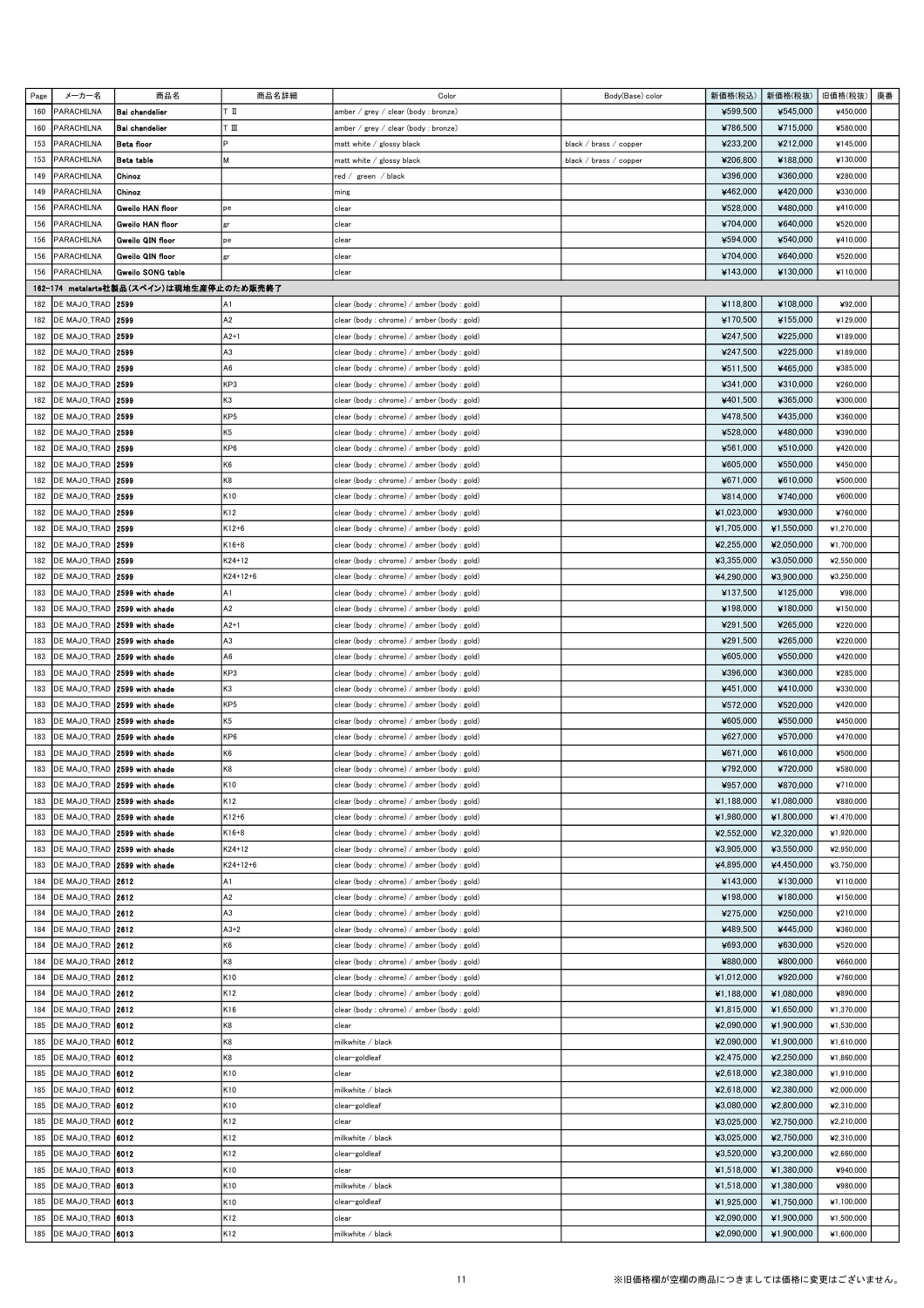| Page       | メーカー名                                  | 商品名          | 商品名詳細                          | Color                                                                              | Body(Base) color | 新価格(税込)                | 新価格(税抜)                | 旧価格(税抜)                | 廃番 |
|------------|----------------------------------------|--------------|--------------------------------|------------------------------------------------------------------------------------|------------------|------------------------|------------------------|------------------------|----|
| 185        | DE MAJO_TRAD   6013                    |              | K12                            | clear-goldleaf                                                                     |                  | ¥2,530,000             | ¥2,300,000             | ¥1.800.000             |    |
| 185        | DE MAJO_TRAD                           | 6013         | K16                            | clear                                                                              |                  | ¥2,970,000             | ¥2,700,000             | ¥1,650,000             |    |
| 185        | DE MAJO_TRAD   6013                    |              | K16                            | milkwhite / black                                                                  |                  | ¥2,970,000             | ¥2,700,000             | ¥2,100,000             |    |
| 185        | DE MAJO_TRAD                           | 6013         | K16                            | clear-goldleaf                                                                     |                  | ¥3,300,000             | ¥3,000,000             | ¥2,350,000             |    |
| 177        | DE MAJO_TRAD                           | 6099         | A <sub>3</sub>                 | milkwhite + clear deco / black + clear deco / red + clear deco                     |                  | ¥1,320,000             | ¥1,200,000             | ¥970,000               |    |
| 177        | DE MAJO_TRAD                           | 6099         | K8                             | nilkwhite + clear deco / black + clear deco / red + clear deco                     |                  | ¥3,630,000             | ¥3,300,000             | ¥2,760,000             |    |
| 177        | DE MAJO_TRAD                           | 6099<br>6099 | K10                            | nilkwhite + clear deco / black + clear deco / red + clear deco                     |                  | ¥4,455,000             | ¥4,050,000             | ¥3,360,000             |    |
| 177<br>185 | DE MAJO_TRAD<br>DE MAJO_TRAD           | 7067         | K12<br>A <sub>2</sub>          | nilkwhite + clear deco / black + clear deco / red + clear deco                     |                  | ¥5,885,000<br>¥814,000 | ¥5,350,000<br>¥740,000 | ¥4,420,000<br>¥620,000 |    |
| 185        | DE MAJO_TRAD                           | 7067         | A <sub>3</sub>                 | clear + aquamarine deco + color flowers<br>clear + aquamarine deco + color flowers |                  | ¥1,265,000             | ¥1,150,000             | ¥920,000               |    |
| 185        | DE MAJO_TRAD                           | 7067         | K6                             | clear + aquamarine deco + color flowers                                            |                  | ¥3,740,000             | ¥3,400,000             | ¥2,800,000             |    |
| 185        | DE MAJO_TRAD                           | 7067         | K8                             | clear + aquamarine deco + color flowers                                            |                  | ¥4,840,000             | ¥4,400,000             | ¥3,660,000             |    |
| 185        | DE MAJO_TRAD                           | 7067         | K10                            | clear + aquamarine deco + color flowers                                            |                  | ¥6,050,000             | ¥5,500,000             | ¥4,580,000             |    |
| 186        | DE MAJO_TRAD                           | 7074         | A <sub>2</sub>                 | gold-ruby / gold-aquamarine                                                        |                  | ¥748,000               | ¥680,000               | ¥520,000               |    |
| 186        | DE MAJO_TRAD                           | 7074         | A3                             | gold-ruby / gold-aquamarine                                                        |                  | ¥990,000               | ¥900,000               | ¥680,000               |    |
| 186        | DE MAJO_TRAD                           | 7074         | K <sub>6</sub>                 | gold-ruby / gold-aquamarine                                                        |                  | ¥2,365,000             | ¥2,150,000             | ¥1,580,000             |    |
| 186        | DE MAJO_TRAD                           | 7074         | K8                             | gold-ruby / gold-aquamarine                                                        |                  | ¥3,465,000             | ¥3,150,000             | ¥2,250,000             |    |
| 186        | DE MAJO_TRAD                           | 7074         | K10                            | gold-ruby / gold-aquamarine                                                        |                  | ¥3,960,000             | ¥3,600,000             | ¥2,600,000             |    |
| 186        | DE MAJO_TRAD                           | 7074         | K12                            | gold-ruby / gold-aquamarine                                                        |                  | ¥4,730,000             | ¥4,300,000             | ¥3,100,000             |    |
| 186        | DE MAJO_TRAD                           | 7081         | A <sub>2</sub>                 | milkwhite-goldleaf + clear-goldleaf                                                |                  | ¥352,000               | ¥320,000               | ¥260,000               |    |
| 186        | DE MAJO_TRAD                           | 7081         | A <sub>3</sub>                 | milkwhite-goldleaf + clear-goldleaf                                                |                  | ¥495,000               | ¥450,000               | ¥390,000               |    |
| 186        | DE MAJO_TRAD                           | 7081         | K <sub>6</sub>                 | milkwhite-goldleaf + clear-goldleaf                                                |                  | ¥1.012.000             | ¥920,000               | ¥740,000               |    |
| 186        | DE MAJO_TRAD                           | 7081         | K8                             | milkwhite-goldleaf + clear-goldleaf                                                |                  | ¥1,265,000             | ¥1,150,000             | ¥960,000               |    |
| 186        | DE MAJO_TRAD                           | 7081         | K10                            | milkwhite-goldleaf + clear-goldleaf                                                |                  | ¥1,540,000             | ¥1,400,000             | ¥1,170,000             |    |
| 186        | DE MAJO_TRAD                           | 7086         | A <sub>2</sub>                 | fume-red deco                                                                      |                  | ¥374,000               | ¥340,000               | ¥280,000               |    |
| 186        | DE MAJO_TRAD                           | 7086         | A <sub>3</sub>                 | fume–red deco                                                                      |                  | ¥561,000               | ¥510,000               | ¥420,000               |    |
| 186        | DE MAJO_TRAD                           | 7086         | K <sub>6</sub>                 | fume-red deco                                                                      |                  | ¥1,155,000             | ¥1,050,000             | ¥850,000               |    |
| 186        | DE MAJO_TRAD   7086                    |              | K8                             | fume-red deco                                                                      |                  | ¥1,430,000             | ¥1,300,000             | ¥1,110,000             |    |
| 186        | DE MAJO_TRAD                           | 7086         | K10                            | fume-red deco                                                                      |                  | ¥1,705,000             | ¥1,550,000             | ¥1,280,000             |    |
| 187        | DE MAJO_TRAD                           | 7087         | A <sub>1</sub>                 | clear / light blue                                                                 |                  | ¥297,000               | ¥270,000               | ¥240,000               |    |
| 187        | DE MAJO_TRAD                           | 7087         | A <sub>2</sub>                 | clear / light blue                                                                 |                  | ¥429,000               | ¥390,000               | ¥350,000               |    |
| 187        | DE MAJO_TRAD                           | 7087         |                                | clear / light blue                                                                 |                  | ¥104,500               | ¥95,000                | ¥90,000                |    |
| 187        | DE MAJO_TRAD                           | 7087         | K <sub>6</sub>                 | clear / light blue                                                                 |                  | ¥957,000               | ¥870,000               | ¥745,000               |    |
| 187        | DE MAJO_TRAD                           | 7087         | K8                             | clear / light blue                                                                 |                  | ¥1,210,000             | ¥1,100,000             | ¥970,000               |    |
| 187        | DE MAJO_TRAD                           | 7087         | K10                            | clear / light blue                                                                 |                  | ¥1,375,000             | ¥1,250,000             | ¥1,110,000             |    |
| 187        | DE MAJO_TRAD                           | 7088         | А2                             | milkwhite+clear / black+clear                                                      |                  | ¥374,000               | ¥340,000               | ¥270,000               |    |
| 187        | DE MAJO_TRAD                           | 7088         | A <sub>3</sub>                 | milkwhite+clear / black+clear                                                      |                  | ¥539,000               | ¥490,000               | ¥390,000               |    |
| 187        | DE MAJO_TRAD                           | 7088         | K <sub>6</sub>                 | milkwhite+clear / black+clear                                                      |                  | ¥1.078.000             | ¥980,000               | ¥800,000               |    |
| 187        | DE MAJO_TRAD                           | 7088         | K8                             | milkwhite+clear / black+clear                                                      |                  | ¥1,386,000             | ¥1,260,000             | ¥1,000,000             |    |
| 187        | DE MAJO_TRAD                           | 7088         | K10                            | nilkwhite+clear ∕ black+clear                                                      |                  | ¥1,628,000             | ¥1,480,000             | ¥1,230,000             |    |
| 187        | DE MAJO_TRAD                           | 7093         | A <sub>2</sub>                 | clear-gold deco                                                                    |                  | ¥462,000               | ¥420,000               | ¥340,000               |    |
| 187<br>187 | DE MAJO_TRAD<br>DE MAJO_TRAD 7093      | 7093         | A <sub>3</sub>                 | clear-gold deco                                                                    |                  | ¥704,000<br>¥1,408,000 | ¥640,000<br>¥1,280,000 | ¥520,000<br>¥1,050,000 |    |
| 187        | DE MAJO_TRAD   7093                    |              | Kb<br>K8                       | clear-gold deco<br>clear-gold deco                                                 |                  | ¥1,738,000             | ¥1,580,000             | ¥1,280,000             |    |
| 187        | DE MAJO_TRAD 7093                      |              | K10                            | clear-gold deco                                                                    |                  | ¥2,068,000             | ¥1,880,000             | ¥1,560,000             |    |
| 188        | DE MAJO_TRAD   7094                    |              | A <sub>2</sub>                 | clear                                                                              |                  | ¥352,000               | ¥320,000               | ¥250,000               |    |
| 188        | DE MAJO_TRAD   7094                    |              | A <sub>3</sub>                 | clear                                                                              |                  | ¥462,000               | ¥420,000               | ¥350,000               |    |
| 188        | DE MAJO_TRAD   7094                    |              | K <sub>6</sub>                 | clear                                                                              |                  | ¥1,050,500             | ¥955,000               | ¥710,000               |    |
| 188        | DE MAJO_TRAD                           | 7094         | K8                             | clear                                                                              |                  | ¥1,188,000             | ¥1,080,000             | ¥910,000               |    |
| 188        | DE MAJO_TRAD   7094                    |              | K10                            | clear                                                                              |                  | ¥1,408,000             | ¥1,280,000             | ¥1,110,000             |    |
| 188        | DE MAJO_TRAD 7096                      |              | А2                             | clear+gold deco / light green+gold deco / fume+gold deco                           |                  | ¥363,000               | ¥330,000               | ¥265,000               |    |
| 188        | DE MAJO_TRAD                           | 7096         | A <sub>3</sub>                 | clear+gold deco / light green+gold deco / fume+gold deco                           |                  | ¥528,000               | ¥480,000               | ¥390,000               |    |
| 188        | DE MAJO_TRAD 7096                      |              | K <sub>6</sub>                 | clear+gold deco / light green+gold deco / fume+gold deco                           |                  | ¥1,078,000             | ¥980,000               | ¥800,000               |    |
| 188        | DE MAJO_TRAD                           | 7096         | K8                             | clear+gold deco / light green+gold deco / fume+gold deco                           |                  | ¥1,298,000             | ¥1,180,000             | ¥980,000               |    |
| 188        | DE MAJO_TRAD   7096                    |              | K10                            | clear+gold deco / light green+gold deco / fume+gold deco                           |                  | ¥1,595,000             | ¥1,450,000             | ¥1,190,000             |    |
| 188        | DE MAJO_TRAD                           | 8000         | $A3+2+1$                       | clear                                                                              |                  | ¥682,000               | ¥620,000               | ¥480,000               |    |
| 188        | DE MAJO_TRAD 8000                      |              | $A3+2+1$                       | milkwhite / black+clear / red                                                      |                  | ¥682,000               | ¥620,000               | ¥520,000               |    |
| 188        | DE MAJO_TRAD 8000                      |              | $A4 + 3 + 2$                   | clear                                                                              |                  | ¥968,000               | ¥880,000               | ¥625,000               |    |
| 188        | DE MAJO_TRAD 8000                      |              | $A4 + 3 + 2$                   | milkwhite / black+clear / red                                                      |                  | ¥968,000               | ¥880,000               | ¥720,000               |    |
| 188        | DE MAJO_TRAD 8000                      |              | $K4+4$                         | clear                                                                              |                  | ¥1,155,000             | ¥1,050,000             | ¥740,000               |    |
| 188        | DE MAJO_TRAD 8000                      |              | $K4+4$                         | milkwhite / black+clear / red                                                      |                  | ¥1,155,000             | ¥1,050,000             | ¥890,000               |    |
| 188        | DE MAJO_TRAD 8000                      |              | $K6 + 3 + 3$                   | clear                                                                              |                  | ¥1,628,000             | ¥1,480,000             | ¥1,140,000             |    |
| 188        | DE MAJO_TRAD                           | 8000         | $K6 + 3 + 3$                   | milkwhite / black+clear / red                                                      |                  | ¥1,628,000             | ¥1,480,000             | ¥1,250,000             |    |
| 188        | DE MAJO_TRAD 8000                      |              | $K9+6+3$                       | clear                                                                              |                  | ¥2,310,000             | ¥2,100,000             | ¥1,620,000             |    |
| 188        | DE MAJO_TRAD                           | 8000         | $K9+6+3$                       | milkwhite / black+clear / red                                                      |                  | ¥2,310,000             | ¥2,100,000             | ¥1,770,000             |    |
| 188        | DE MAJO_TRAD 8000                      |              | $K15+10+5$                     | clear                                                                              |                  | ¥3,960,000             | ¥3,600,000             | ¥2,800,000             |    |
| 188        | DE MAJO_TRAD 8000                      |              | $K15+10+5$                     | milkwhite / black+clear / red                                                      |                  | ¥3,960,000             | ¥3,600,000             | ¥3,050,000             |    |
| 188        | DE MAJO_TRAD   8000                    |              | $K18+12+6+6$                   | clear                                                                              |                  | ¥5,610,000             | ¥5,100,000             | ¥3,850,000             |    |
| 188<br>189 | DE MAJO_TRAD 8000<br>DE MAJO_TRAD 8001 |              | $K18+12+6+6$<br>A <sub>2</sub> | milkwhite / black+clear / red<br>milkwhite-goldleaf                                |                  | ¥5,610,000<br>¥367,400 | ¥5,100,000<br>¥334,000 | ¥4,350,000<br>¥265,000 |    |
| 189        | DE MAJO_TRAD 8001                      |              | A <sub>3</sub>                 | milkwhite-goldleaf                                                                 |                  | ¥528,000               | ¥480,000               | ¥390,000               |    |
|            |                                        |              |                                |                                                                                    |                  |                        |                        |                        |    |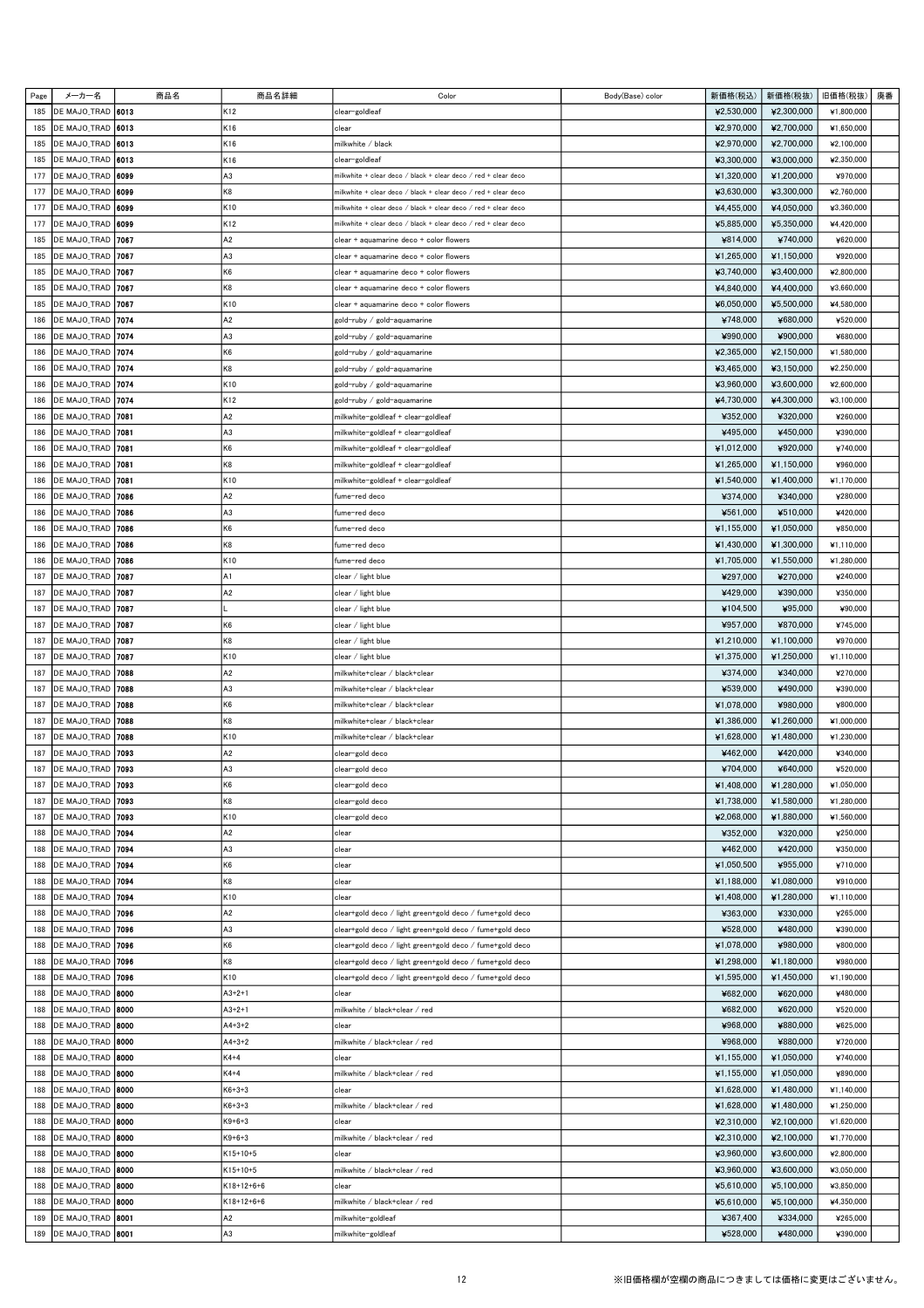| Page | メーカー名                     | 商品名  | 商品名詳細          | Color                                              | Body(Base) color | 新価格(税込)    | 新価格(税抜)    | 旧価格(税抜)    | 廃番 |
|------|---------------------------|------|----------------|----------------------------------------------------|------------------|------------|------------|------------|----|
| 189  | DE MAJO_TRAD              | 8001 | K6             | milkwhite-goldleaf                                 |                  | ¥1,012,000 | ¥920,000   | ¥735,000   |    |
|      |                           |      |                |                                                    |                  |            |            |            |    |
| 189  | DE MAJO_TRAD              | 8001 | K8             | milkwhite-goldleaf                                 |                  | ¥1,265,000 | ¥1,150,000 | ¥930,000   |    |
| 189  | DE MAJO_TRAD 8001         |      | K10            | milkwhite-goldleaf                                 |                  | ¥1,485,000 | ¥1,350,000 | ¥1,060,000 |    |
| 189  | DE MAJO_TRAD <b>8001</b>  |      | K16            | milkwhite-goldleaf                                 |                  | ¥3,410,000 | ¥3,100,000 | ¥2,500,000 |    |
| 189  | DE MAJO_TRAD 8002         |      | A2             | clear-white rim / clear-blue rim / clear-red rim   |                  | ¥308,000   | ¥280,000   | ¥240,000   |    |
| 189  | DE MAJO_TRAD              | 8002 | A3             | clear-white rim / clear-blue rim / clear-red rim   |                  | ¥429,000   | ¥390,000   | ¥320,000   |    |
|      |                           |      |                |                                                    |                  |            |            |            |    |
| 189  | DE MAJO_TRAD 8002         |      | K6             | clear-white rim / clear-blue rim / clear-red rim   |                  | ¥946,000   | ¥860,000   | ¥695,000   |    |
| 189  | DE MAJO_TRAD              | 8002 | K8             | clear–white rim / clear–blue rim / clear–red rim   |                  | ¥1,188,000 | ¥1,080,000 | ¥885,000   |    |
| 189  | DE MAJO_TRAD              | 8002 | K10            | clear-white rim / clear-blue rim / clear-red rim   |                  | ¥1,408,000 | ¥1,280,000 | ¥1,060,000 |    |
| 189  | DE MAJO_TRAD              | 8006 | A <sub>2</sub> | clear                                              |                  | ¥451,000   | ¥410,000   | ¥350,000   |    |
| 189  | DE MAJO_TRAD 8006         |      | A <sub>2</sub> | clear-goldleaf                                     |                  | ¥484,000   | ¥440,000   | ¥380,000   |    |
|      |                           |      |                |                                                    |                  |            |            |            |    |
| 189  | DE MAJO_TRAD 8006         |      | A <sub>3</sub> | clear                                              |                  | ¥506,000   | ¥460,000   | ¥380,000   |    |
| 189  | DE MAJO_TRAD 8006         |      | A3             | clear-goldleaf                                     |                  | ¥583,000   | ¥530,000   | ¥450,000   |    |
| 189  | DE MAJO_TRAD 8006         |      | K6             | clear                                              |                  | ¥1,738,000 | ¥1,580,000 | ¥1,350,000 |    |
| 189  | DE MAJO_TRAD              | 8006 | K6             | clear-goldleaf                                     |                  | ¥1,892,000 | ¥1,720,000 | ¥1,490,000 |    |
| 189  | DE MAJO_TRAD 8006         |      | K8             | clear                                              |                  | ¥2,112,000 | ¥1,920,000 | ¥1,660,000 |    |
|      |                           |      |                |                                                    |                  |            |            |            |    |
| 189  | DE MAJO_TRAD              | 8006 | K8             | clear-goldleaf                                     |                  | ¥2,244,000 | ¥2,040,000 | ¥1,760,000 |    |
| 190  | DE MAJO_TRAD              | 8080 | A1             | clear / black+clear / grey+clear / milkwhite+clear |                  | ¥170,500   | ¥155,000   | ¥125,000   |    |
| 190  | DE MAJO_TRAD              | 8080 | A1             | clear-goldleaf                                     |                  | ¥214,500   | ¥195,000   | ¥155,000   |    |
| 190  | DE MAJO_TRAD 8080         |      | K6             | clear / black+clear / grey+clear / milkwhite+clear |                  | ¥858,000   | ¥780,000   | ¥620,000   |    |
| 190  | DE MAJO_TRAD 8080         |      | K6             | clear-goldleaf                                     |                  | ¥1,056,000 | ¥960,000   | ¥770,000   |    |
|      | DE MAJO_TRAD   8080       |      | K8             |                                                    |                  |            | ¥1.020.000 | ¥830,000   |    |
| 190  |                           |      |                | clear / black+clear / grey+clear / milkwhite+clear |                  | ¥1,122,000 |            |            |    |
| 190  | DE MAJO_TRAD              | 8080 | K8             | clear-goldleaf                                     |                  | ¥1,364,000 | ¥1,240,000 | ¥1,000,000 |    |
| 190  | DE MAJO_TRAD              | 8080 | K9             | clear / black+clear / grey+clear / milkwhite+clear |                  | ¥1,232,000 | ¥1,120,000 | ¥890,000   |    |
| 190  | DE MAJO_TRAD 8080         |      | K9             | clear-goldleaf                                     |                  | ¥1,540,000 | ¥1,400,000 | ¥1,110,000 |    |
| 190  | DE MAJO_TRAD              | 8080 | K12            | clear / black+clear / grey+clear / milkwhite+clear |                  | ¥1,595,000 | ¥1,450,000 | ¥1,160,000 |    |
|      |                           |      |                |                                                    |                  |            |            |            |    |
| 190  | DE MAJO_TRAD              | 8080 | K12            | clear-goldleaf                                     |                  | ¥2,002,000 | ¥1,820,000 | ¥1,430,000 |    |
| 190  | DE MAJO_TRAD 8080         |      | K16            | clear / black+clear / grey+clear / milkwhite+clear |                  | ¥2,178,000 | ¥1,980,000 | ¥1,620,000 |    |
| 190  | DE MAJO_TRAD <b>8080</b>  |      | K16            | clear-goldleaf                                     |                  | ¥2,695,000 | ¥2,450,000 | ¥2,000,000 |    |
| 191  | DE MAJO_TRAD 8090         |      | A1             | clear / black+clear / grey+clear / milkwhite+clea  |                  | ¥189,200   | ¥172,000   | ¥140,000   |    |
| 191  | DE MAJO_TRAD              | 8090 | A1             | clear-goldleaf                                     |                  | ¥225,500   | ¥205,000   | ¥165,000   |    |
| 191  | DE MAJO_TRAD 8090         |      | K6             |                                                    |                  | ¥924,000   | ¥840,000   | ¥670,000   |    |
|      |                           |      |                | clear / black+clear / grey+clear / milkwhite+clea  |                  |            |            |            |    |
| 191  | DE MAJO_TRAD              | 8090 | K6             | clear-goldleaf                                     |                  | ¥1,122,000 | ¥1,020,000 | ¥840,000   |    |
| 191  | DE MAJO_TRAD              | 8090 | K8             | clear / black+clear / grey+clear / milkwhite+clea  |                  | ¥1,188,000 | ¥1,080,000 | ¥890,000   |    |
| 191  | DE MAJO_TRAD              | 8090 | K8             | clear-goldleaf                                     |                  | ¥1,430,000 | ¥1,300,000 | ¥1,060,000 |    |
| 191  | DE MAJO_TRAD              | 8090 | K9             | clear / black+clear / grey+clear / milkwhite+clea  |                  | ¥1,320,000 | ¥1,200,000 | ¥990,000   |    |
| 191  | DE MAJO_TRAD 8090         |      | K9             | clear-goldleaf                                     |                  | ¥1,628,000 | ¥1,480,000 | ¥1,210,000 |    |
|      |                           |      |                |                                                    |                  |            |            |            |    |
| 191  | DE MAJO_TRAD 8090         |      | K12            | clear / black+clear / grey+clear / milkwhite+clea  |                  | ¥1,738,000 | ¥1,580,000 | ¥1,290,000 |    |
| 191  | DE MAJO_TRAD 8090         |      | K12            | clear-goldleaf                                     |                  | ¥2,145,000 | ¥1,950,000 | ¥1,590,000 |    |
| 191  | DE MAJO_TRAD              | 8090 | K16            | clear / black+clear / grey+clear / milkwhite+clea  |                  | ¥2,365,000 | ¥2,150,000 | ¥1,770,000 |    |
| 191  | DE MAJO_TRAD              | 8090 | K16            | clear-goldleaf                                     |                  | ¥2,860,000 | ¥2,600,000 | ¥1,870,000 |    |
| 192  | DE MAJO_TRAD 8099         |      | A <sub>2</sub> | clear                                              |                  | ¥506,000   | ¥460,000   | ¥390,000   |    |
|      | 192   DE MAJO_TRAD   8099 |      |                |                                                    |                  |            | ¥610,000   |            |    |
|      |                           |      | A3             | clear                                              |                  | ¥671,000   |            | ¥510,000   |    |
| 192  | DE MAJO_TRAD 8099         |      | $A3+2$         | clear                                              |                  | ¥968,000   | ¥880,000   | ¥680,000   |    |
| 192  | DE MAJO_TRAD 8099         |      | K6             | clear                                              |                  | ¥1,375,000 | ¥1,250,000 | ¥1,050,000 |    |
|      | 192 DE MAJO_TRAD 8099     |      | K8             | clear                                              |                  | ¥1,815,000 | ¥1,650,000 | ¥1,360,000 |    |
| 192  | DE MAJO_TRAD 8099         |      | K10            | clear                                              |                  | ¥2,068,000 | ¥1,880,000 | ¥1,570,000 |    |
| 192  | DE MAJO_TRAD 8099         |      | K12            | clear                                              |                  | ¥2,475,000 | ¥2,250,000 | ¥1,860,000 |    |
|      |                           |      |                |                                                    |                  |            |            |            |    |
| 192  | DE MAJO_TRAD 8099         |      | $K10+5$        | clear                                              |                  | ¥3,465,000 | ¥3,150,000 | ¥2,670,000 |    |
| 192  | DE MAJO_TRAD 8099         |      | $K16+8$        | clear                                              |                  | ¥6,270,000 | ¥5,700,000 | ¥4,800,000 |    |
| 193  | DE MAJO_TRAD <b>9001</b>  |      | A0             | opaque ivory-transparent ivory                     |                  | ¥121,000   | ¥110,000   | ¥89,000    |    |
| 193  | DE MAJO_TRAD   9001       |      | P <sub>0</sub> | opaque ivory-transparent ivory                     |                  | ¥462,000   | ¥420,000   | ¥330,000   |    |
| 193  | DE MAJO_TRAD  9001        |      | S0             | opaque ivory-transparent ivory                     |                  | ¥682,000   | ¥620,000   | ¥500,000   |    |
|      | DE MAJO_TRAD  9001        |      | S1             |                                                    |                  |            |            | ¥590,000   |    |
| 193  |                           |      |                | opaque ivory-transparent ivory                     |                  | ¥792,000   | ¥720,000   |            |    |
| 193  | DE MAJO_TRAD   9001       |      | R <sub>0</sub> | opaque ivory-transparent ivory                     |                  | ¥1,078,000 | ¥980,000   | ¥795,000   |    |
| 193  | DE MAJO_TRAD   9001       |      | T <sub>0</sub> | opaque ivory-transparent ivory                     |                  | ¥396,000   | ¥360,000   | ¥300,000   |    |
| 193  | DE MAJO_TRAD   9002       |      | A <sub>0</sub> | milkwhite-clear                                    |                  | ¥121,000   | ¥110,000   | ¥89,000    |    |
| 193  | DE MAJO_TRAD   9002       |      | P <sub>0</sub> | milkwhite-clear                                    |                  | ¥396,000   | ¥360,000   | ¥320,000   |    |
| 193  | DE MAJO_TRAD <b>9002</b>  |      | lso            | milkwhite-clear                                    |                  | ¥649,000   | ¥590,000   | ¥500,000   |    |
|      |                           |      |                |                                                    |                  |            |            |            |    |
| 193  | DE MAJO_TRAD   9002       |      | ls1            | milkwhite-clear                                    |                  | ¥759,000   | ¥690,000   | ¥590,000   |    |
| 193  | DE MAJO_TRAD  9002        |      | R0             | milkwhite-clear                                    |                  | ¥946,000   | ¥860,000   | ¥740,000   |    |
| 193  | DE MAJO_TRAD   9002       |      | T <sub>0</sub> | milkwhite-clear                                    |                  | ¥385,000   | ¥350,000   | ¥300,000   |    |
| 194  | DE MAJO_TRAD   9050       |      | S <sub>0</sub> | clear (body: chrome) / fume-blue rim (body: gold)  |                  | ¥533,500   | ¥485,000   | ¥395,000   |    |
| 194  | DE MAJO_TRAD   9051       |      | lso            | clear (body: chrome)                               |                  | ¥324,500   | ¥295,000   | ¥250,000   |    |
|      | DE MAJO_TRAD   9053       |      | S <sub>0</sub> |                                                    |                  |            |            | ¥300,000   | 廃番 |
| 194  |                           |      |                | clear (body: chrome) / fume-blue rim (body: gold)  |                  |            |            |            |    |
| 195  | DE MAJO_TRAD Bugia        |      | A <sub>3</sub> | clear (shade : white)                              |                  | ¥385,000   | ¥350,000   | ¥265,000   |    |
| 195  | DE MAJO_TRAD Bugia        |      | KP8            | clear (shade : white)                              |                  | ¥1,287,000 | ¥1,170,000 | ¥890,000   |    |
| 195  | DE MAJO_TRAD Bugia        |      | K8             | clear (shade : white)                              |                  | ¥1,375,000 | ¥1,250,000 | ¥960,000   |    |
| 195  | DE MAJO_TRAD Bugia        |      | <b>KP12</b>    | clear (shade : white)                              |                  | ¥1,562,000 | ¥1,420,000 | ¥1,060,000 |    |
| 195  | DE MAJO_TRAD Bugia        |      | K12            | clear (shade : white)                              |                  | ¥1,595,000 | ¥1,450,000 | ¥1,080,000 |    |
|      |                           |      |                |                                                    |                  |            |            |            |    |
| 195  | DE MAJO_TRAD Bugia        |      | K16            | clear (shade: white)                               |                  | ¥1,815,000 | ¥1,650,000 | ¥1,260,000 |    |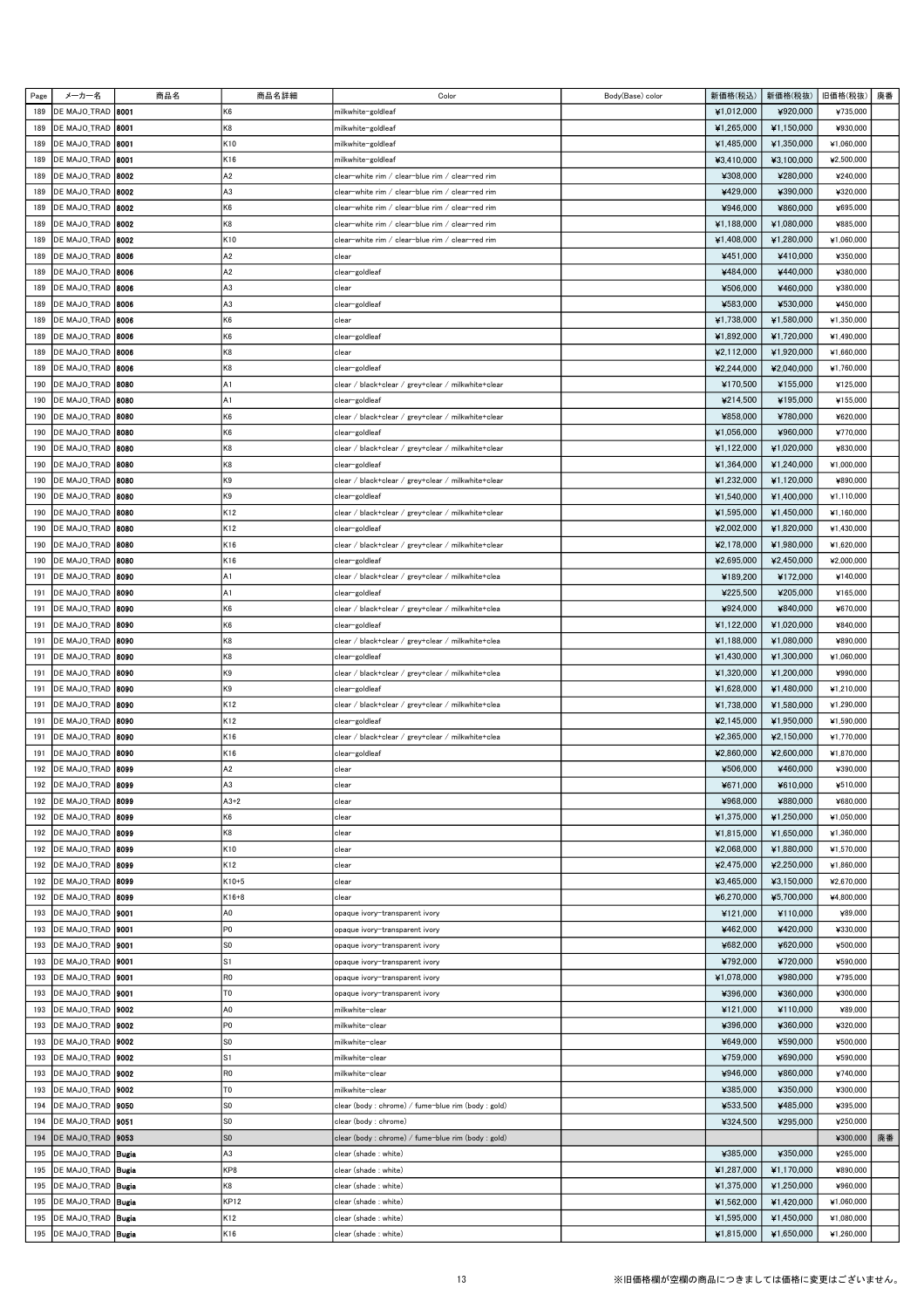| Page | メーカー名                             | 商品名                             | 商品名詳細           | Color                                                               | Body(Base) color      | 新価格(税込)     | 新価格(税抜)     | 旧価格(税抜)     | 廃番 |
|------|-----------------------------------|---------------------------------|-----------------|---------------------------------------------------------------------|-----------------------|-------------|-------------|-------------|----|
| 196  | DE MAJO_TRAD                      | Ciocca                          | IA1             | milkwhite / clear / red                                             |                       | ¥605,000    | ¥550,000    | ¥375,000    |    |
| 196  | DE MAJO_TRAD                      | Ciocca                          | A1              | black                                                               |                       | ¥605,000    | ¥550,000    | ¥425,000    |    |
| 196  | DE MAJO_TRAD                      | <b>Ciocca</b>                   | IA1             | clear-goldleaf                                                      |                       | ¥726,000    | ¥660,000    | ¥435,000    |    |
| 196  | DE MAJO_TRAD   Ciocca             |                                 | S <sub>4</sub>  | milkwhite / clear / red                                             |                       | ¥990,000    | ¥900,000    | ¥650,000    |    |
| 196  | DE MAJO_TRAD   Ciocca             |                                 | S <sub>4</sub>  | black                                                               |                       | ¥990,000    | ¥900,000    | ¥720,000    |    |
| 196  | DE MAJO_TRAD <b>  Ciocca</b>      |                                 | S <sub>4</sub>  | clear-goldleaf                                                      |                       | ¥1,210,000  | ¥1,100,000  | ¥750,000    |    |
|      |                                   |                                 |                 |                                                                     |                       |             |             |             |    |
| 196  | DE MAJO_TRAD                      | Ciocca                          | S6              | milkwhite ∕ clear ⁄ red                                             |                       | ¥1,738,000  | ¥1,580,000  | ¥1,360,000  |    |
| 196  | DE MAJO_TRAD                      | Ciocca                          | S <sub>6</sub>  | olack                                                               |                       | ¥1,738,000  | ¥1,580,000  | ¥1,480,000  |    |
| 196  | DE MAJO_TRAD                      | Ciocca                          | S <sub>6</sub>  | clear-goldleaf                                                      |                       | ¥1,958,000  | ¥1,780,000  | ¥1,570,000  |    |
| 196  | DE MAJO_TRAD                      | Ciocca                          | S <sub>13</sub> | milkwhite ∕ clear ⁄ red                                             |                       | ¥3,190,000  | ¥2,900,000  | ¥2,650,000  |    |
| 196  | DE MAJO_TRAD                      | Ciocca                          | S <sub>13</sub> | olack                                                               |                       | ¥3,190,000  | ¥2,900,000  | ¥2,800,000  |    |
| 196  | DE MAJO_TRAD   Ciocca             |                                 | S <sub>13</sub> | clear-goldleaf                                                      |                       | ¥4,015,000  | ¥3,650,000  | ¥3,150,000  |    |
| 196  | DE MAJO_TRAD   Ciocca             |                                 | S16             | milkwhite / clear / red                                             |                       | ¥7,040,000  | ¥6,400,000  | ¥4,550,000  |    |
| 196  | DE MAJO_TRAD   Ciocca             |                                 | S16             | black                                                               |                       | ¥7,040,000  | ¥6,400,000  | ¥4,950,000  |    |
| 196  | DE MAJO_TRAD   Ciocca             |                                 | S16             | clear-goldleaf                                                      |                       | ¥9,020,000  | ¥8,200,000  | ¥5,350,000  |    |
| 195  | DE MAJO_TRAD                      | Flute                           | K <sub>6</sub>  | black + clear                                                       |                       | ¥836,000    | ¥760,000    | ¥630,000    |    |
| 195  | DE MAJO_TRAD                      | Flute                           | K8              | olack + clear                                                       |                       | ¥979,000    | ¥890,000    | ¥770,000    |    |
| 195  | DE MAJO_TRAD                      | Flute                           | K26             | olack + clear                                                       |                       | ¥2,915,000  | ¥2,650,000  | ¥2,280,000  |    |
| 180  | DE MAJO_TRAD Gary                 |                                 | K6              | slear (shade : white)                                               |                       | ¥473,000    | ¥430,000    | ¥335,000    |    |
| 180  | DE MAJO_TRAD Gary                 |                                 | K9              | clear (shade : white)                                               |                       | ¥638,000    | ¥580,000    | ¥450,000    |    |
| 180  | DE MAJO_TRAD Gary                 |                                 | K12             | clear (shade : white)                                               |                       | ¥803,000    | ¥730,000    | ¥560,000    |    |
| 180  | DE MAJO_TRAD Gary                 |                                 | P <sub>6</sub>  | clear (shade : white)                                               |                       | ¥451,000    | ¥410,000    | ¥315,000    |    |
| 180  | DE MAJO_TRAD   Gary               |                                 | P <sub>9</sub>  | clear (shade : white)                                               |                       | ¥616,000    | ¥560,000    | ¥430,000    |    |
| 180  | DE MAJO_TRAD                      | Gary                            | P12             | clear (shade : white)                                               |                       | ¥781,000    | ¥710,000    | ¥540,000    |    |
|      |                                   |                                 |                 |                                                                     |                       |             |             |             |    |
| 181  | DE MAJO_TRAD                      | Gregory                         | K <sub>6</sub>  | clear (shade : white)                                               |                       |             |             | ¥360,000    | 廃番 |
| 181  | DE MAJO_TRAD                      | Gregory                         | K9              | slear (shade : white)                                               |                       |             |             | ¥465,000    | 廃番 |
| 181  | DE MAJO_TRAD                      | Gregory                         | K12             | clear (shade : white)                                               |                       |             |             | ¥585,000    | 廃番 |
| 181  | DE MAJO_TRAD                      | Gregory                         | P <sub>6</sub>  | clear (shade : white)                                               |                       |             |             | ¥335,000    | 廃番 |
| 181  | DE MAJO_TRAD Gregory              |                                 | P <sub>9</sub>  | clear (shade : white)                                               |                       |             |             | ¥445,000    | 廃番 |
| 181  | DE MAJO_TRAD Gregory              |                                 | P12             | clear (shade : white)                                               |                       |             |             | ¥565,000    | 廃番 |
| 197  | DE MAJO_TRAD   Ice                |                                 | $K8+6$          | clear                                                               |                       | ¥2,420,000  | ¥2,200,000  | ¥1,510,000  |    |
| 197  | DE MAJO_TRAD   Ice                |                                 | $K12+9$         | clear                                                               |                       | ¥3,795,000  | ¥3,450,000  | ¥2,210,000  |    |
| 197  | DE MAJO_TRAD   Ice                |                                 | K84             | clear                                                               |                       | ¥17,160,000 | ¥15,600,000 | ¥10,300,000 |    |
| 179  | DE MAJO_TRAD   Knot               |                                 | S3 cup          | clear (shade : white)                                               | arm $A / B$           | ¥195,800    | ¥178,000    | ¥135,000    |    |
| 179  | DE MAJO_TRAD                      | Knot                            | S3 ball         | clear (shade : white)                                               | arm A ⁄B              | ¥195,800    | ¥178,000    | ¥135,000    |    |
| 179  | DE MAJO_TRAD                      | Knot                            | S3 mix          | clear (shade : white)                                               | arm A ⁄B              | ¥195,800    | ¥178,000    | ¥135,000    |    |
| 199  | DE MAJO_TRAD   Laguna Planet      |                                 | A <sub>2</sub>  | clear                                                               |                       | ¥506,000    | ¥460,000    | ¥380,000    |    |
| 199  | DE MAJO_TRAD   Laguna Planet      |                                 | A <sub>2</sub>  | plack + white                                                       |                       | ¥539,000    | ¥490,000    | ¥400,000    |    |
| 199  | DE MAJO_TRAD   Laguna Planet      |                                 | K8              | clear                                                               |                       | ¥1,650,000  | ¥1,500,000  | ¥1,240,000  |    |
| 199  | DE MAJO_TRAD                      | Laguna Planet                   | K8              | black + white                                                       |                       | ¥1,804,000  | ¥1,640,000  | ¥1,330,000  |    |
| 178  | DE MAJO_TRAD                      | Mademoiselle                    | K <sub>6</sub>  | nilkwhite + clear + clear-goldleaf / black + clear + clear-goldleaf | shade : white / black | ¥1,320,000  | ¥1,200,000  | ¥950,000    |    |
| 178  | DE MAJO_TRAD                      | Madomoisollo                    | K8              | nilkwhite + clear + clear-goldleaf / black + clear + clear-goldleaf | shade : white / black | ¥1,628,000  | ¥1,480,000  | ¥1,160,000  |    |
|      | 178   DE MAJO_TRAD   Mademoiselle |                                 |                 |                                                                     |                       | ¥2,002,000  | ¥1,820,000  | ¥1,390,000  |    |
|      |                                   |                                 | K12             | nilkwhite + clear + clear-goldleaf / black + clear + clear-goldleaf | shade: white / black  |             | ¥2,250,000  |             |    |
|      | 178   DE MAJO_TRAD   Mademoiselle |                                 | K16             | nilkwhite + clear + clear-goldleaf / black + clear + clear-goldleaf | shade : white / black | ¥2,475,000  |             | ¥1,800,000  |    |
|      | 178   DE MAJO_TRAD   Mademoiselle |                                 | K20             | milkwhite + clear + clear-goldleaf / black + clear + clear-goldleaf | shade: white / black  | ¥2,860,000  | ¥2,600,000  | ¥2,030,000  |    |
|      | 178   DE MAJO_TRAD   Mademoiselle |                                 | A <sub>2</sub>  | milkwhite + clear + clear-goldleaf / black + clear + clear-goldleaf | shade: white / black  | ¥286,000    | ¥260,000    | ¥195,000    |    |
| 197  |                                   | DE MAJO_TRAD Muricanu Chocolate | K24             | chocolate black-goldleaf                                            |                       | ¥14,850,000 | ¥13,500,000 | ¥10,550,000 |    |
| 199  | DE MAJO_TRAD <b>Organioptical</b> |                                 | K8              | white + black                                                       |                       | ¥6,930,000  | ¥6,300,000  | ¥3,660,000  |    |
| 198  | <b>DE MAJO TRAD Portofino</b>     |                                 | A <sub>0</sub>  | clear (body : gold)                                                 |                       | ¥198,000    | ¥180,000    | ¥150,000    |    |
| 198  | DE MAJO_TRAD   Portofino          |                                 | A1              | clear (body : gold)                                                 |                       | ¥327,800    | ¥298,000    | ¥248,000    |    |
| 198  | DE MAJO_TRAD   Portofino          |                                 | A <sub>2</sub>  | clear (body : gold)                                                 |                       | ¥59,400     | ¥54,000     | ¥45,000     |    |
| 198  | DE MAJO_TRAD <b>Portofino</b>     |                                 |                 | clear (body : gold)                                                 |                       | ¥84,700     | ¥77,000     | ¥65,000     |    |
| 198  | DE MAJO_TRAD Portofino            |                                 | S0              | clear (body : gold)                                                 |                       | ¥704,000    | ¥640,000    | ¥530,000    |    |
| 198  | DE MAJO_TRAD   Portofino          |                                 | S1              | clear (body : gold)                                                 |                       | ¥836,000    | ¥760,000    | ¥640,000    |    |
| 198  | DE MAJO_TRAD Portofino            |                                 | P <sub>0</sub>  | clear (body: gold)                                                  |                       | ¥583,000    | ¥530,000    | ¥420,000    |    |
| 198  | DE MAJO_TRAD   Portofino          |                                 | P1              | clear (body : gold)                                                 |                       | ¥682,000    | ¥620,000    | ¥510,000    |    |
| 198  | DE MAJO_TRAD   Portofino          |                                 | P <sub>2</sub>  | clear (body : gold)                                                 |                       | ¥385,000    | ¥350,000    | ¥290,000    |    |
| 199  |                                   | DE MAJO_TRAD Venedig Pom Pon    | A <sub>2</sub>  | clear + blue                                                        |                       | ¥539,000    | ¥490,000    | ¥390,000    |    |
| 199  |                                   | DE MAJO_TRAD Venedig Pom Pon    | K6              | clear + blue                                                        |                       | ¥1,595,000  | ¥1,450,000  | ¥1,200,000  |    |
|      |                                   |                                 |                 |                                                                     |                       |             |             |             |    |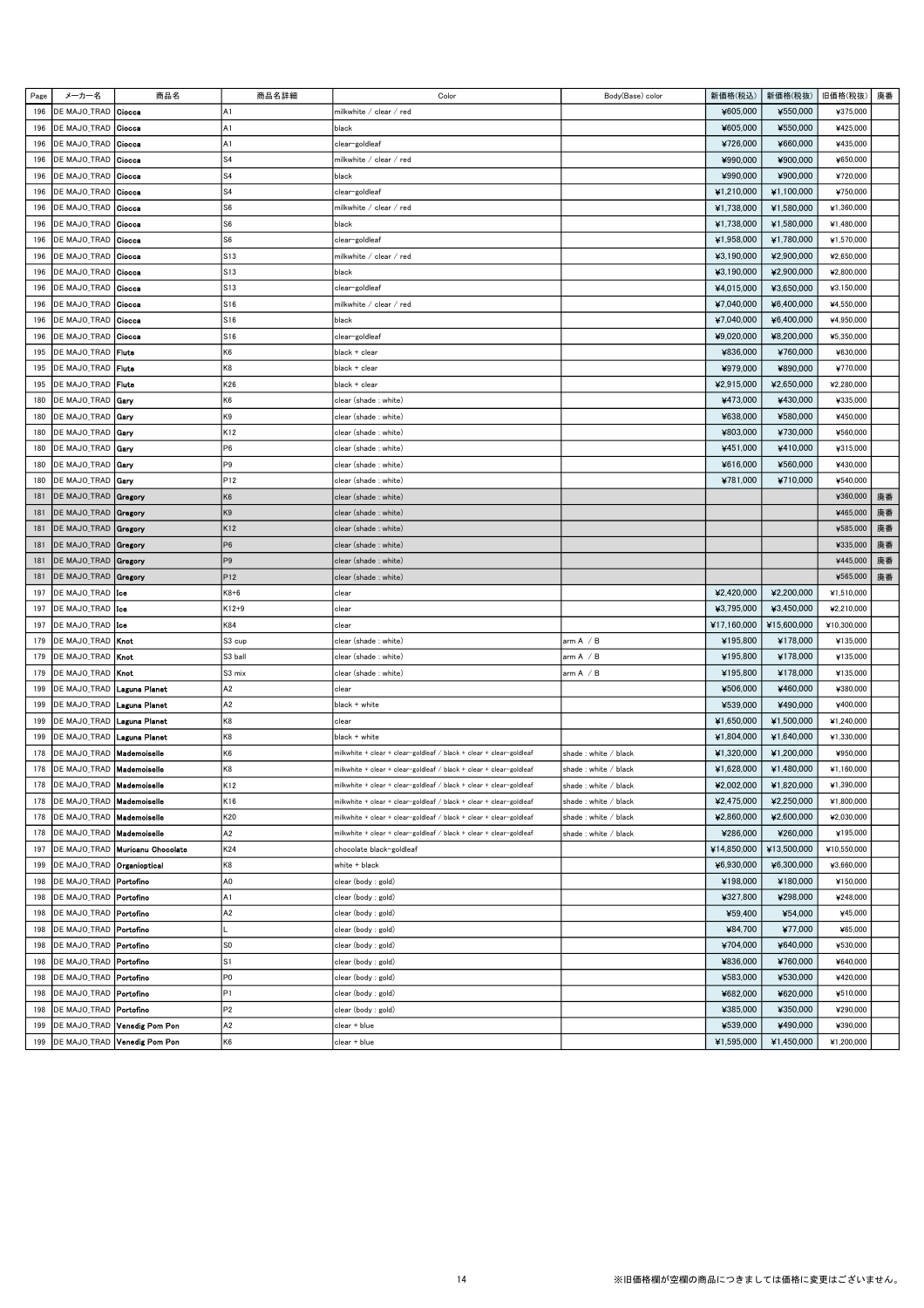| Page | メーカー名                 | 商品名                  | 商品名詳細             | Color                                                             | Body(Base) color         | 新価格(税込)  | 新価格(税抜)  | 旧価格(税抜)  | 廃番 |
|------|-----------------------|----------------------|-------------------|-------------------------------------------------------------------|--------------------------|----------|----------|----------|----|
| WEB  | FOSCARINI             | <b>Birdie Easy</b>   | piccola           | white / black / brick red / sand yellow / sage green / light blue |                          | ¥54.340  | ¥49.400  | ¥38,300  |    |
| WEB  | <b>FOSCARINI</b>      | Caboche Plus pendant | piccola           | clear / grey                                                      |                          | ¥125,400 | ¥114,000 | ¥113.700 |    |
| WEB  | <b>FOSCARINI</b>      | Caboche Plus pendant | media             | clear / grey                                                      |                          | ¥289.520 | ¥263.200 | ¥259,500 |    |
| WEB  | FOSCARINI             | Caboche Plus pendant | grande            | clear / grey                                                      |                          | ¥547,360 | ¥497.600 | ¥481,700 |    |
| WEB  | <b>FOSCARINI</b>      | Caboche Plus ceiling |                   | clear / grey                                                      |                          | ¥220.880 | ¥200.800 | ¥197.100 |    |
| WEB  | FOSCARINI             | Caboche Plus table   |                   | clear / grey                                                      |                          | ¥144.650 | ¥131.500 | ¥131,200 |    |
| WEB  | FOSCARINI             | Caboche Plus wall    | piccola           | clear / grey                                                      |                          | ¥99,440  | ¥90.400  |          |    |
| WEB  | <b>FOSCARINI</b>      | Caboche Plus wall    | media             | clear / grey                                                      |                          | ¥155,210 | ¥141.100 |          |    |
| WEB  | <b>FOSCARINI</b>      | l Gem                |                   | white                                                             |                          | ¥97,570  | ¥88.700  | ¥85.200  |    |
| WEB  | <b>FOSCARINI</b>      | <b>Lumiere XXL</b>   |                   | white / grey                                                      | aluminium / black chrome | ¥175,560 | ¥159.600 | ¥156,000 |    |
|      | WEB <b>IFOSCARINI</b> | Madre                |                   | white                                                             |                          | ¥176.990 | ¥160.900 |          |    |
| WEB  | <b>FOSCARINI</b>      | Magneto table        |                   | white $/$ black                                                   |                          | ¥71.060  | ¥64.600  | ¥64.100  |    |
| WEB  | <b>FOSCARINI</b>      | Magneto floor        |                   | white $/$ black                                                   |                          | ¥86.900  | ¥79,000  | ¥75.500  |    |
|      | WEB   FOSCARINI       | Plena                |                   | white                                                             |                          | ¥189.420 | ¥172,200 | ¥164,300 |    |
| WEB  | <b>FOSCARINI</b>      | l Soffio             |                   | white gradation                                                   |                          | ¥133,540 | ¥121.400 | ¥118,800 |    |
| WEB  | <b>FOSCARINI</b>      | Tartan               |                   | white                                                             |                          | ¥103.730 | ¥94.300  | ¥90.100  |    |
|      | WEB FOSCARINI         | <b>Twiggy LED</b>    |                   | white / black / greige / crimson                                  |                          | ¥351,230 | ¥319,300 | ¥305,700 |    |
| WEB  | FOSCARINI             | <b>Twiggy Wood</b>   |                   | black / greige (shade: oak)                                       |                          | ¥351,230 | ¥319.300 | ¥305.700 |    |
|      | WEB   FOSCARINI       | Twiggy 別売パーツ         | 延長用ジョイントポール(40cm) | white / black / greige / crimson                                  |                          | ¥19,635  | ¥17.850  | ¥16,100  |    |